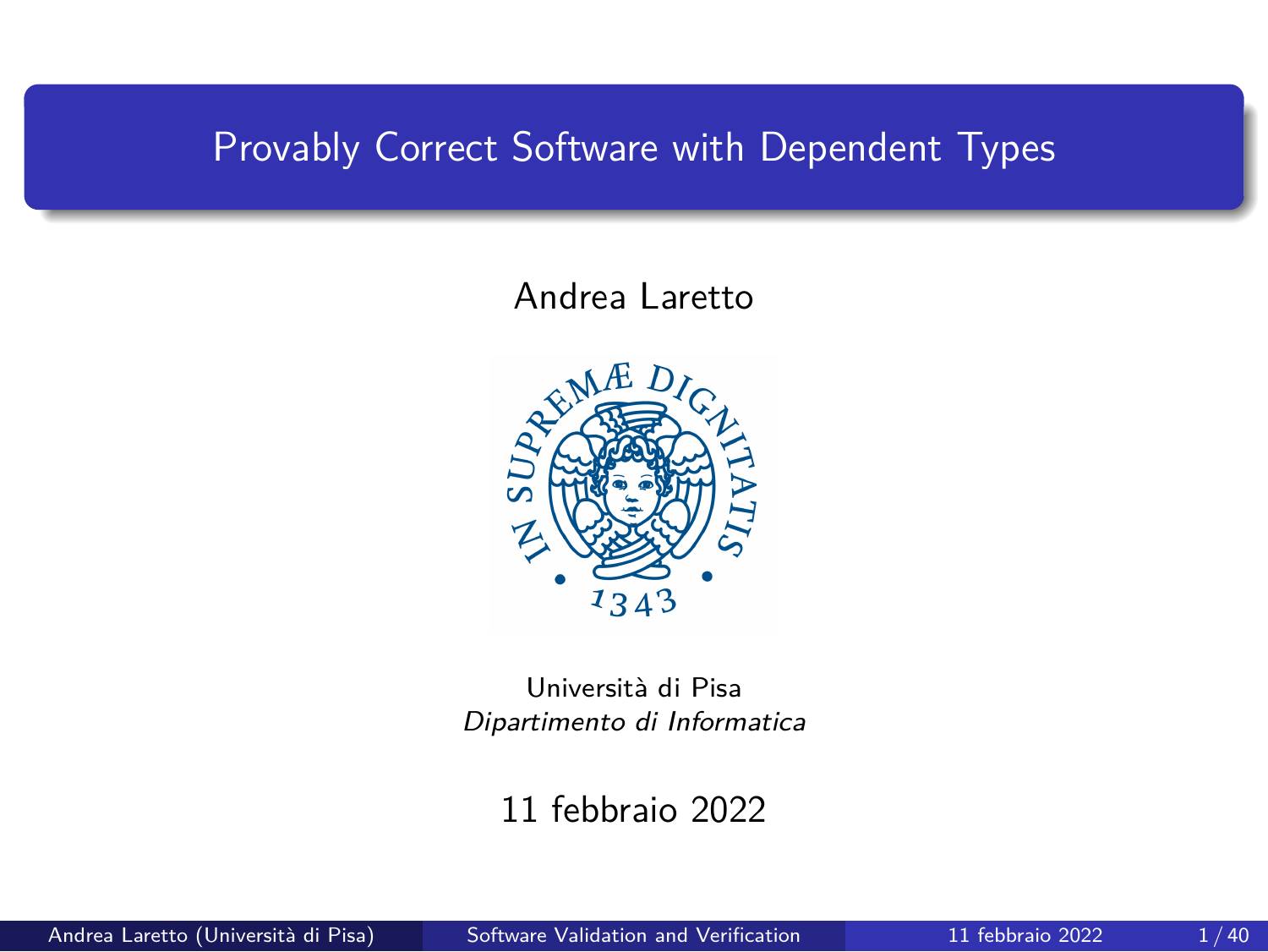# **Outline**

- *•* The main topics presented in this seminar:
	- *•* **Introduction to dependent type theory**
		- *•* Simple types
		- *•* Curry-Howard isomoprhism
		- *•* Dependent type systems and logics

#### *•* **Verification and proofs using Agda**

- *•* Dependent datatypes and pattern matching
- *•* Inductive relations
- *•* Types-as-specifications
- *•* Theorem proving
- *•* Examples of verification
- *•* **Characteristics of type-based verification**
	- Overview and discussion
	- *•* Internal and external verification
	- *•* Automation and solvers
- *•* **Conclusion and related work**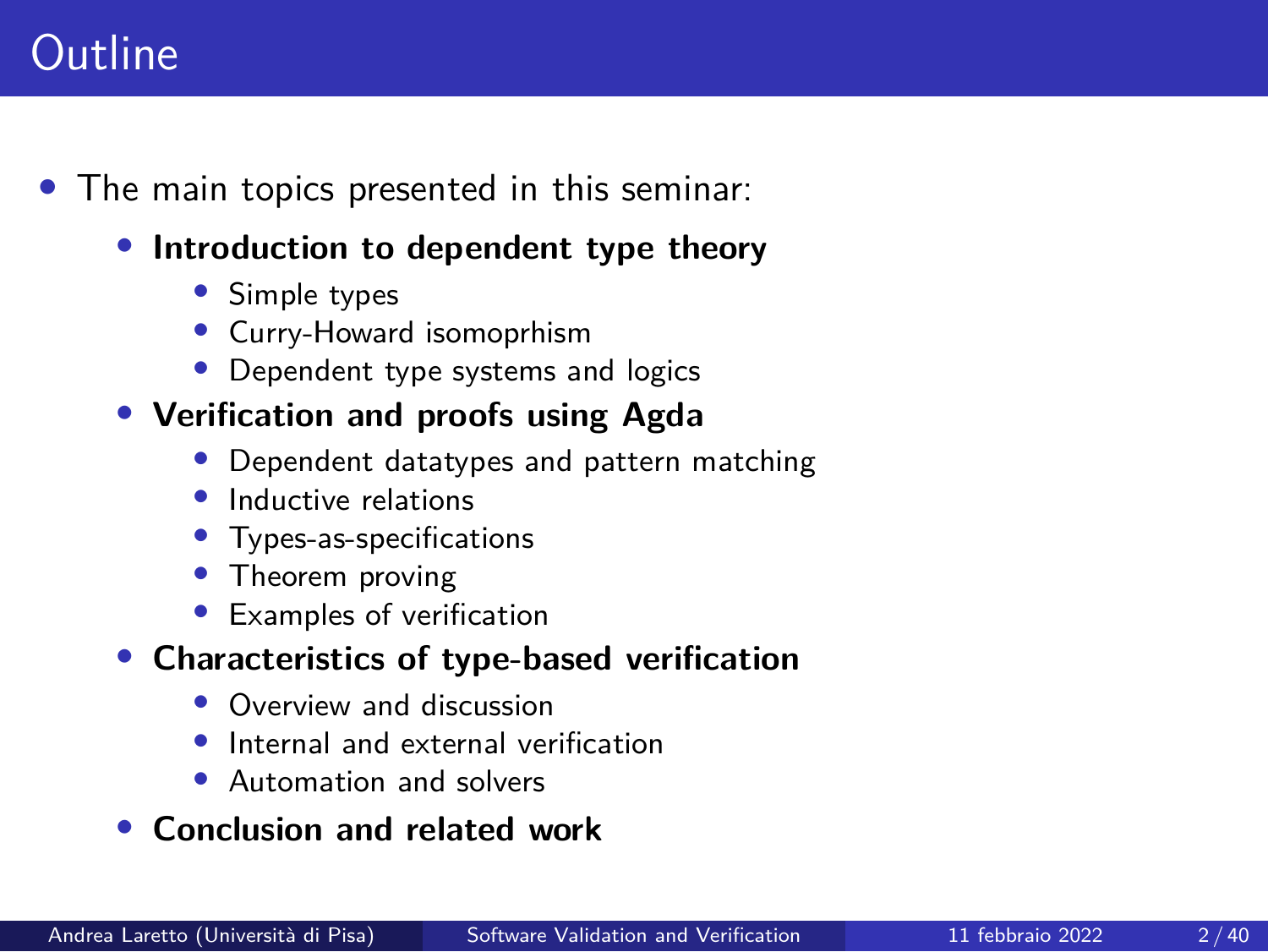# A Quick Introduction to Type Theory

- *•* Consider a statically-typed functional programming language (e.g. Haskell, OCaml, Rust, TypeScript, Scala, etc.)
- *• Type systems:* terms belong to types, just like sets contain elements
- *•* 3 **:** Int, "hello" **:** String, Int **: Set**, String **: Set**, etc.
- *•* Type systems are classified by the kind of types we can construct:

**Types:**  $A, B$  ::= Int | Bool |  $\ldots$  (Base types)  $A \times B$  (Product type)  $\mid$   $A + B$  (Sum type)  $\begin{array}{ccc} | & A \rightarrow B \\ | & T \end{array}$  (Function type) | *⊤* (Unit type) | *⊥* (Empty type)

*•* Type system presented here: *simple types*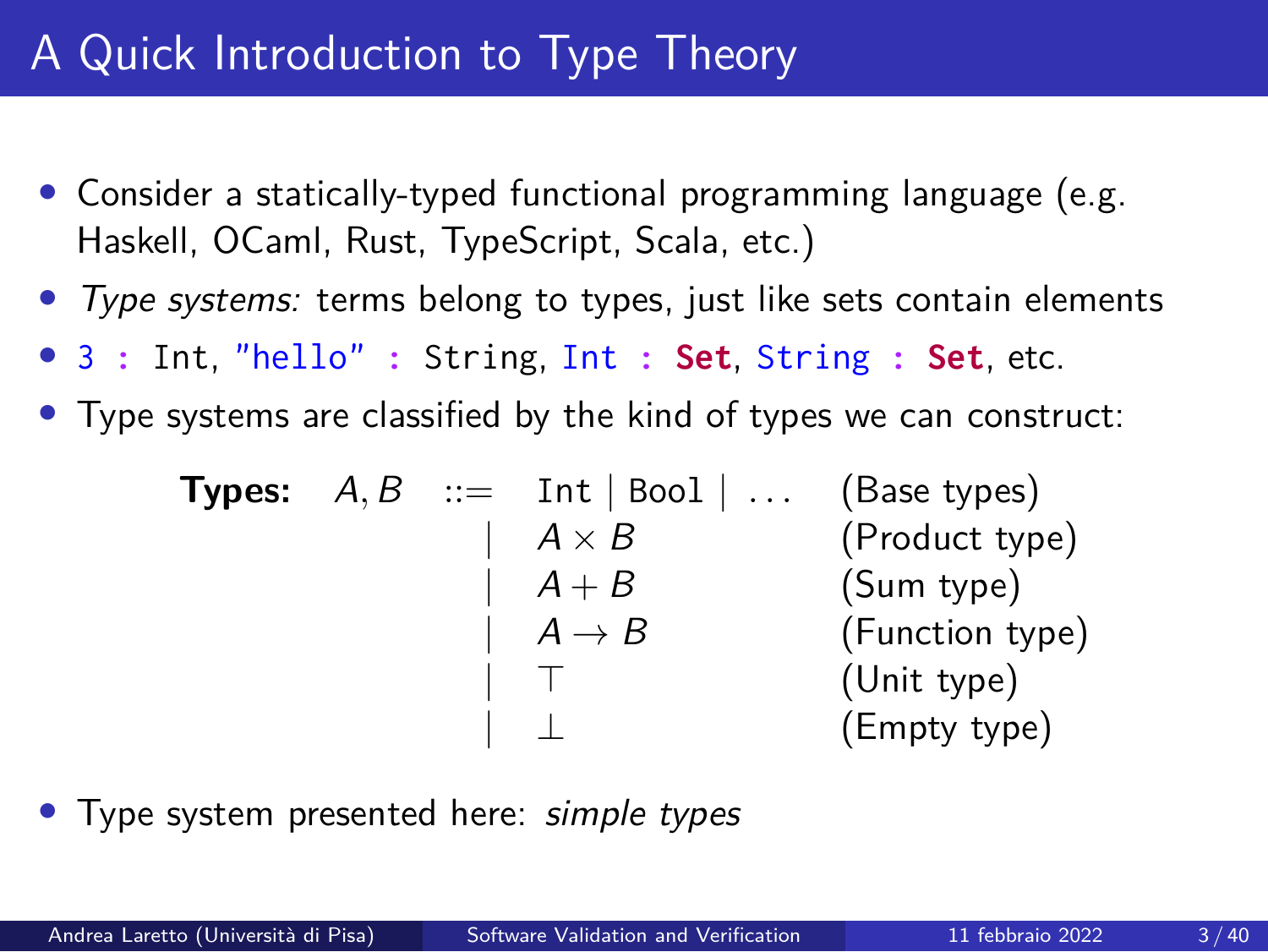- *• What is the use of type systems for verification?*
- *•* Core idea: types are *propositions*, terms are their *proofs*:

| Type theory   |                   | Logic        |                   |
|---------------|-------------------|--------------|-------------------|
| <b>Types</b>  |                   | Propositions |                   |
| Terms         |                   | Proofs       |                   |
| Product type  | $A \times B$      | Conjunction  | $A \wedge B$      |
| Sum type      | $A + B$           | Disjunction  | $A \vee B$        |
| Function type | $A \rightarrow B$ | Implication  | $A \Rightarrow B$ |
| Unit type     |                   | True         |                   |
| Empty type    |                   | False        |                   |

- *• Constructing* a well-typed term with type T is equivalent to *proving* T
- *•* Simple types correspond to **(intuitionistic) propositional logic**
- *• How do we construct terms (i.e. proofs) of each type?*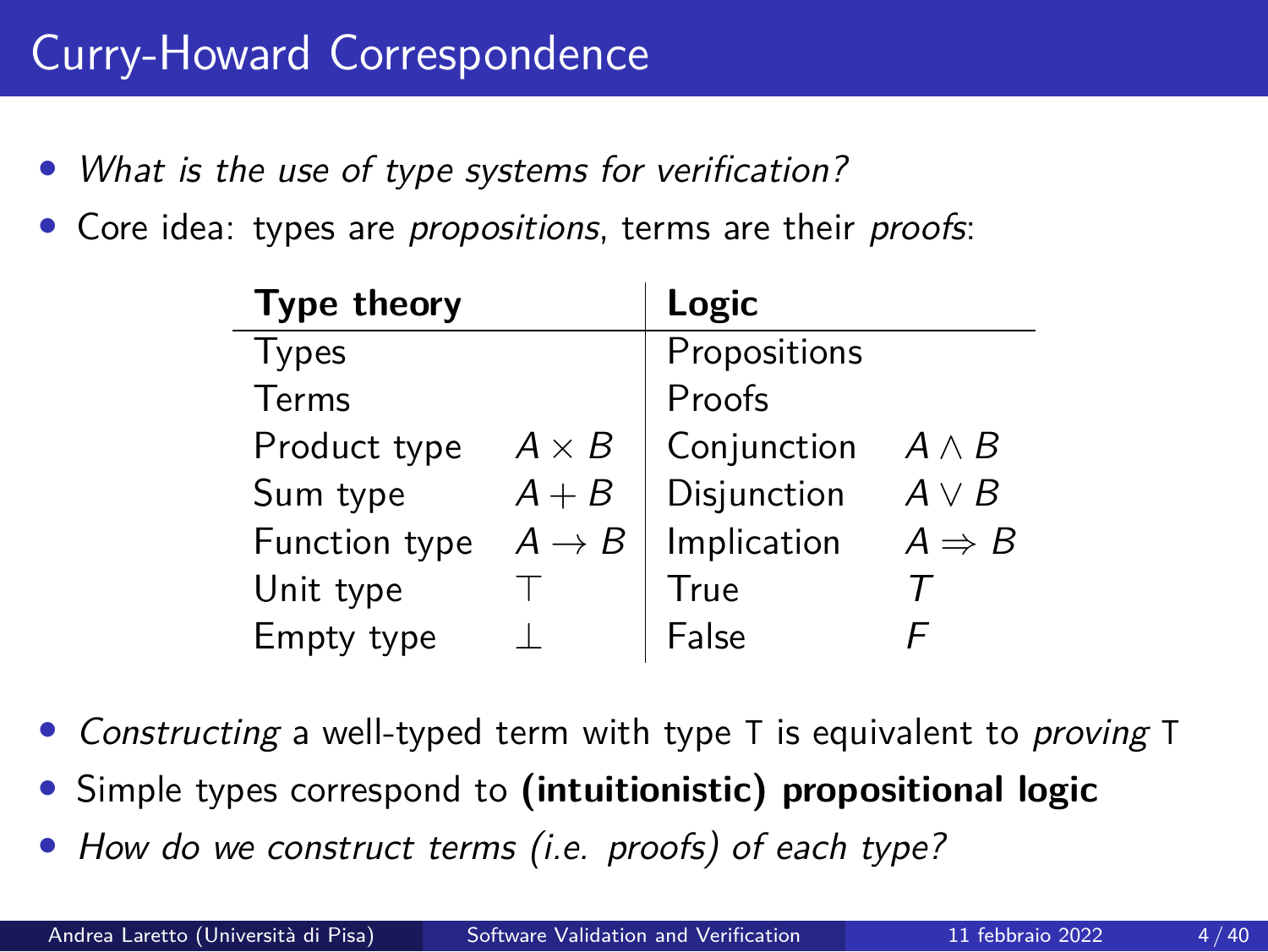# Type Systems

| Terms: |  | $s, t$ ::= zero   succ(t)                       | (Integers)             |
|--------|--|-------------------------------------------------|------------------------|
|        |  | true $\vert$ false                              | (Booleans)             |
|        |  | X                                               | (Variables)            |
|        |  | $\lambda x.t$                                   | (Lambda abstraction)   |
|        |  | s t                                             | (Function application) |
|        |  | $\langle s, t \rangle$                          | (Product pairing)      |
|        |  | $\text{proj}_{\ell}(t) \mid \text{proj}_{r}(t)$ | (Product projections)  |
|        |  | $\text{inj}_{\ell}(t) \mid \text{inj}_{r}(t)$   | (Sum injections)       |
|        |  |                                                 | (Unit)                 |

- *•* Inductively define a relation of well-typed terms, Γ *⊢ t* : *A*
- *• How do we keep track of variables in our functional terms?*
- *•* A *context* is a list of the variables in scope along with their type:

| Context: | $\Gamma$                           | ::= $\emptyset$     | (Empty context) |
|----------|------------------------------------|---------------------|-----------------|
|          | $\Gamma$ , ( <i>x</i> : <i>A</i> ) | (Context extension) |                 |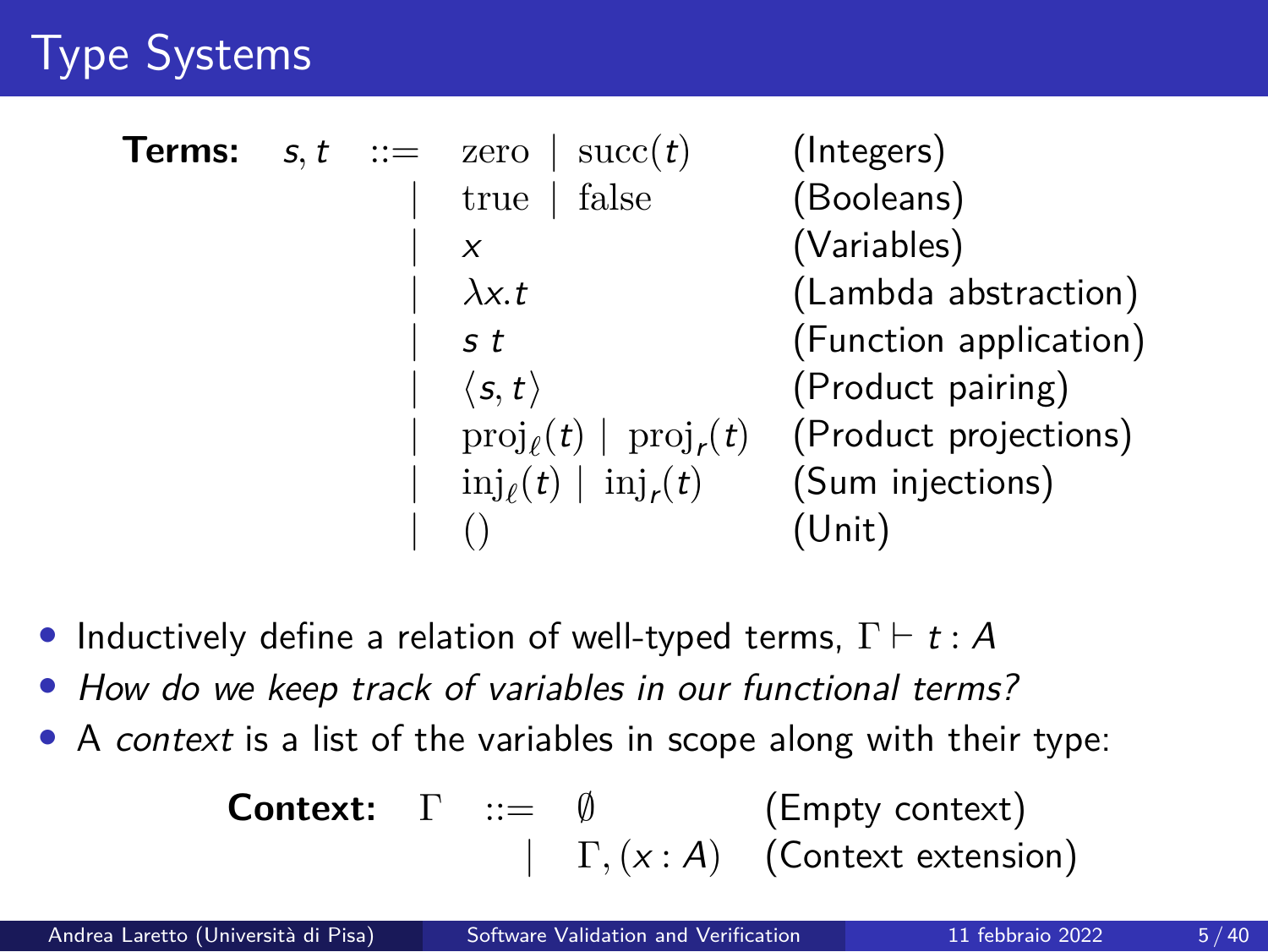# Simple Types - Typing Rules

$$
\frac{\Gamma \vdash a : \text{Int}}{\Gamma \vdash \text{zero} : \text{Int}} \text{ (Zero)} \qquad \frac{\Gamma \vdash a : \text{Int}}{\Gamma \vdash \text{succ}(a) : \text{Int}} \text{ (Succ)}
$$
\n
$$
\frac{\Gamma \vdash s : A \qquad \Gamma \vdash t : B}{\Gamma \vdash \langle s, t \rangle : A \times B} \text{ (Pair)}
$$
\n
$$
\frac{\Gamma \vdash t : A \times B}{\Gamma \vdash \text{proj}_{\ell}(t) : A} \text{ (Proj}_{\ell}) \qquad \frac{\Gamma \vdash t : A \times B}{\Gamma \vdash \text{proj}_{r}(t) : B} \text{ (Proj}_{r})}
$$
\n
$$
\frac{\Gamma \vdash t : A}{\Gamma \vdash \text{inj}_{\ell}(t) : A + B} \text{ (Sum}_{\ell}) \qquad \frac{\Gamma \vdash t : B}{\Gamma \vdash \text{inj}_{r}(t) : A + B} \text{ (Sum}_{r})}
$$
\n
$$
\frac{\Gamma \vdash t : A}{\Gamma, x : A \vdash x : A} \text{ (Var)} \qquad \frac{\Gamma \vdash t : A}{\Gamma, x : B \vdash t : A} \text{ (Weaken)}
$$
\n
$$
\frac{\Gamma \vdash f : A \rightarrow B \qquad \Gamma \vdash t : A}{\Gamma \vdash \lambda x : A.t : A \rightarrow B} \text{ (Fun)} \qquad \frac{\Gamma \vdash f : A \rightarrow B \qquad \Gamma \vdash t : A}{\Gamma \vdash f \vdash t : B} \text{ (App)}
$$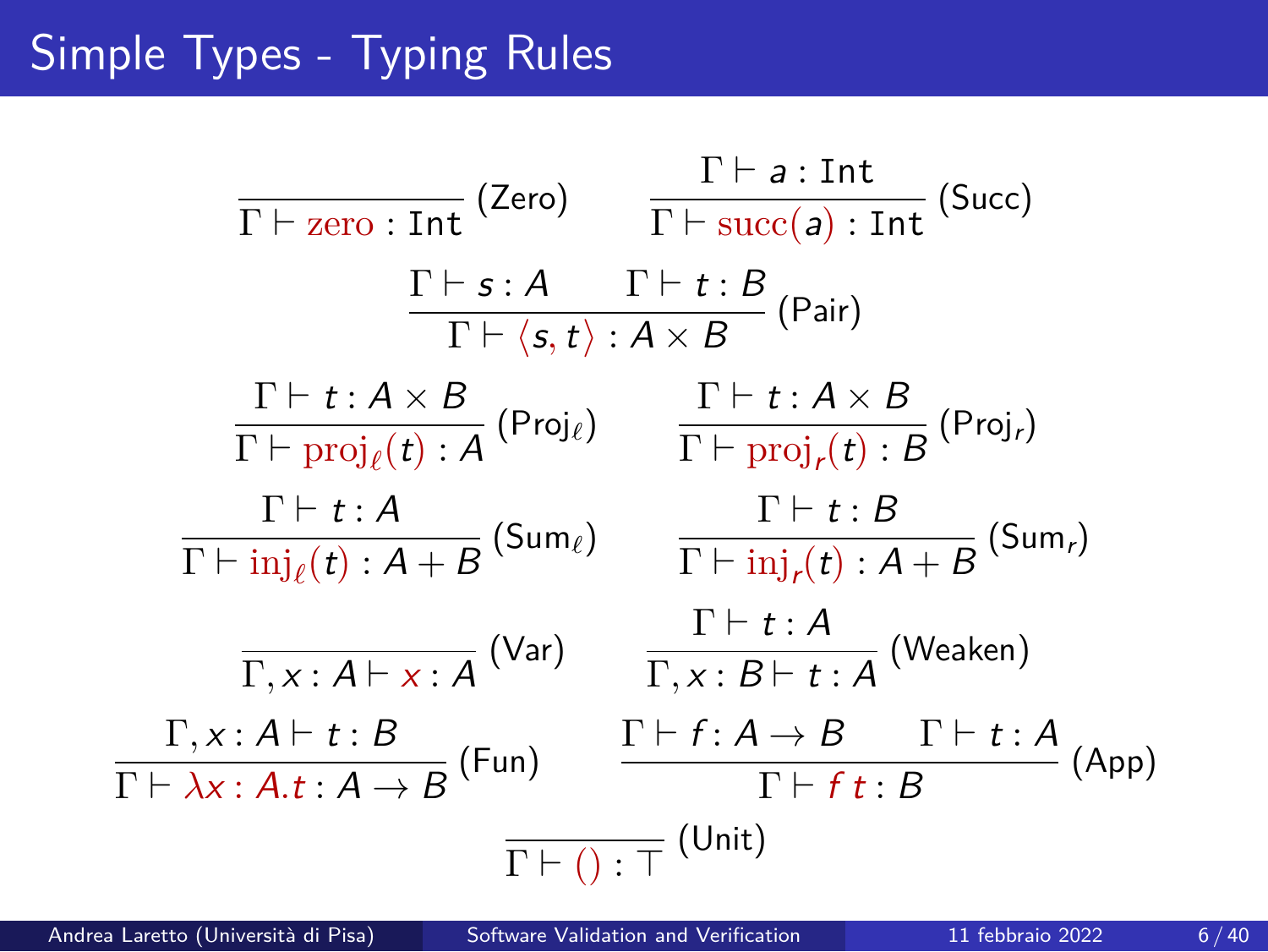- *• What about universal and existential quantification?*
- *•* Two new constructors, and we allow *variables* to also appear *inside types*
- *•* **Dependent function** (*∀*)

 $(x : A) \rightarrow B$ 

*If you provide any term x of type A, I provide you a proof that B*(*x*) *holds for x*

*•* **Dependent product** (*∃*)

 $(x:A) \times B$ *A concrete pair with a term x of type A (on the left), and a proof that B*(*x*) *holds for that specific x*

*• Intuitively, how does quantification work?*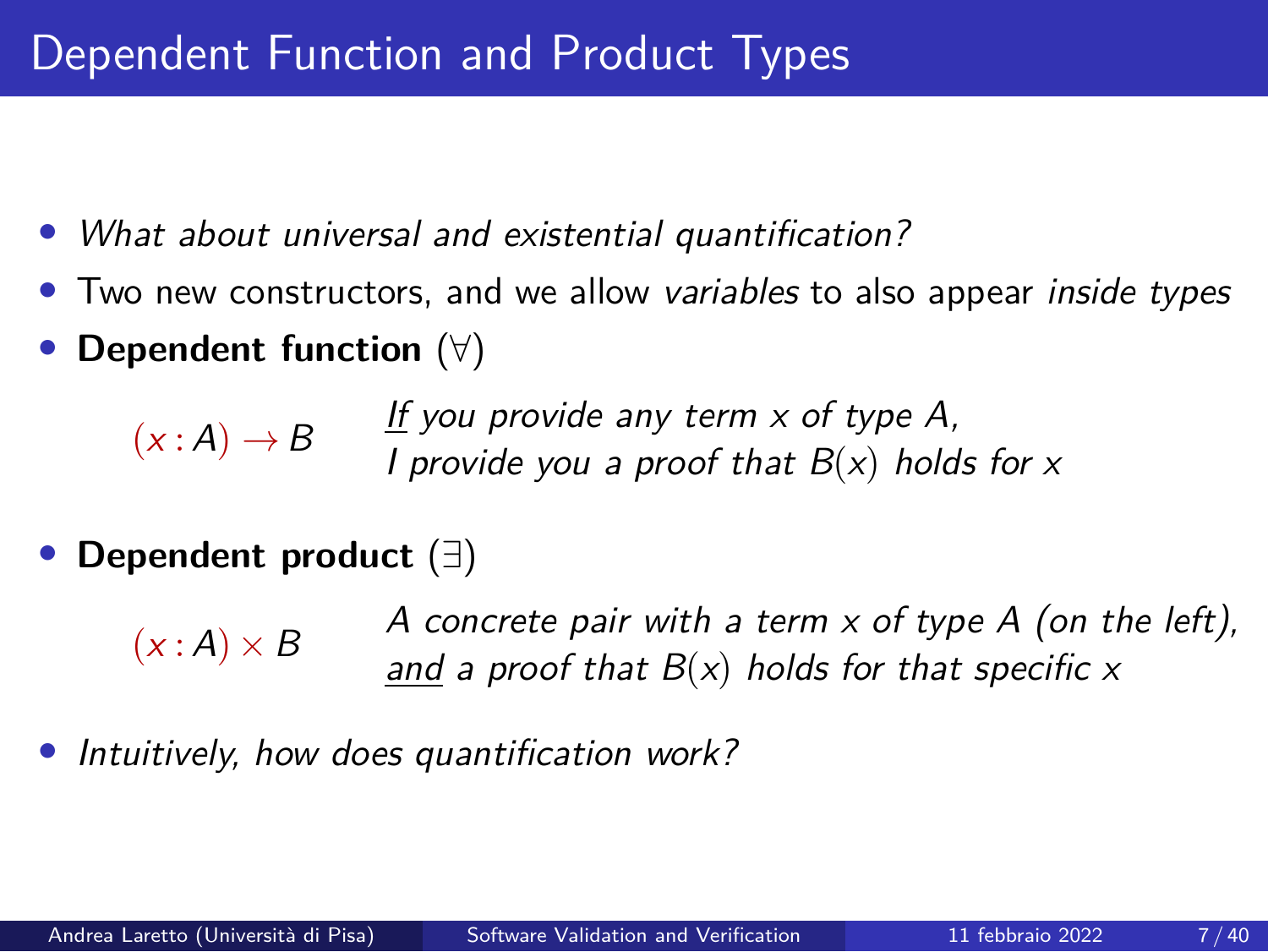# Dependent Types in Practice

- *•* A form of *universal quantification* can already be found *in the wild!*
- *•* We obtain different logics depending on *what we can quantify on*
- *•* Quantify on Set *⇒* parametric polymorphic types **(second-order prop. logic)** sort **::** (A **: Set**) *→* List A *→* List A sort A xs **= ...**

```
sortBools :: List Bool → List Bool
sortBools xs = sort Bool xs
```
*•* Quantify on *any type ⇒* dependent types **(higher-order predicate logic)** sort **::** (A **: Set**) *→* (n **:** Int) *→* Vector n A *→* Vector n A sort A n xs **= ...**

```
sortFiveBools :: Vector 5 Bool → Vector 5 Bool
sortFiveBools xs = sort Bool 5 xs
```
*•* Why *dependent types*? Types also depend on *terms*, not just types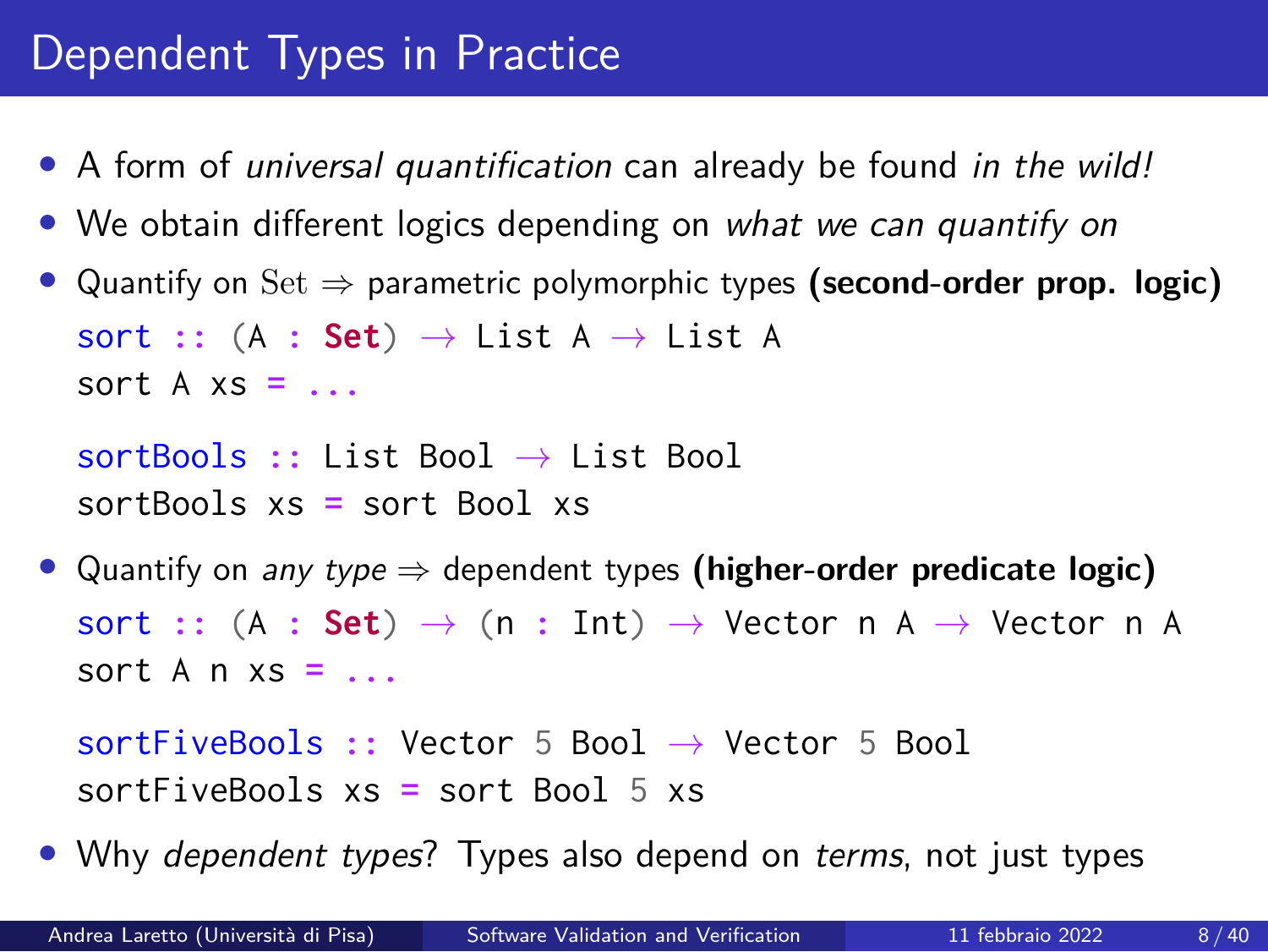- *•* With quantification, *variables* and *terms* can appear inside a type!
- *•* We *unify terms and types* in a single definition:

**Terms + Types:**

| $s, t, A, B$                                                                                                         | ::=                         | $x$                       | (Variables) |
|----------------------------------------------------------------------------------------------------------------------|-----------------------------|---------------------------|-------------|
| $\begin{array}{r}\n x.t \\  s \ t \\  \hline\n \end{array}$                                                          | (Lambda abstraction)        |                           |             |
| $\begin{array}{r}\n s.t \\  \hline\n \end{array}$                                                                    | (Function application)      |                           |             |
| $\begin{array}{r}\n \langle s, t \rangle \\  \text{proj}_{\ell}(t) \mid \text{proj}_{r}(t) \\  \hline\n \end{array}$ | (Product pairing)           |                           |             |
| ...                                                                                                                  | ( $x : A$ ) $\rightarrow B$ | (Dependent function type) |             |
| $\begin{array}{r}\n \langle x : A \rangle \times B \\  \hline\n \end{array}$                                         | (Dependent product type)    |                           |             |
| Set                                                                                                                  | (Universal)                 |                           |             |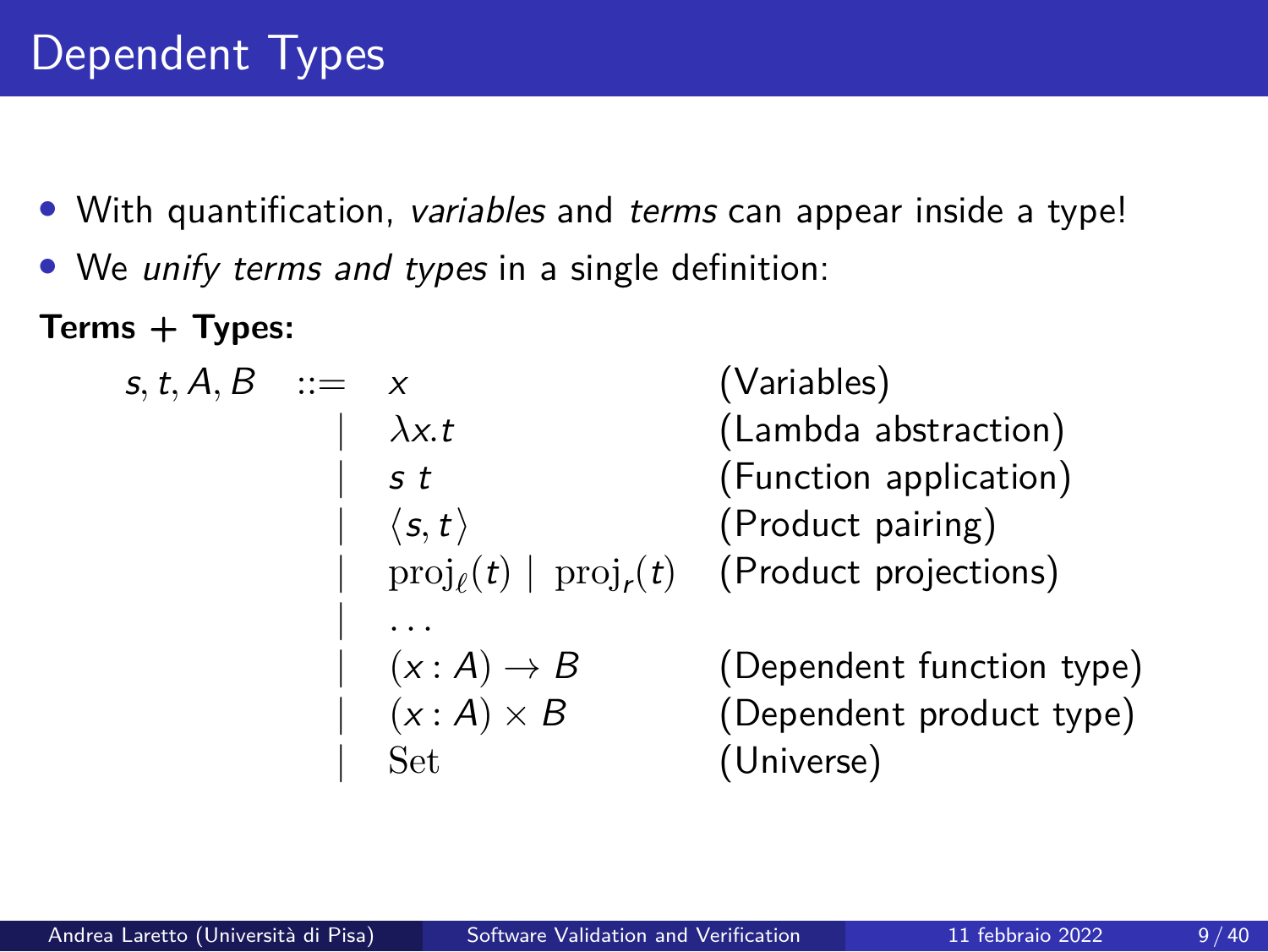## Dependent Types - Typing Rules

$$
\frac{\Gamma \vdash \text{Int} : \text{Set} \quad (\text{IntType})}{\Gamma \vdash A : \text{Set} \quad \Gamma, x : A \vdash B : \text{Set} \quad (\text{FunctionType})}
$$
\n
$$
\frac{\Gamma \vdash A : \text{Set} \quad \Gamma, x : A \vdash B : \text{Set} \quad (\text{FunctionType})}{(x : A) \times B : \text{Set}} \quad (\text{ProductType})
$$
\n
$$
\frac{\Gamma \vdash f : A \rightarrow B \quad \Gamma \vdash a : A \quad (\text{App})}{\Gamma \vdash f a : B} \quad \xrightarrow{\Gamma \vdash f : (x : A) \rightarrow B \quad \Gamma \vdash a : A}
$$
\n
$$
\frac{\Gamma \vdash f : A \rightarrow B \quad \Gamma \vdash a : A \quad (\text{App})}{\Gamma \vdash f a : B} \quad \xrightarrow{\Gamma \vdash f : (x : A) \rightarrow B \quad \Gamma \vdash a : A}
$$
\n
$$
\frac{\Gamma \vdash a : A \quad \Gamma \vdash b : B}{\Gamma \vdash \lambda x : A.t : A \rightarrow B} \quad \xrightarrow{\text{[Fun}} \quad \Gamma \vdash a : A \quad \Gamma \vdash b : B[x := a]}
$$
\n
$$
\frac{\Gamma \vdash a : A \quad \Gamma \vdash b : B}{\Gamma \vdash \langle a, b \rangle : A \times B} \quad \xrightarrow{\text{[Pair]} \quad \Gamma \vdash a : A \quad \Gamma \vdash b : B[x := a]}
$$
\n
$$
\frac{\Gamma \vdash p : A \times B}{\Gamma \vdash \text{proj}_r(p) : B} \quad \xrightarrow{\text{[Proj}_r(p) : B[x := \text{proj}_\ell(p)]}
$$

Andrea Laretto (Università di Pisa) [Software Validation and Verification](#page-0-0) 11 febbraio 2022 10/40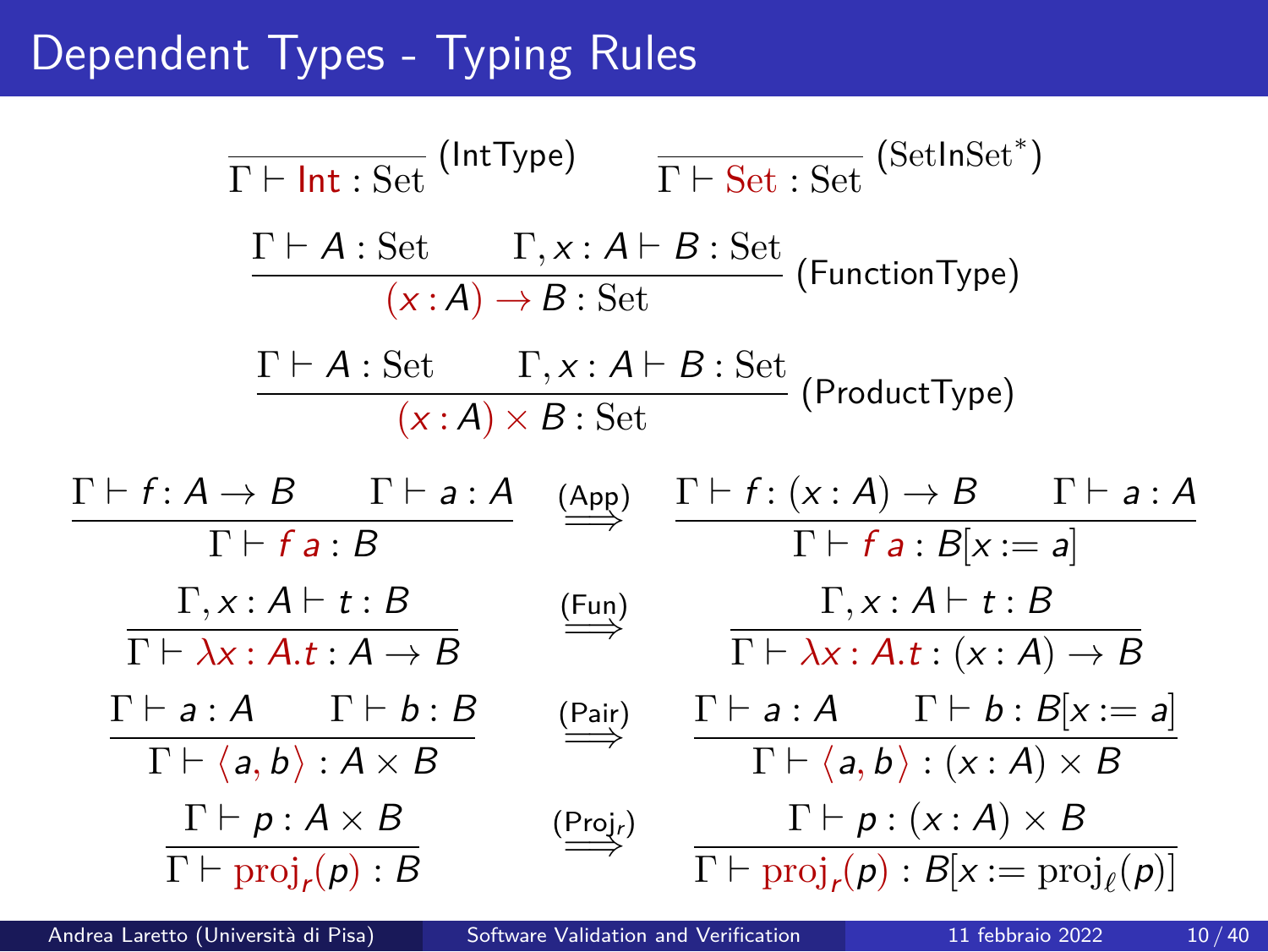# Why Intuitionistic/Constructive Logic?

- *• Constructionism*: proofs are concrete objects/programs
- *•* All the logics mentioned so far: only their *intuitionistic* fragments
- *•* Why is the logic we defined called *intuitionistic*/*constructive*?
- *•* Because the *law of excluded middle P ∨ ¬P does not hold*: lem :  $(P : Set) \rightarrow P + (-P)$

lem **=** ?

*•* Proving LEM with a constructive proof amounts to saying:

*There is a program* lem *that, for any proposition P, can provide a proof of P or a proof its negation ¬P*

- *•* =*⇒* A constructive proof for LEM would decide the halting problem!
- *• ¬¬A ̸→ A, A → B ̸≡ ¬A ∨ B, ∀A ̸≡ ¬∃¬A, . . .*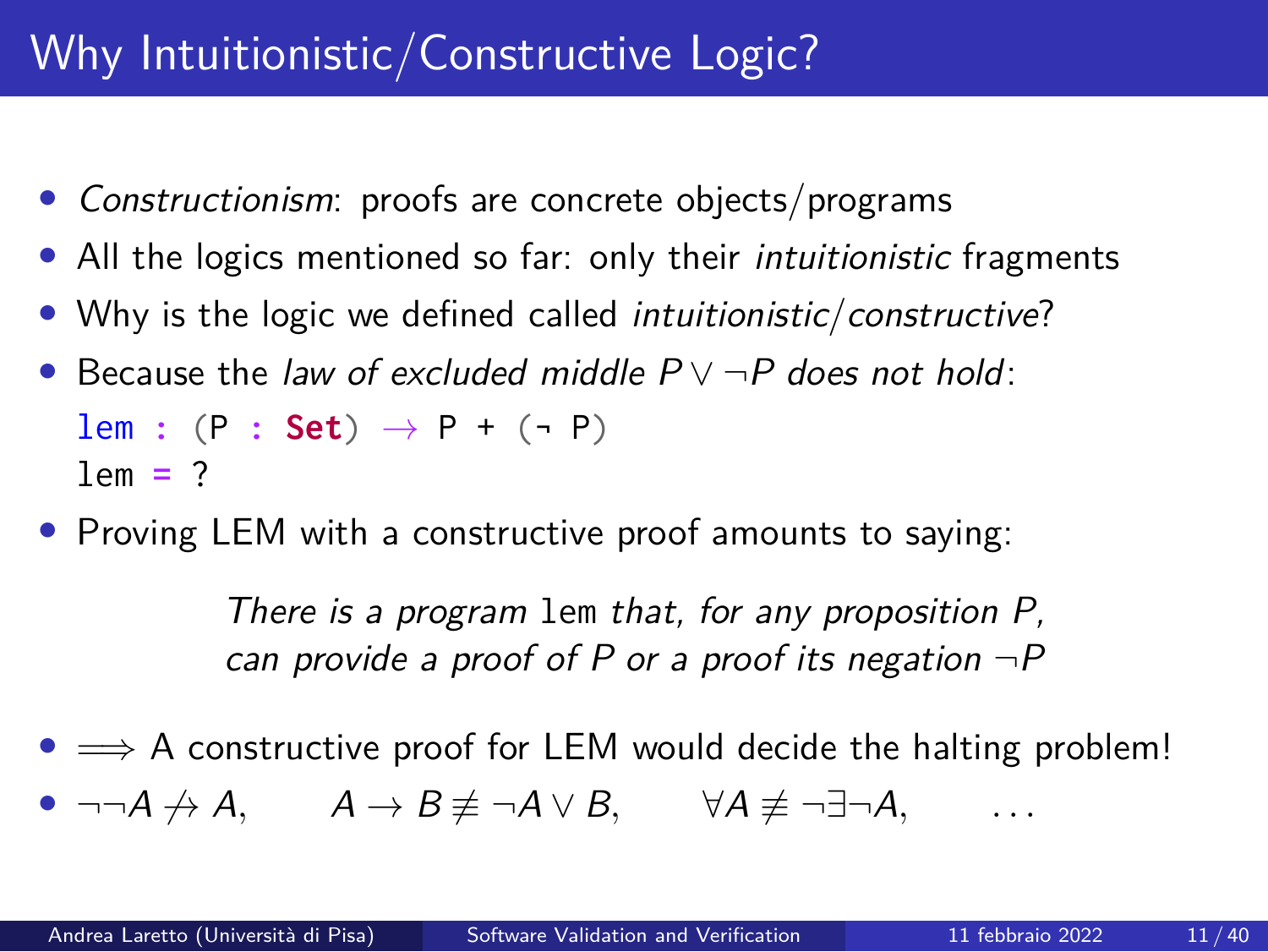- *• So far*: the *basic blocks* of our constructive logic
- *• Can we define additional types/propositions on top of this logic?*



- *•* A brief overview of the *dependently typed functional programming language and proof assistant Agda* (Norell 2007, Chalmers University)
- *•* Construct and verify properties of programs using *propositions-as-types*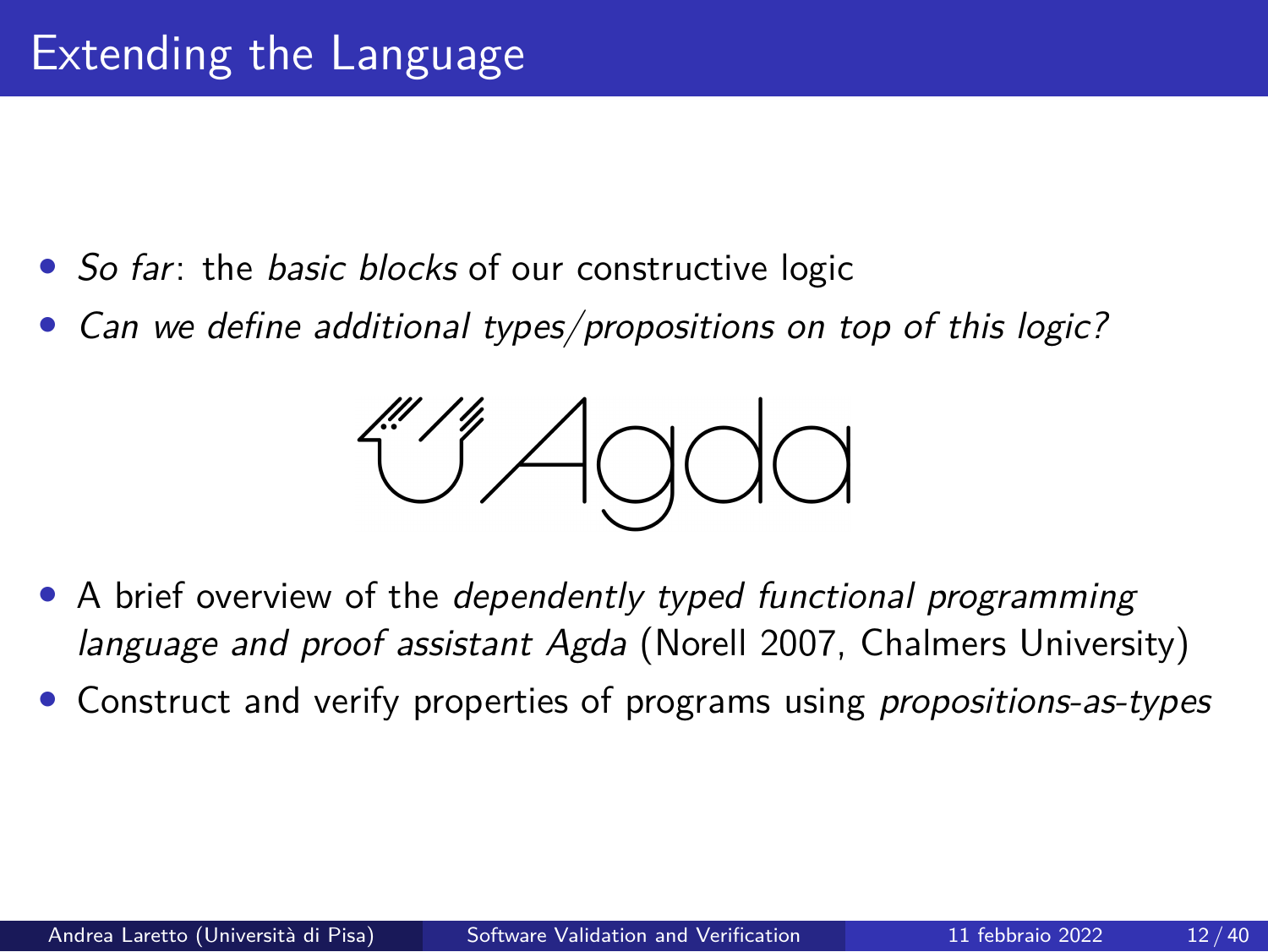## Inductive Datatypes using Agda

- *•* Defining new types and data structures using Agda: *inductive datatypes*
- *•* Basic inductive type:

```
data Nat : Set where
 zero : Nat
  succ : Nat → Nat
```
*•* Polymorphic type (quantification on types, **Set**)

**data** List **: Set** *→* **Set where** nil **:** (A **: Set**) *→* List A cons **:** (A **: Set**) *→* A *→* List A *→* List A

• Dependent type (quantification on terms, Nat)

**data** Vect **:** Nat *→* **Set** *→* **Set where** nilV **:** (A **: Set**) *→* Vect zero A consV **:** (n **:** Nat) *→* (A **: Set**) *→* A *→* Vect n A *→* Vect (succ n) A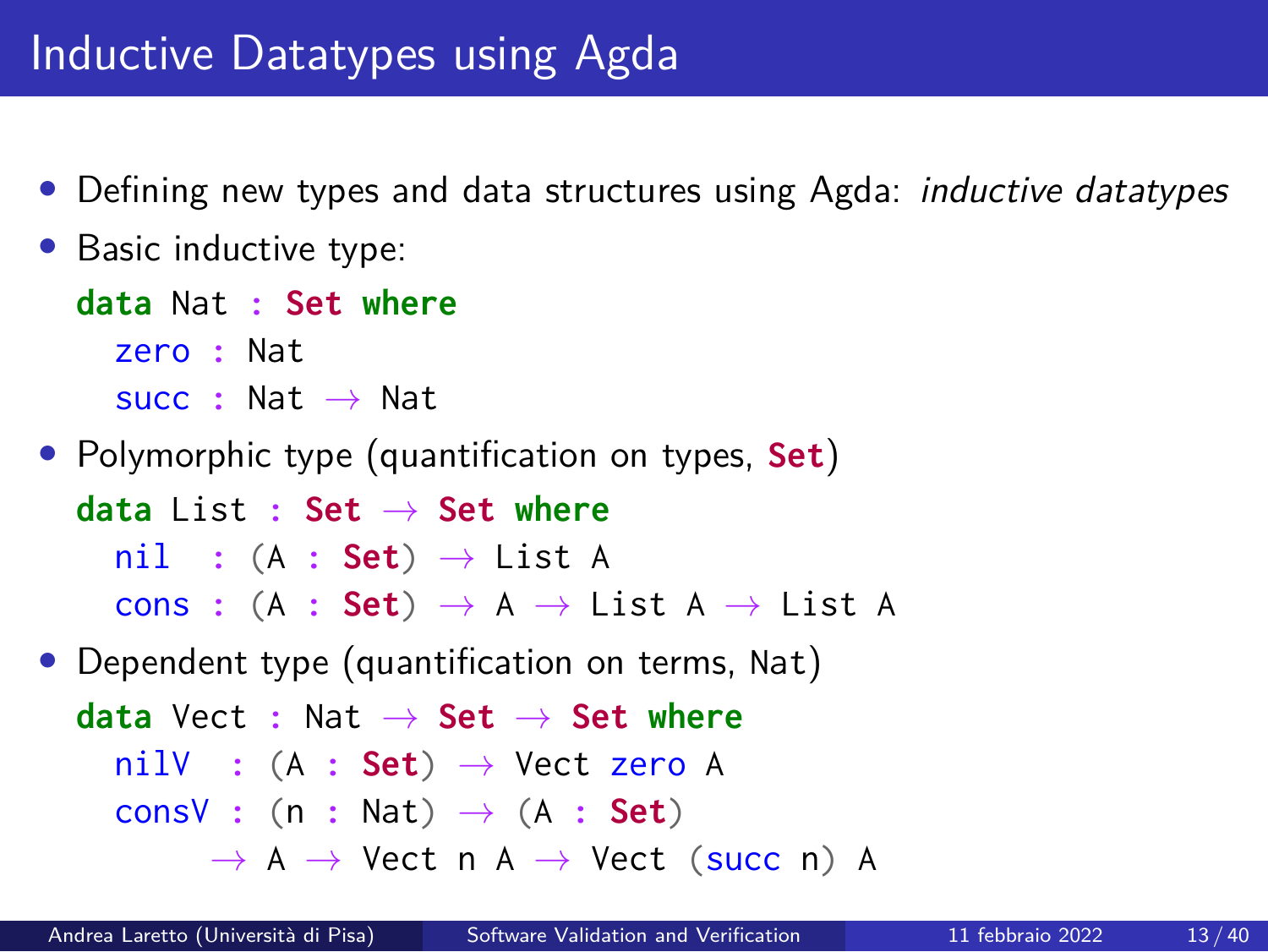```
• How does Vect work, and how do we construct new vectors?
data Vect : Nat → Set → Set where
 nilV : (A : Set) → Vect zero A
  consV : (n : Nat) → (A : Set)
       → A → Vect n A → Vect (succ n) A
```

```
-- Example of a vector with [6,2,8,3]
```
v1 **:** Vect 4 Nat

```
v1 = consV 3 Nat 6
```
( consV 2 Nat 2

```
( consV 1 Nat 8
```

```
( consV 0 Nat 3
```

```
( nilV Nat
```

```
))))
```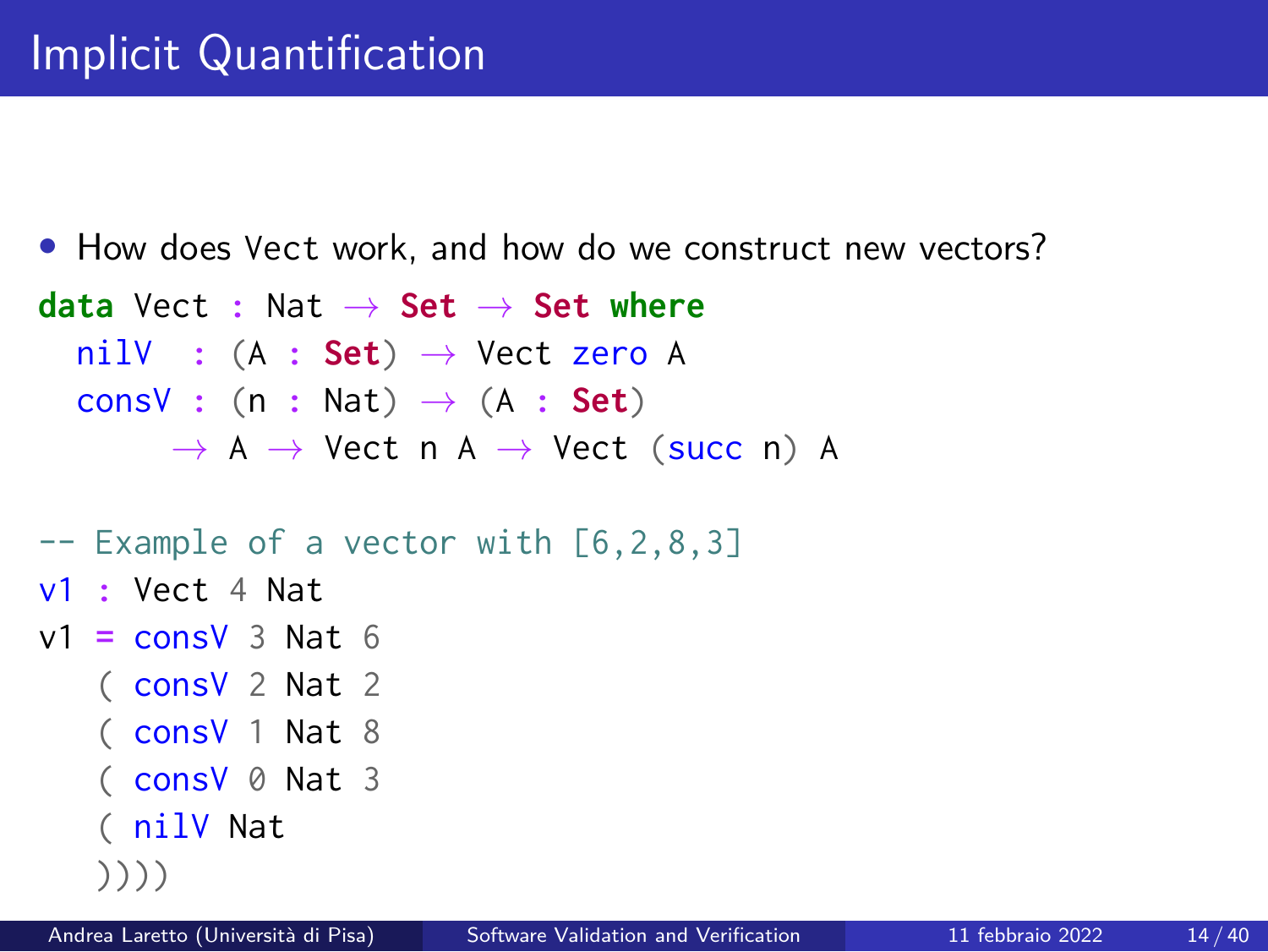```
• How does Vect work, and how do we construct new vectors?
data Vect : Nat → Set → Set where
 nilV : {A : Set} → Vect zero A
  consV : {n : Nat} → {A : Set}
       → A → Vect n A → Vect (succ n) A
-- Example of a vector with [6,2,8,3]
```
- v2 **:** Vect 4 Nat
- v2 **=** consV 6 (consV 2 (consV 8 (consV 3 nilV)))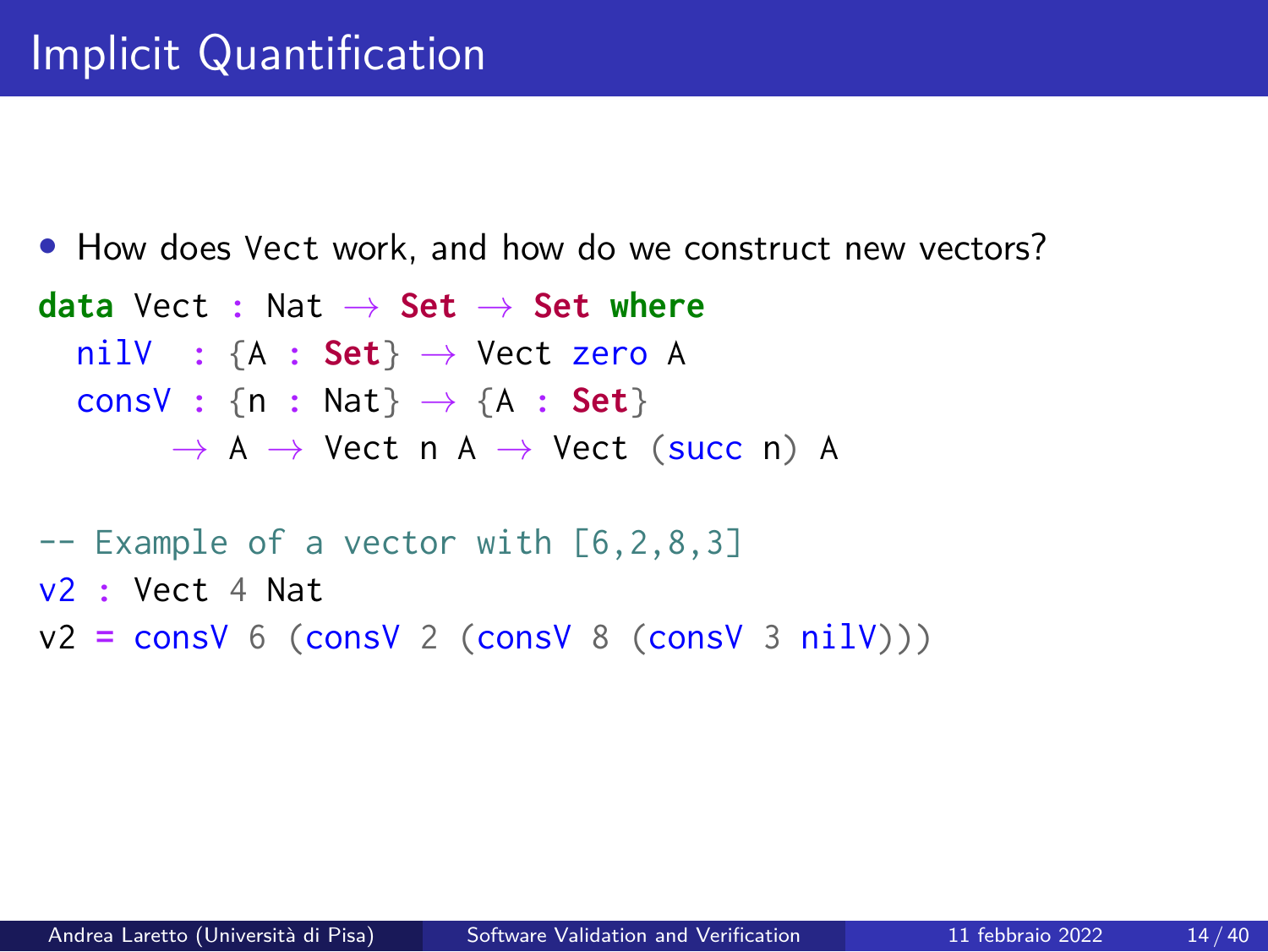```
• How does Vect work, and how do we construct new vectors?
data Vect : Nat → Set → Set where
 nilV : ∀ {A} → Vect zero A
  consV : ∀ {n A}
       → A → Vect n A → Vect (succ n) A
-- Example of a vector with [6,2,8,3]
v3 : Vect 4 Nat
v3 = consV 6 (consV 2 (consV 8 (consV 3 nilV)))
```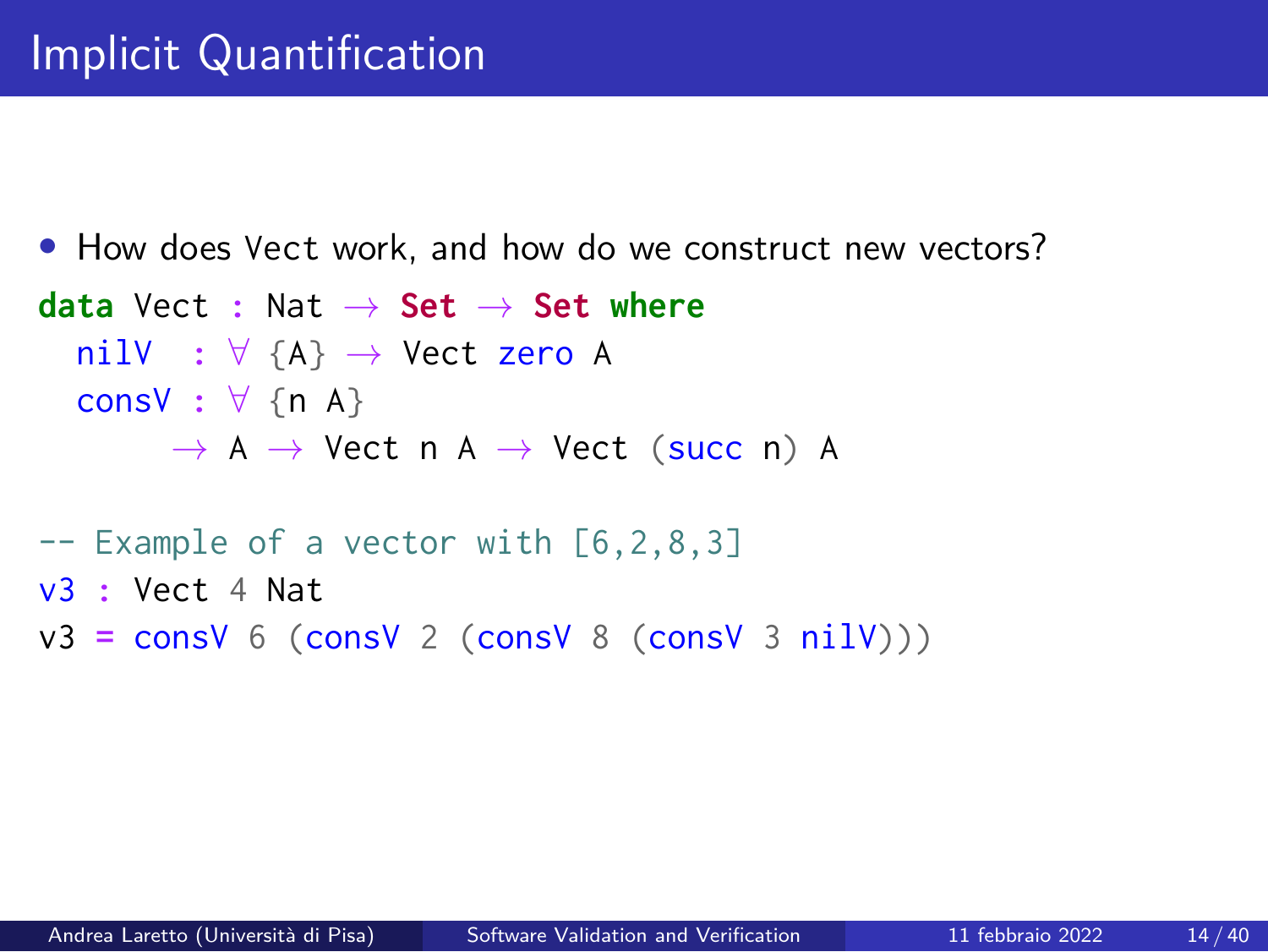```
• How does Vect work, and how do we construct new vectors?
data Vect : Nat → Set → Set where
  [] : ∀ {A} → Vect zero A
 _::_ : ∀ {n A}
       → A → Vect n A → Vect (succ n) A
-- Example of a vector with [6,2,8,3]
v4 : Vect 4 Nat
v4 = 6 :: 2 :: 8 :: 3 :: []
```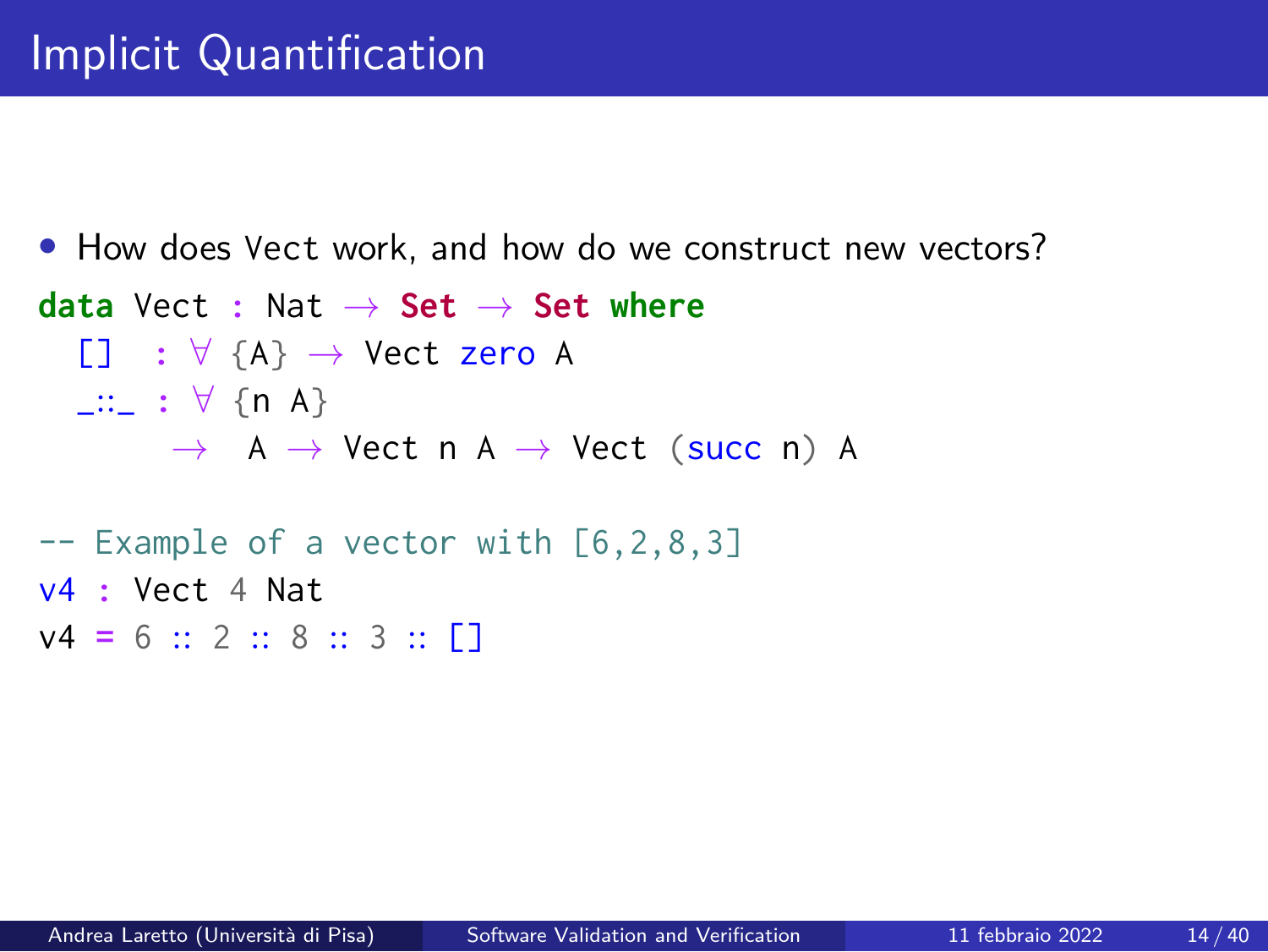# Dependent Pattern Matching

- *•* The expressivity of dependent types also influences *how datatypes can be manipulated,* and the *static guarantees* they provide
- *•* The core mechanism behind pattern matching: *dependent unification*
- *•* Extract the first element of a list, in Haskell:

head **::** [a] **->** a head (a **:** as) **=** a head **[] = error** "Head on empty list"

- *•* Extract the first element of a list, in Agda: head **:** *∀* {n A} *→* Vect (succ n) A *→* A head (a :: as) **=** a
- *•* The Vect constructor for the empty list

```
[] : ∀ {A} → Vect zero A
```
is impossible because zero cannot be unified with succ n!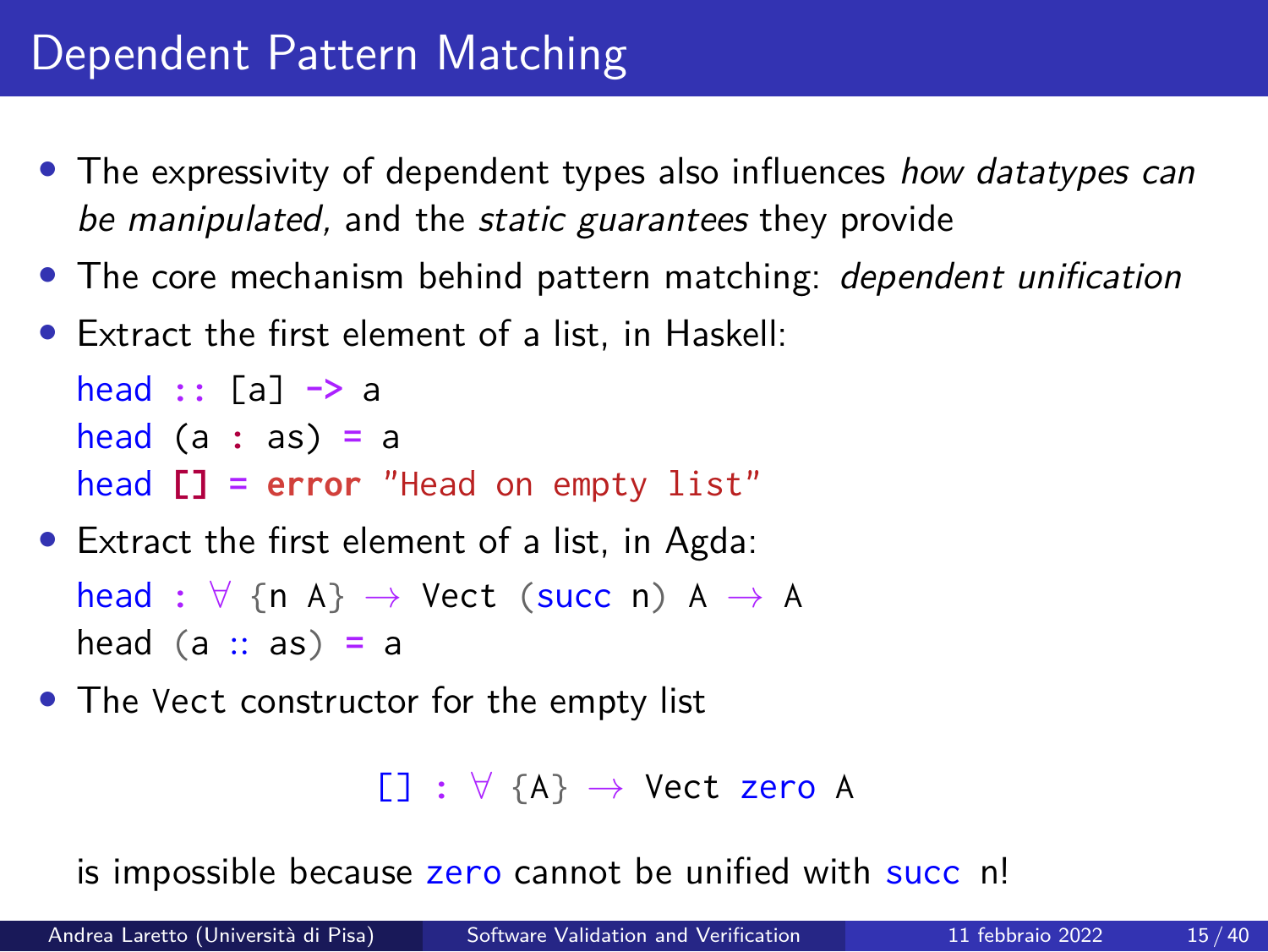```
• Zip of two lists, in Haskell:
  zip :: [a] -> [b] -> [(a, b)]
  \overline{2} [1 [1 ] = [1
  \overline{zip} (a : as) (b : bs) = (a, b) : zip as bs
  zip [] _ = error "Right list longer than left"
  zip _ [] = error "Left list longer than right"
```
- *•* Zip of two lists, in Agda:  $\mathsf{zip} : \forall \{\mathsf{A}\ \mathsf{B}\ \mathsf{n}\} \rightarrow \mathsf{Vect} \ \mathsf{n} \ \mathsf{A} \rightarrow \mathsf{Vect} \ \mathsf{n} \ \mathsf{B} \rightarrow \mathsf{Vect} \ \mathsf{n} \ (\mathsf{A} \times \mathsf{B})$  $\mathsf{z}$ ip  $\begin{bmatrix} 1 \\ 1 \end{bmatrix} = \begin{bmatrix} 1 \\ 1 \end{bmatrix}$ zip (a :: as) (b :: bs) =  $\langle$  a , b  $\rangle$  :: zip as bs
- *•* Core idea: inductive datatypes to *restrict* and *express* the validity of data
- *•* Programs reason on *valid* cases: *"make invalid states unrepresentable"*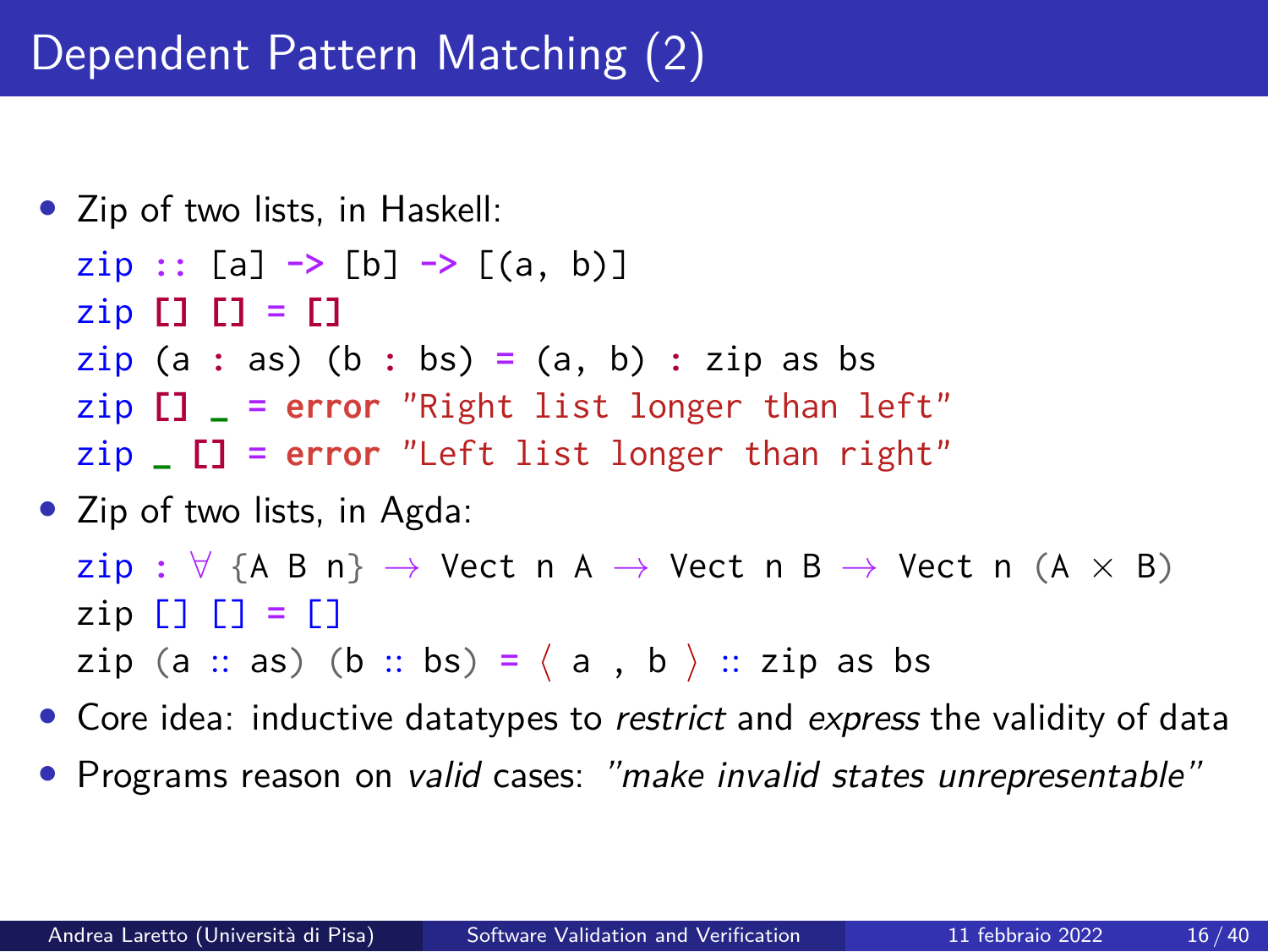# Transition Systems with Dependent Types

- *•* A common use of dependent types: *embedding transition systems into code*
- *•* States are tracked as types, programs are *compositions of transitions*

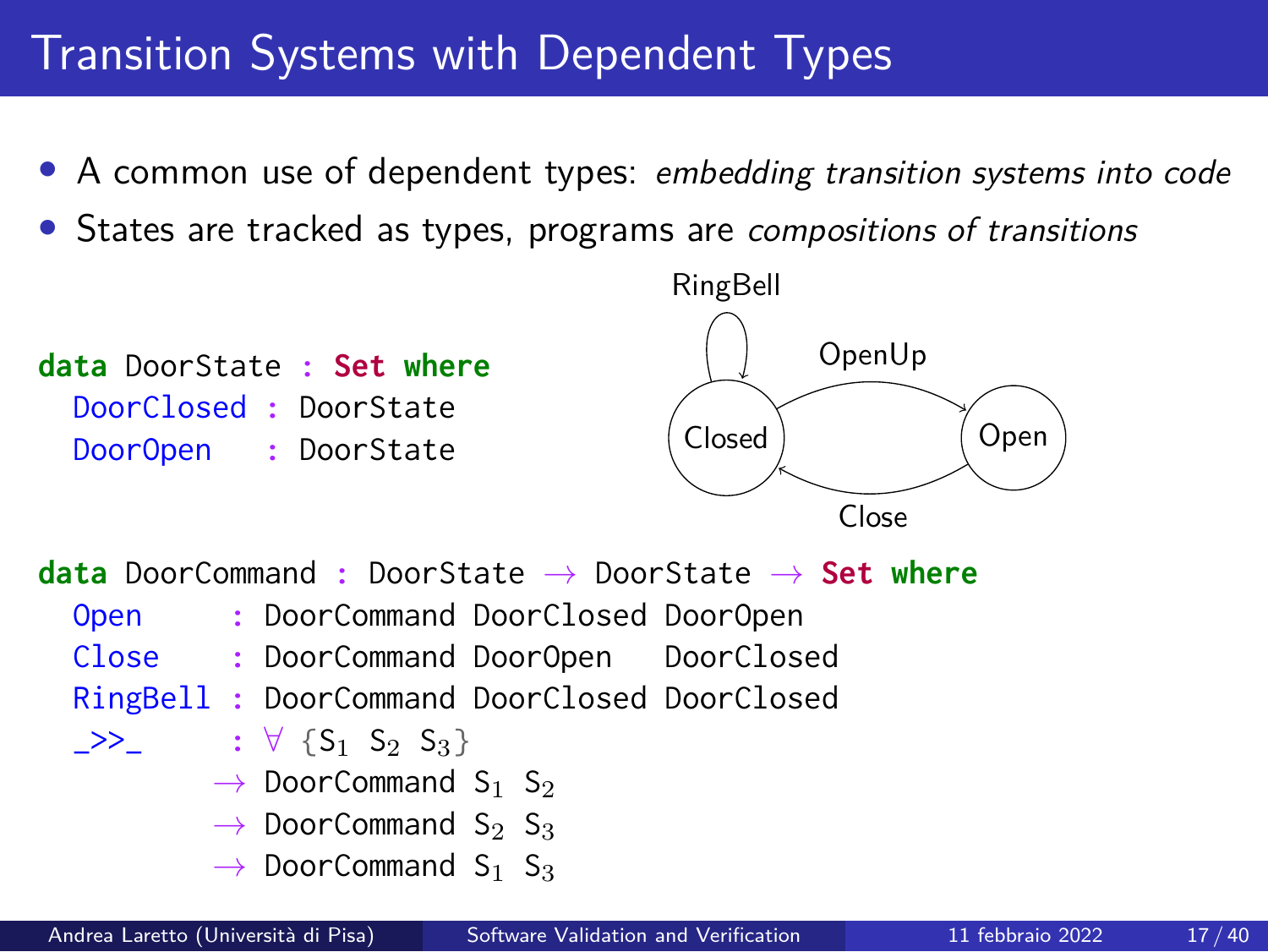# Transition Systems - Example

- Some simple examples of programs:
- prog1 **:** DoorCommand DoorClosed DoorOpen
- prog1 **= do** RingBell

Open Close RingBell Open

- *•* Programs can assume to start from any state, and can be composed:
- prog2 **:** DoorCommand DoorOpen DoorOpen

prog2 **= do** Close RingBell prog1 Close

Open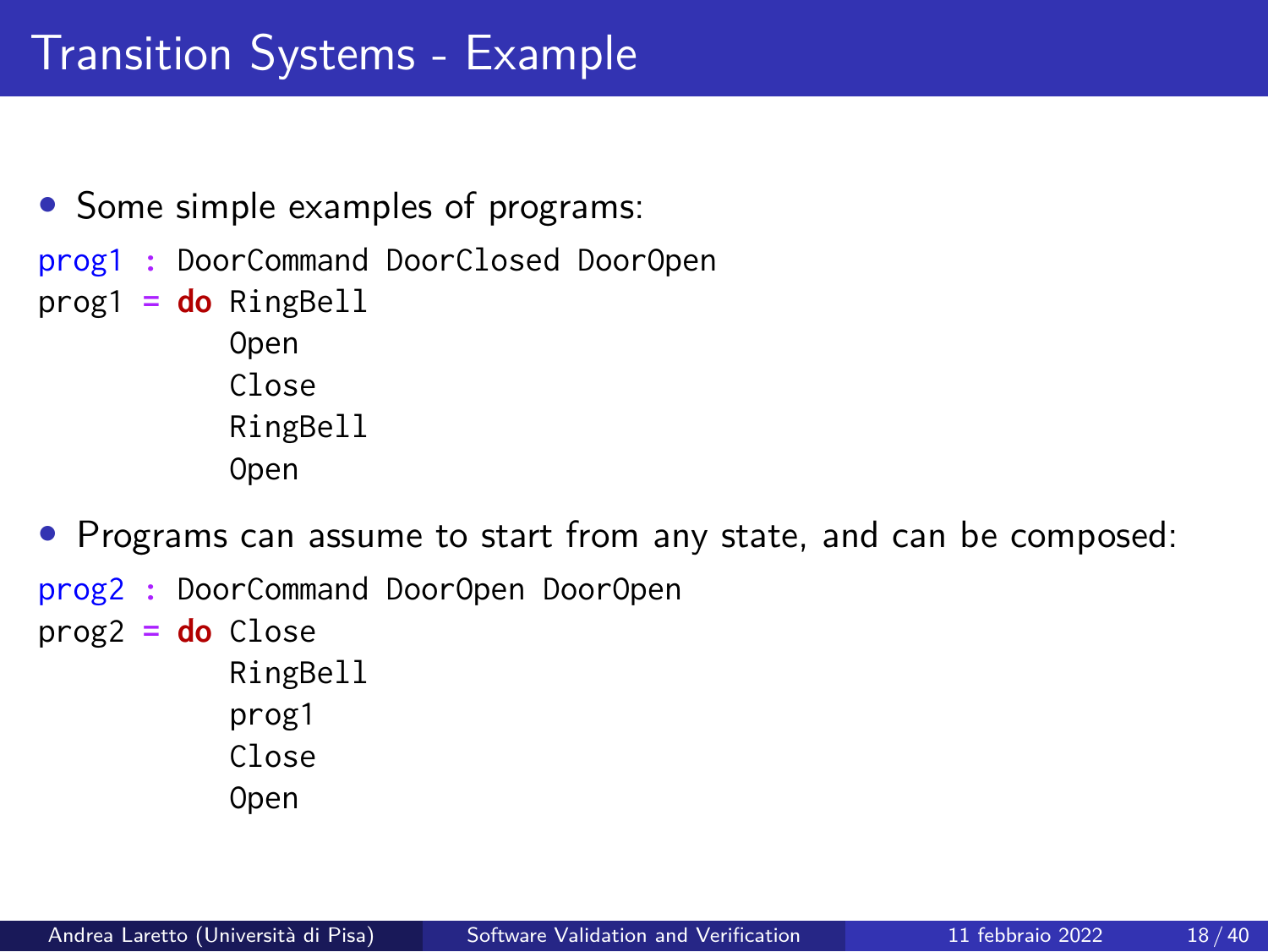## Transition Systems - Vending Machine

VendState **: Set** -- Transition system for a vending machine VendState **=** Nat *×* Nat -- States = (coins inserted, bars available)

**data** VendCom **:** VendState *→* VendState *→* **Set where** InsertCoin :  $\forall$  {c b}  $\rightarrow$  VendCom  $\langle$  c , b  $\rangle$   $\langle$  succ c , b  $\rangle$ Vend  $: \forall \{c \ b\} \rightarrow \text{VendCom} \langle \text{succ } c \ , \text{succ } b \ \rangle \langle \ c \ , \ b \ \rangle$  $\mathsf{EmptyCoins} : \forall \{\mathsf{c}\; \mathsf{b}\} \rightarrow \mathsf{VendCom} \langle \mathsf{c}\; ,\; \mathsf{b}\; \rangle \langle \mathsf{zero}\; ,\; \mathsf{b}\; \rangle$  $Refill$   $: \forall$  {c b}  $\rightarrow$  (new : Nat) *→* VendCom *⟨* c , b *⟩ ⟨* c , b + new *⟩*  $\rightarrow$  **:**  $\forall$  {S<sub>1</sub> S<sub>2</sub> S<sub>3</sub>} → VendCom S<sub>1</sub> S<sub>2</sub> → VendCom S<sub>2</sub> S<sub>3</sub> → VendCom S<sub>1</sub> S<sub>3</sub> vend1 **:** VendCom (0, 3) (1, 4) vend2 **:** *∀* {c b} vend1 **= do** InsertCoin Vend Refill 2 InsertCoin → VendCom (c + 1, b) (0, b + 2) vend2 **= do** Refill 4 Vend InsertCoin Vend EmptyCoins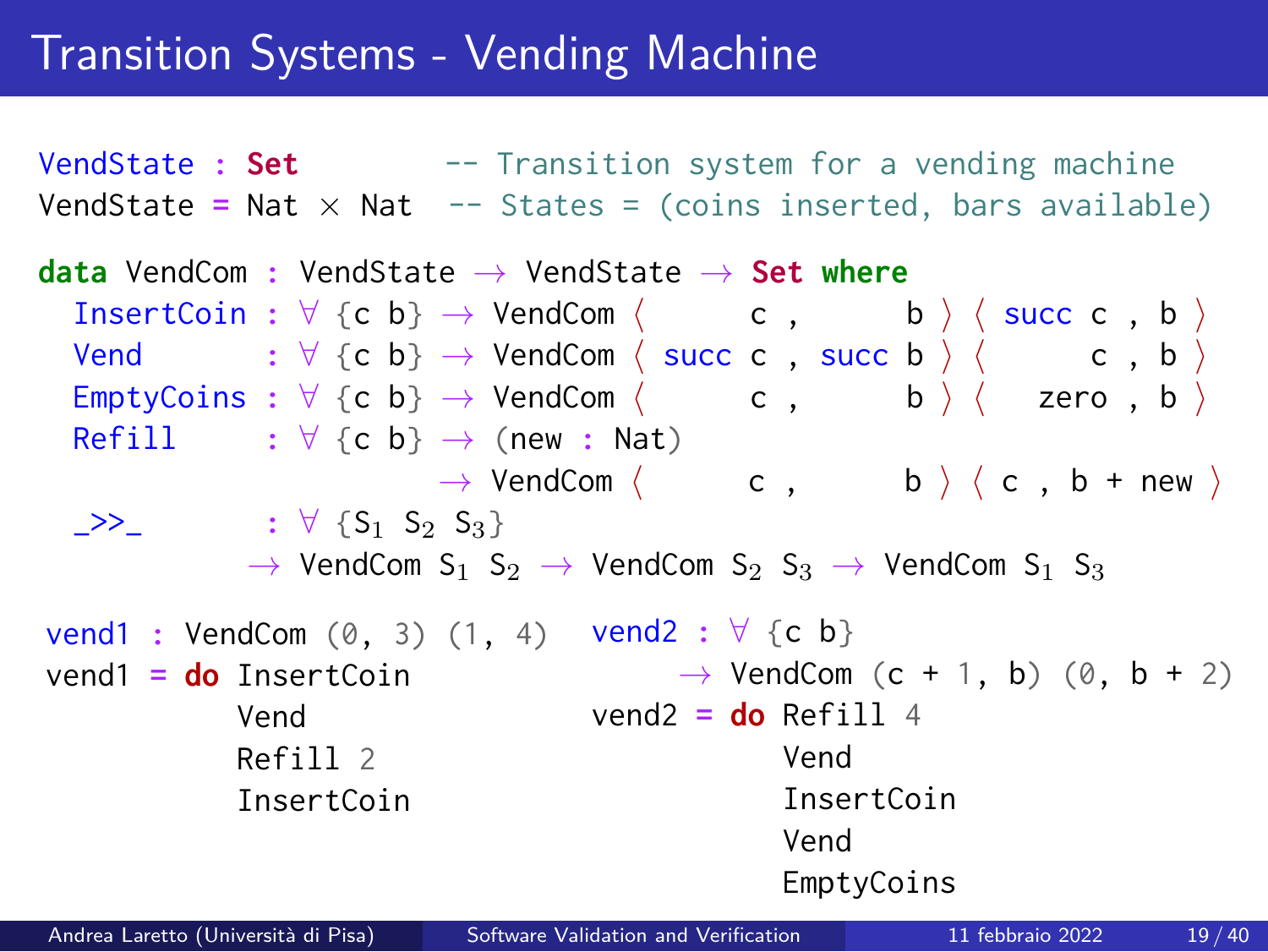# Inductive Relations

- *So far*: basic blocks of our logic + concrete dependent datatypes
- *• Can we define new propositions/properties on top of dependent types?*
- *•* We can use *inductive datatypes* to also encode **inductive relations**
- *•* Less-than relation for naturals:

**data** \_*≤*\_ **:** Nat *→* Nat *→* **Set where** zn **:** *∀* {n} --------- *→* zero *≤* n ss **:** *∀* {a b} *→* a *≤* b ---------------- *→* succ a *≤* succ b

*•* How do we prove that this kind of proposition holds? *Construct a term!*

three-less-seven **:** 3 *≤* 7 three-less-seven **=** ss (ss (ss zn))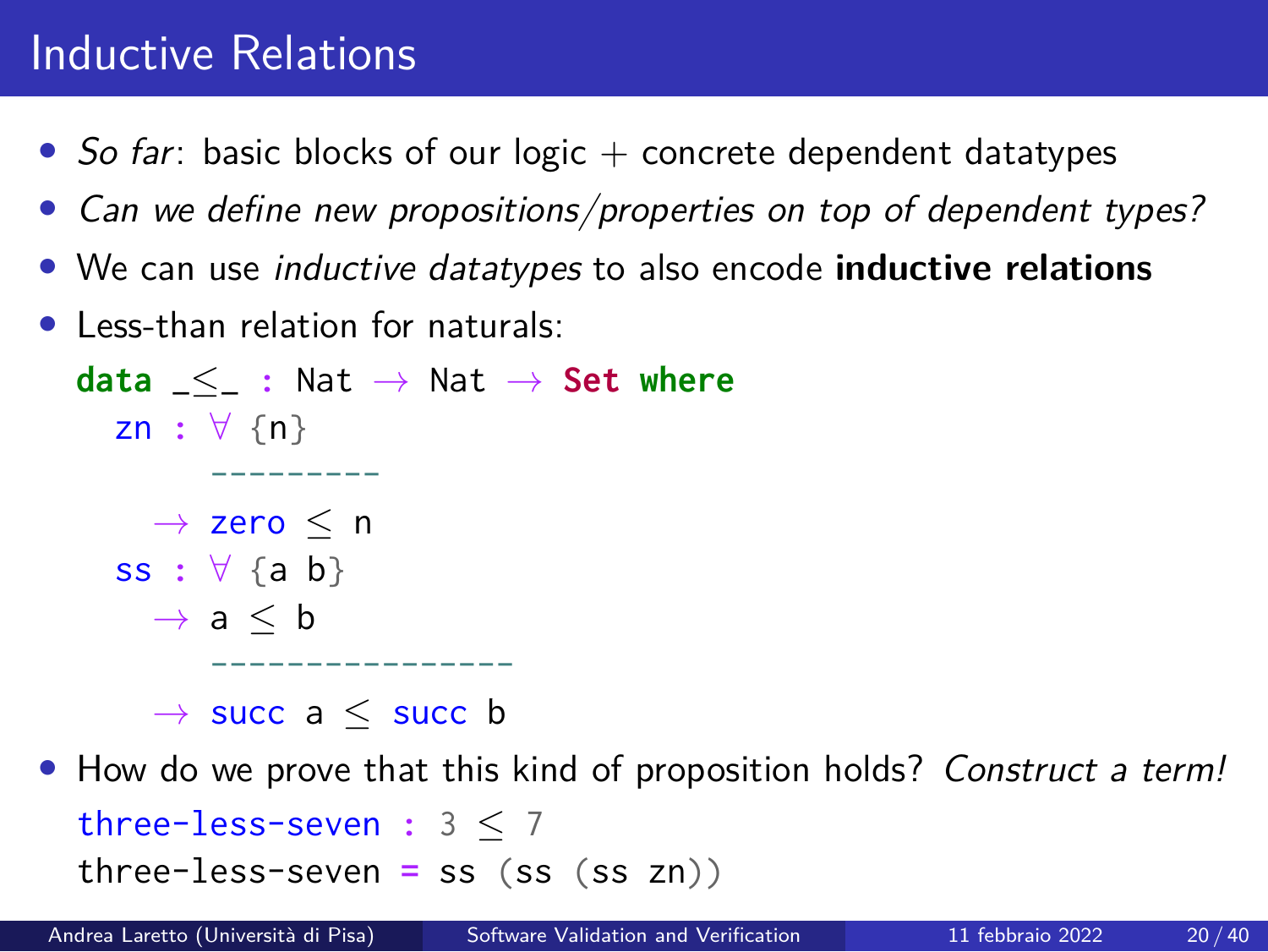# Using Inductive Relations

- *• Types can be used to express preconditions and properties of programs*
- *•* Core idea: properties are *given* and *returned* by functions
- *•* An example; get the *n*-th element in a vector:

```
data \leq : Nat \rightarrow Nat \rightarrow Set where
 zs : ∀ {n} → zero < succ n
  ss : ∀ {a b} → a < b → succ a < succ b
nth : ∀ {A n}
  → (i : Nat)
  → Vect n A
  → i < n
  → A
nth zero (x :: v) zs = xnth (succ i) (x:: v) (ss p) = nth i v p
```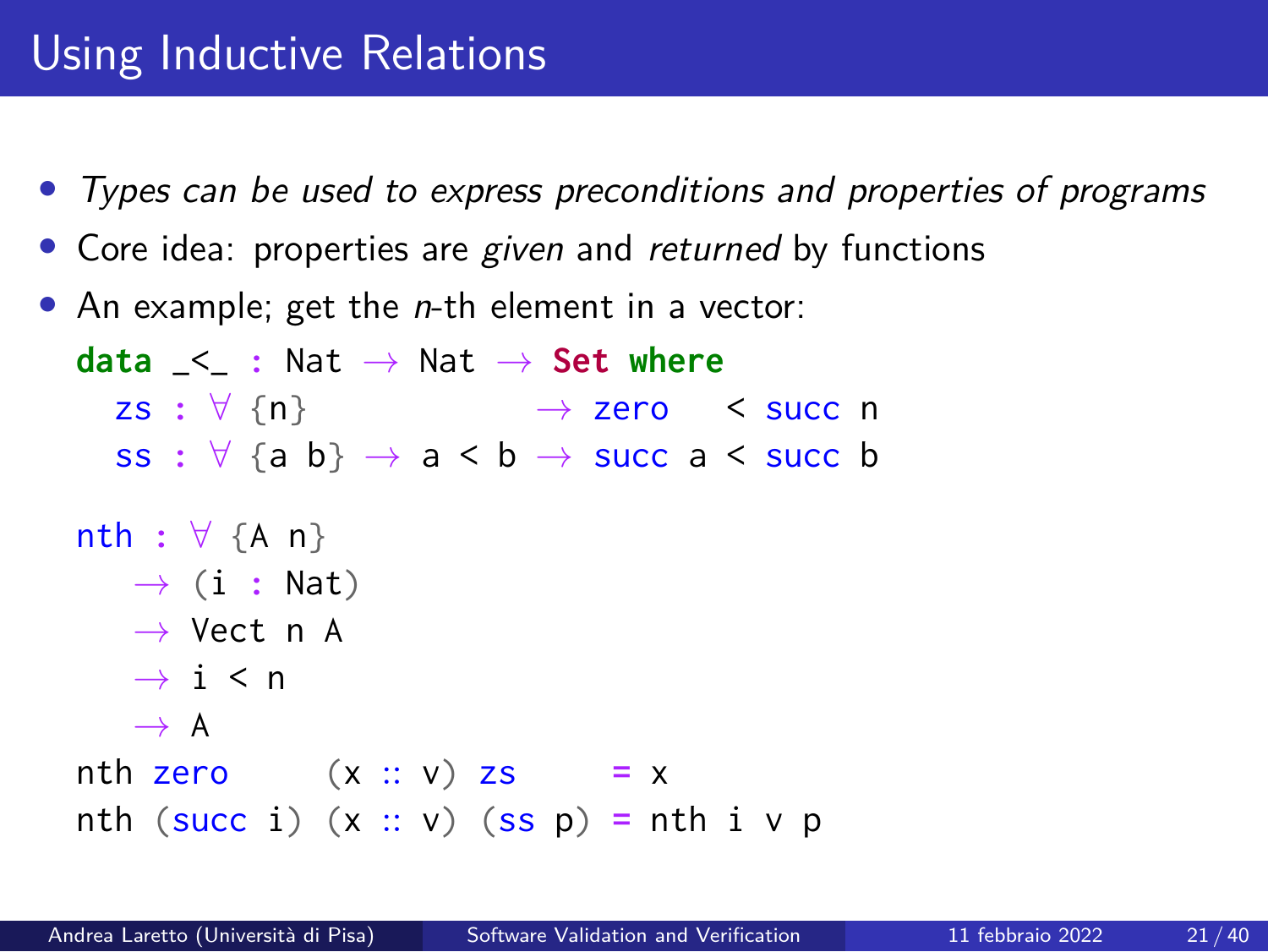## First-class Propositions

- *• How do we construct propositions? ⇒* Functions that give us proofs
- Given any two a and b, decide whether  $a < b$  holds or not:

**data** \_<\_ **:** Nat *→* Nat *→* **Set where** zs **:** *∀* {n} *→* zero < succ n ss **:** *∀* {a b} *→* a < b *→* succ a < succ b  $\leq$  : (a b : Nat)  $\to$  (a < b) + ( $\sim$  (a < b)) a <? zero **=** injr <false-because-impossible> zero <? succ b **=** injl zs succ  $a \leq ?$  succ b **with** a <? b  $|$  injl  $a < b = injl$  (ss  $a < b$ ) **|** injr ¬a<b **=** injr (¬ss ¬a<b) -- ¬a<b *⇒* ¬(a+1)<(b+1)

- *•* The idea: always validate and check indices before using nth!
- *• (and if they are valid, we must provide the evidence to the function)*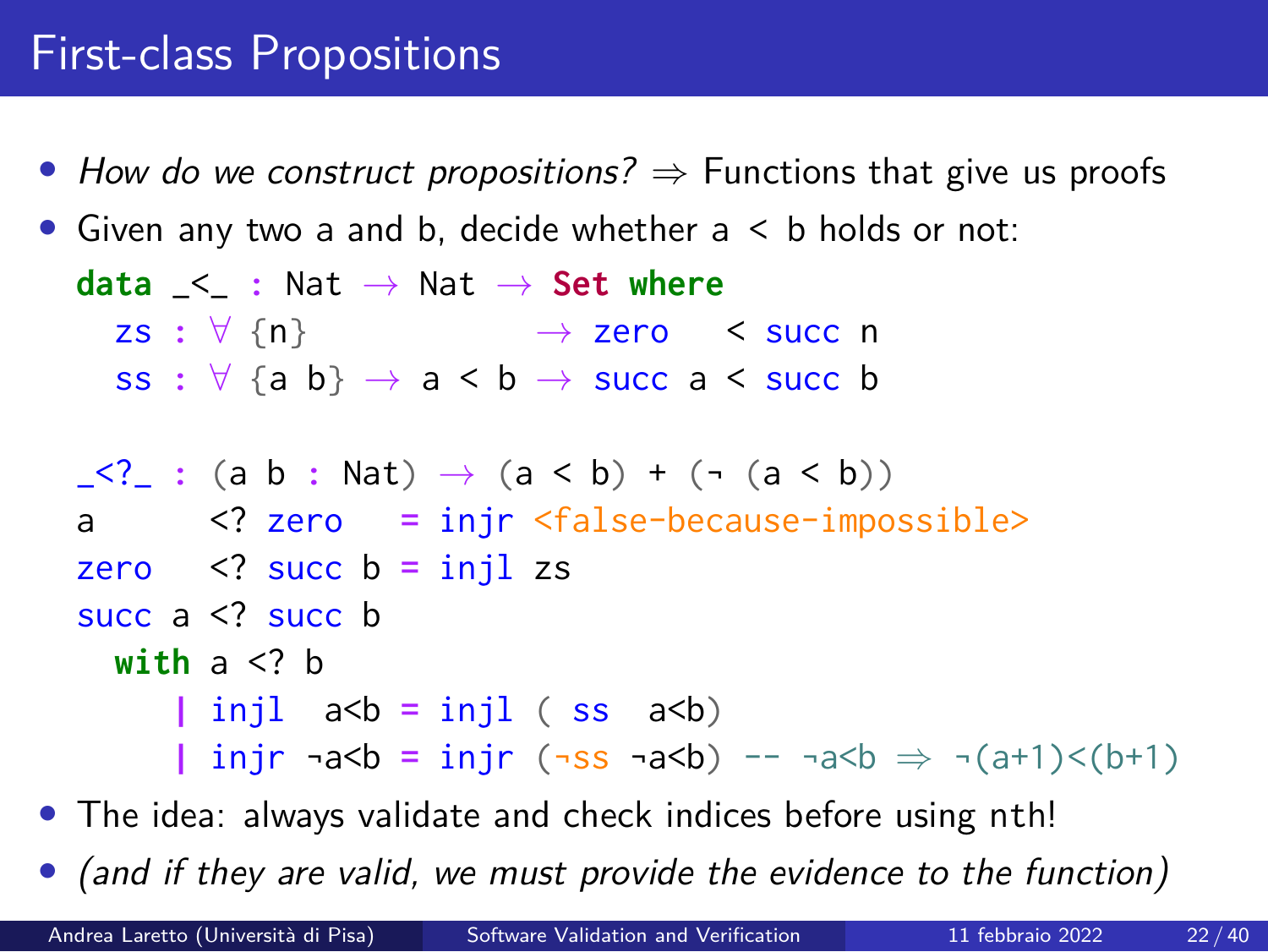*•* We can combine *propositions inside inductive datatypes* to express essential invariants of data structures, e.g. *binary search trees*:

```
data BST : (min : Nat) → (max : Nat) → (n : Nat) → Set where
  empty : ∀ {min max}
      → BST min max zero
  node : ∀ {l r n m}
      → (a : Nat)
      → l < a
      → a < r
      → BST l a n
      → BST a r m
      → BST l r (n + m + 1)
```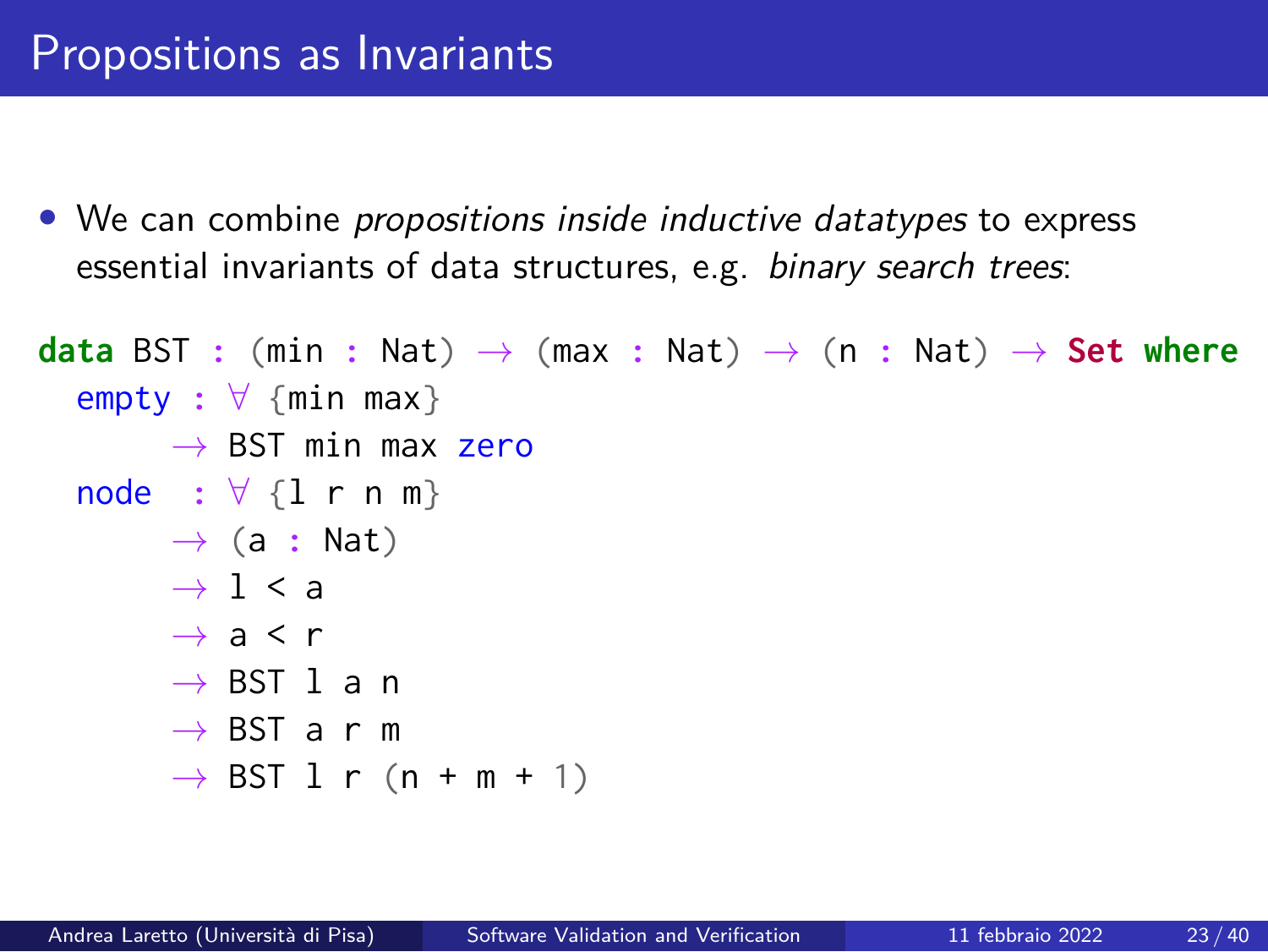*•* Some more examples of inductive relations for verification

```
• "A given predicate P holds for all elements of a vector":
  data All : {A : Set} → {n : Nat}
          → (A → Set) → Vect n A → Set where
    empty : ∀ {A} {P : A → Set}
            --------
         → All P []
    holds : ∀ {A P a n} {as : Vect n A}
         → P a
         → All P as
             --------------
         → All P (a :: as)
```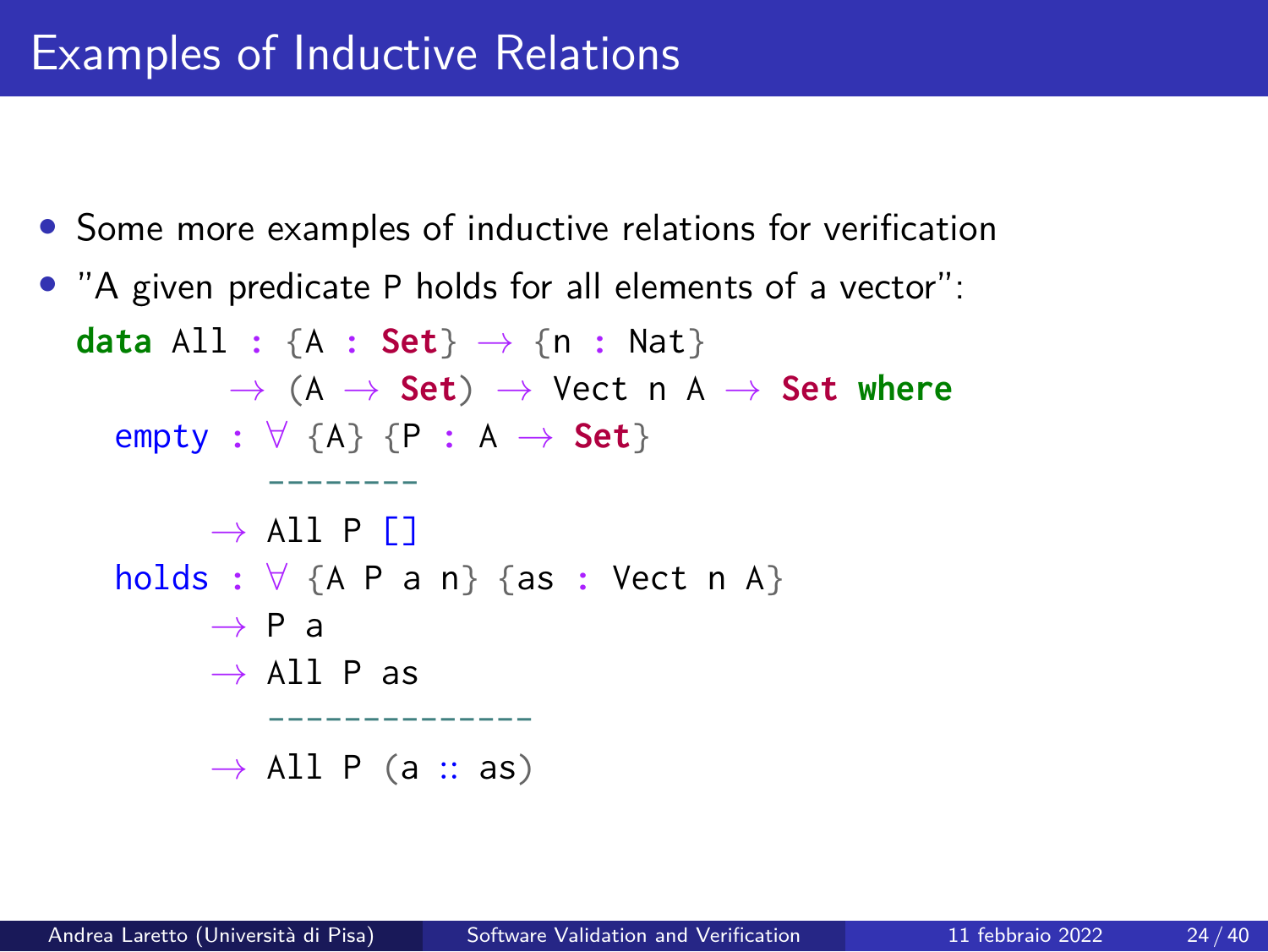*•* An element "m" belongs to a list "xs": **data** \_*∈*\_ **:** *∀* {A} *→* A *→* List A *→* **Set where** here **:** *∀* {A x} {xs **:** List A} ----------- *→* x *∈* x :: xs next **:** *∀* {A x} (m **:** A) {xs **:** List A} *→* x *∈* xs ----------- *→* x *∈* m :: xs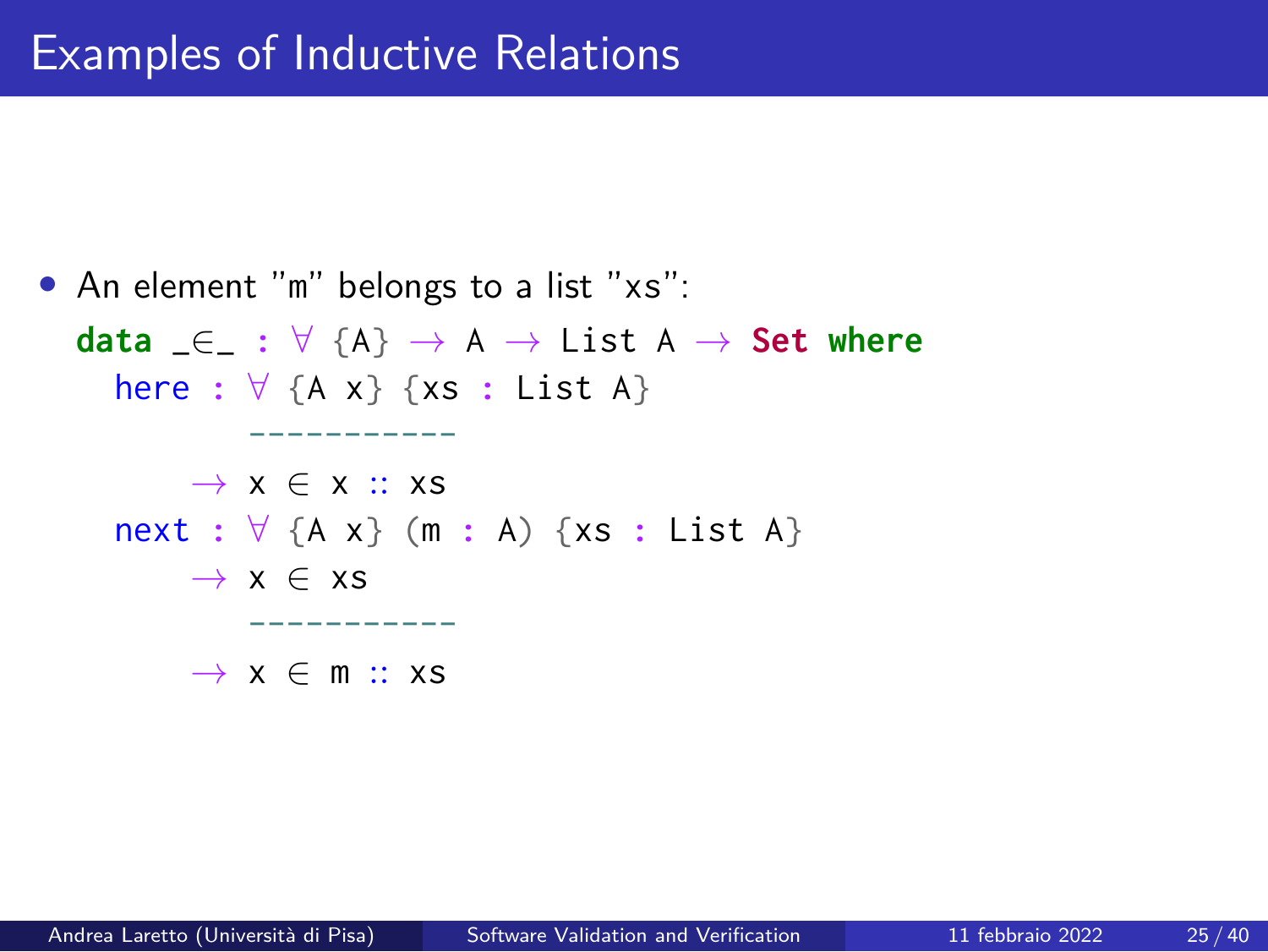## Examples of Inductive Relations

*•* The list "as" is a subset of the list "bs": **data** \_*⊆*\_ **:** *∀* {A} *→* List A *→* List A *→* **Set where** emptysub **:** *∀* {A} {bs **:** List A} ---------------- *→* [] *⊆* bs skip **:** *∀* {A} {x **:** A} {as **:** List A} {bs **:** List A} *→* as *⊆* bs ---------------- *→* as *⊆* x :: bs take **:** *∀* {A} {x **:** A} {as **:** List A} {bs **:** List A} *→* as *⊆* bs ---------------- *→* x :: as *⊆* x :: bs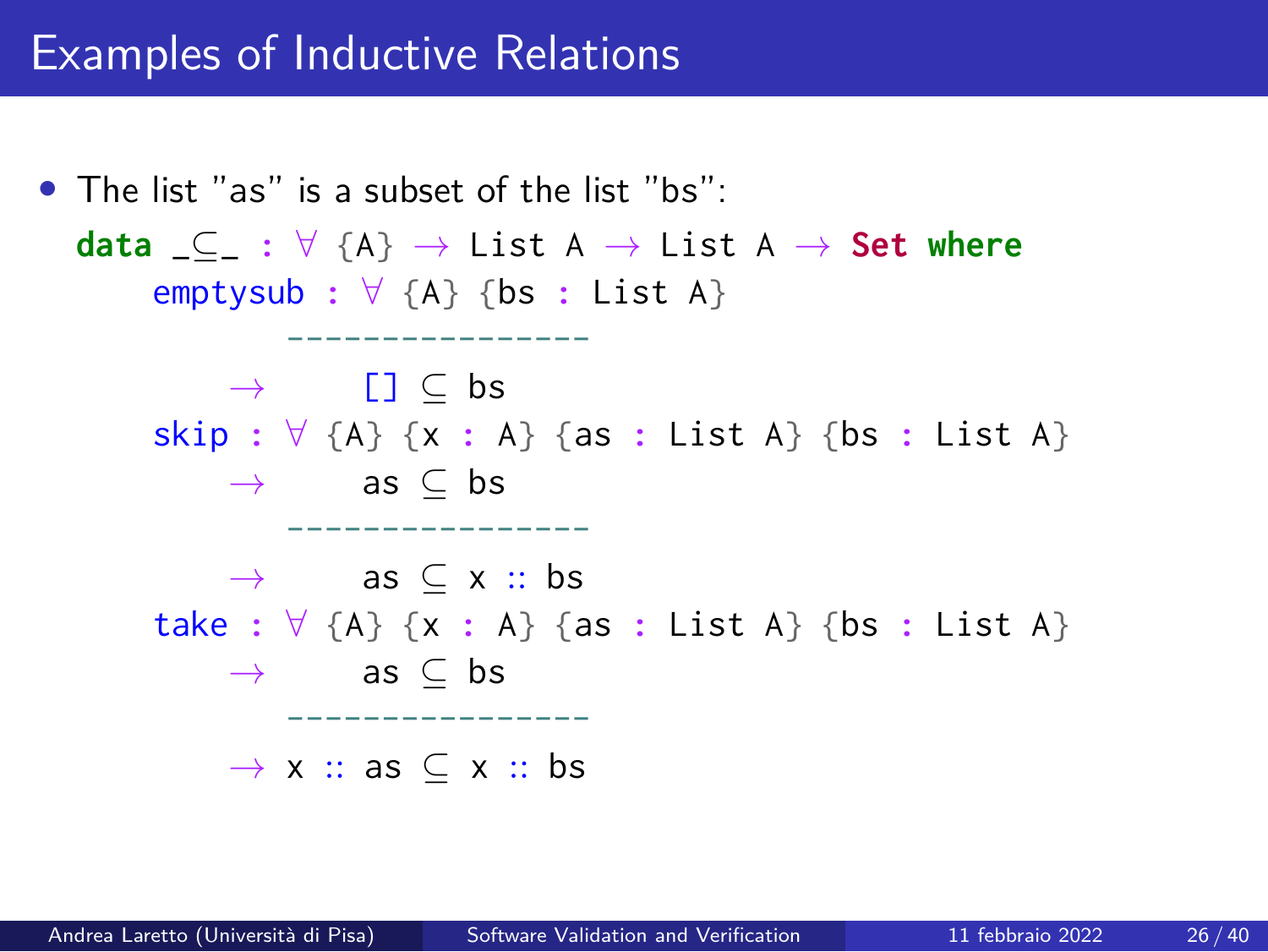- *• How do we express properties of programs?*
- *•* A function can return a proposition that *proves its correctness*
- *•* A filter function for lists, *proving all elements satisfy* P: filter **:** *∀* {A} {P **:** A *→* **Set**} *→* ((a **:** A) *→* P a + ¬ P a) *→* List A *→* (out **:** List A) *×* All P out filter D [] **=** *⟨* [] , empty *⟩* filter D (x :: v) **= let**  $\langle$  out , all  $\rangle$  = filter D  $\vee$  **in with** D x **|** injl yes **=** *⟨* x :: out , holds yes all *⟩* **|** injr no **=** *⟨* out , all *⟩*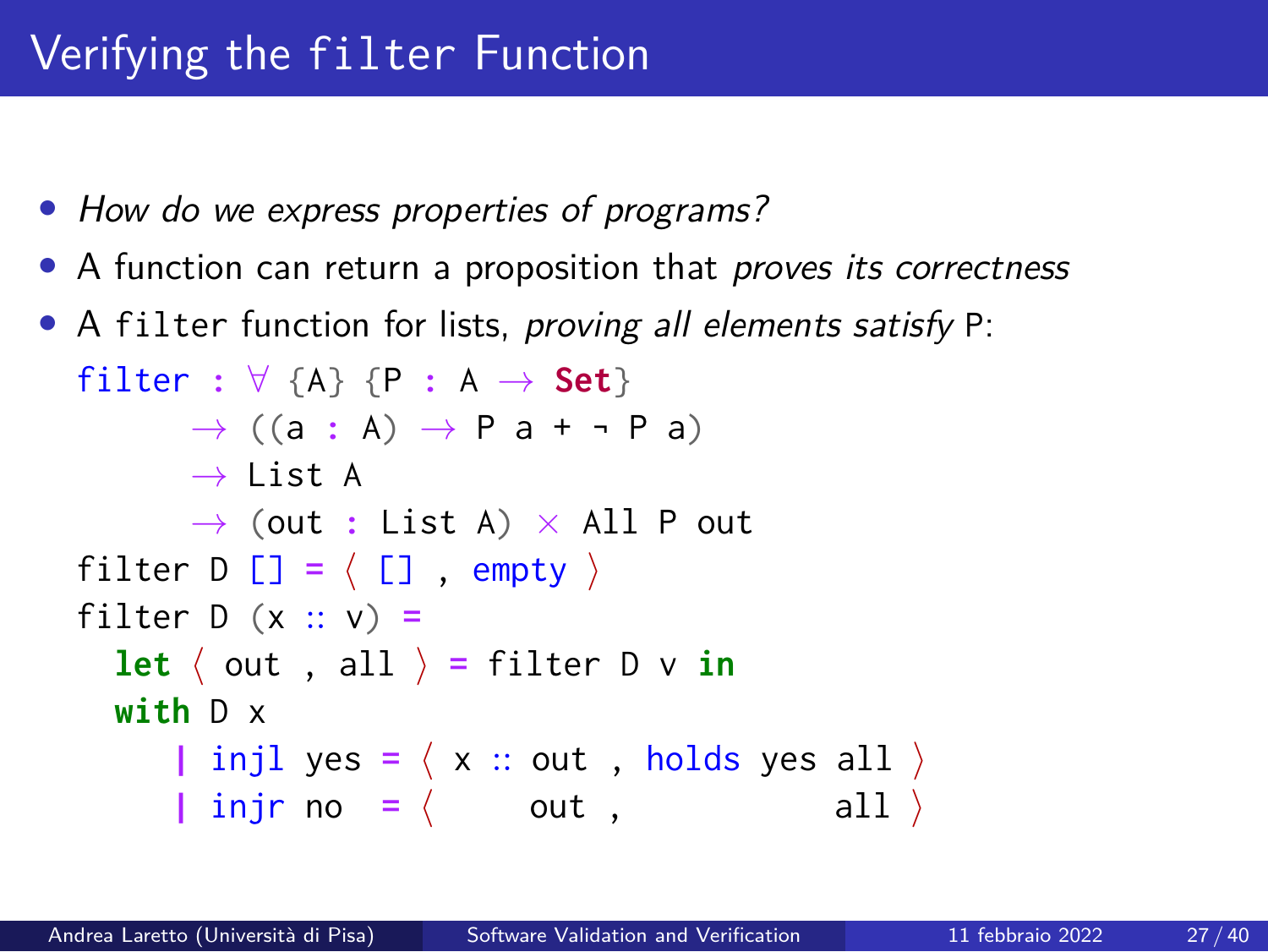# Verifying the filter Function (2)

- *• Can we add another specification to* filter*?*
- *•* "The list returned is a subset of the one in output": filter **:** *∀* {A} {P **:** A *→* **Set**} *→* ((a **:** A) *→* P a + ¬ P a) *→* (input **:** List A) *→* (out **:** List A) *×* All P out *×* out *⊆* input filter D [] **=** *⟨* [] , empty , emptysub *⟩* filter D (x :: v) **= let**  $\langle$  out , all , subs  $\rangle$  = filter D  $\vee$  **in with** D x **|** injl yes **=** *⟨* x :: out , holds yes all , take subs *⟩* **|** injr no **=** *⟨* out , all , skip subs *⟩*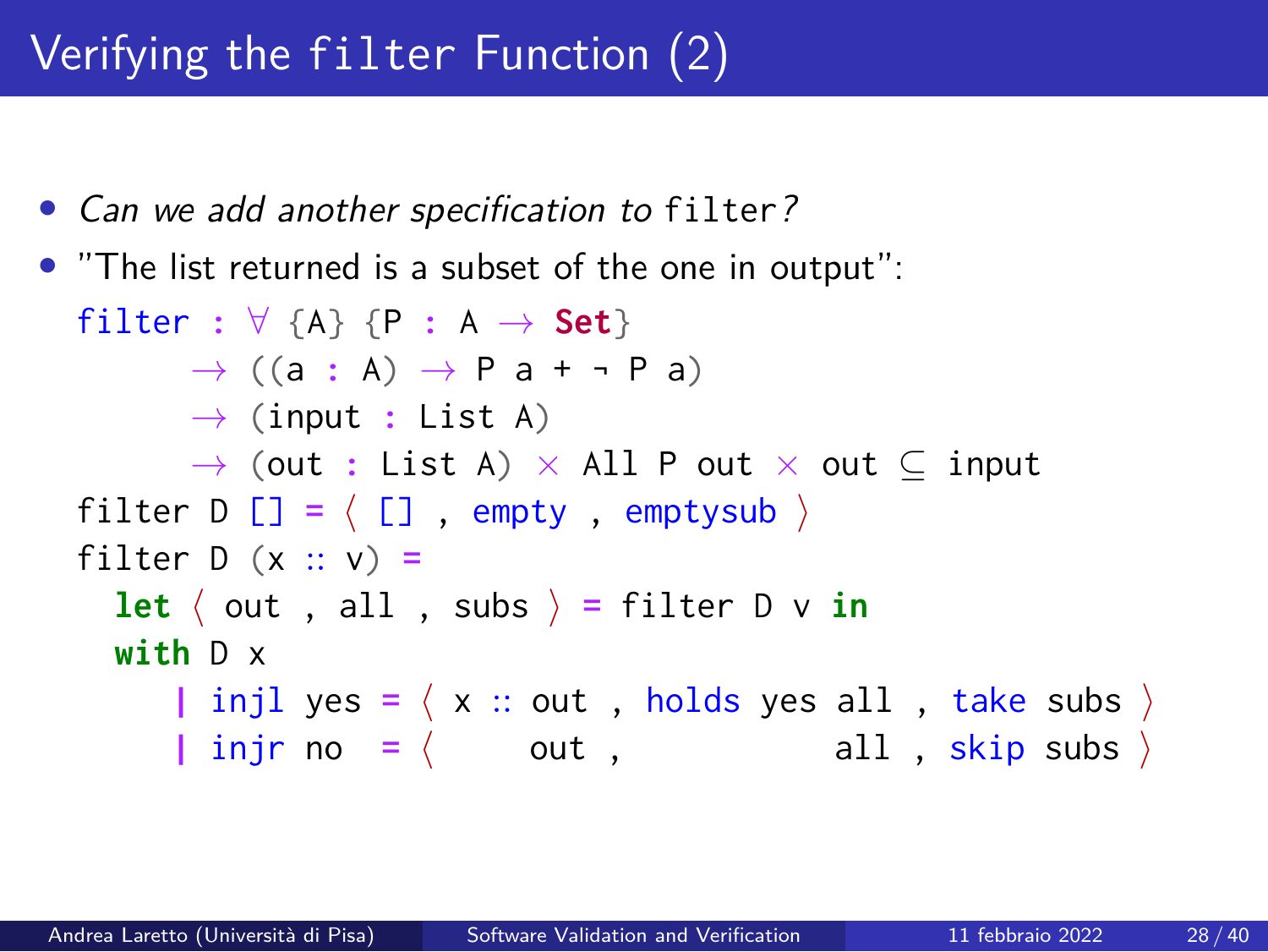*•* ...but if filter always returned the empty list it would also respect the specification!

```
filter : ∀ {A} {P : A → Set}
      → ((a : A) → P a + ¬ P a)
      → List A
      → (out : List A) × All P out
filter D xs = \langle [], empty \rangle
```
- *•* Specifying more and more properties also becomes unmanageable
- *•* Can we verify a "completeness" property of filter on its input?
- *• Yes*, by verifying filter separately using *theorem proving!*
- *•* Main advantage: theorems can be proven and checked *independently*
- *•* A *theorem*: start from some premises, prove some conclusion
- *•* With proposition-as-types, *theorems are just standard functions!*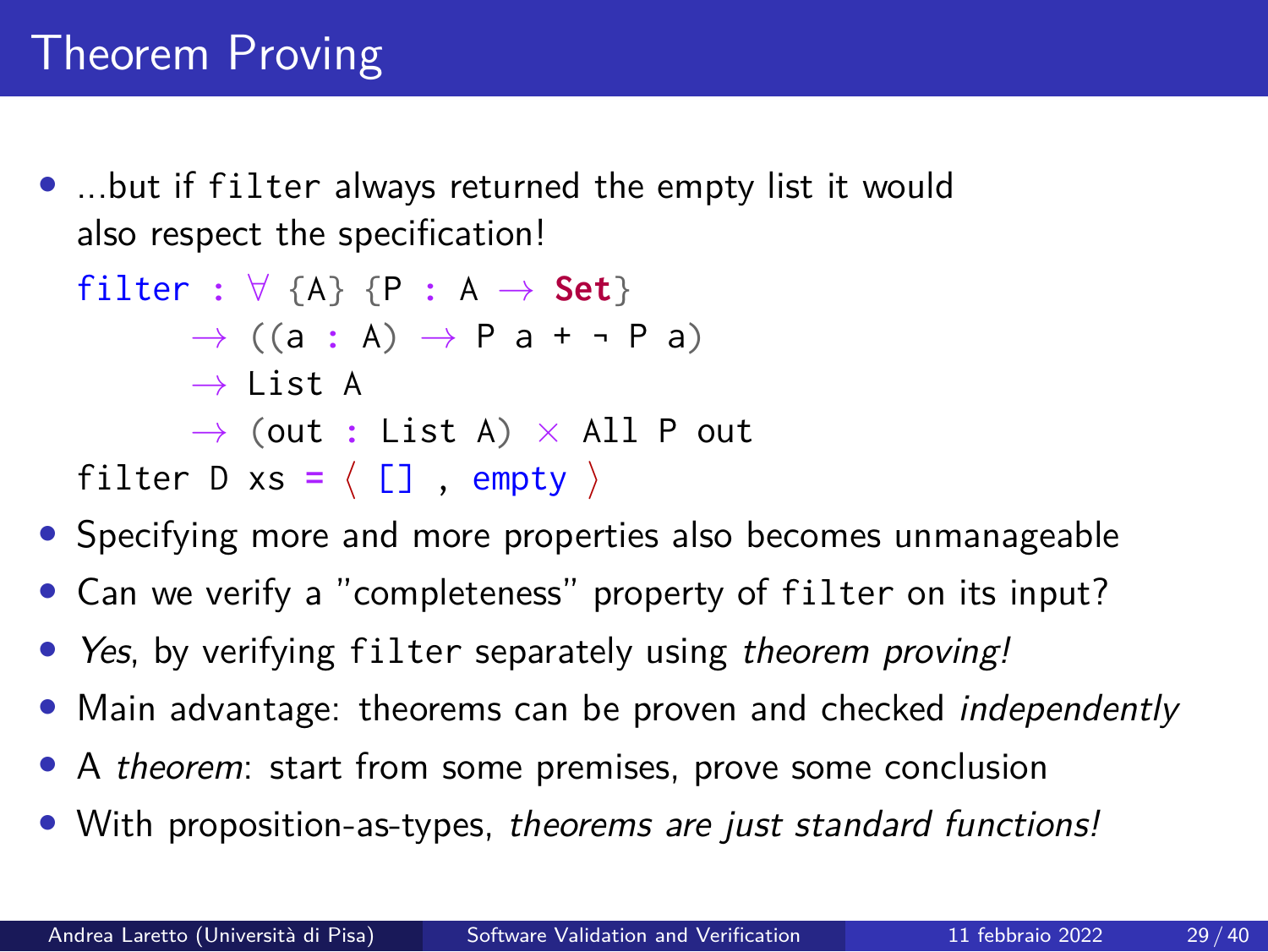```
filter-complete : \forall {A} {xs : List A} {P : A \rightarrow Set}
               → (D : (a : A) → P a + ¬ P a)
               → (a : A)
               → P a
               → a ∈ xs
                   ----------------
               → a ∈ filter D xs
filter-complete D a p here
 with D a
     | injl yes = here
     | injr no = contradiction p no
filter-complete D a p (next m a∈xs)
 with filter-complete D a p a∈xs | D m
      | a∈x::xs | injl yes = next m a∈x::xs
                                  | a∈x::xs | injr no = a∈x::xs
```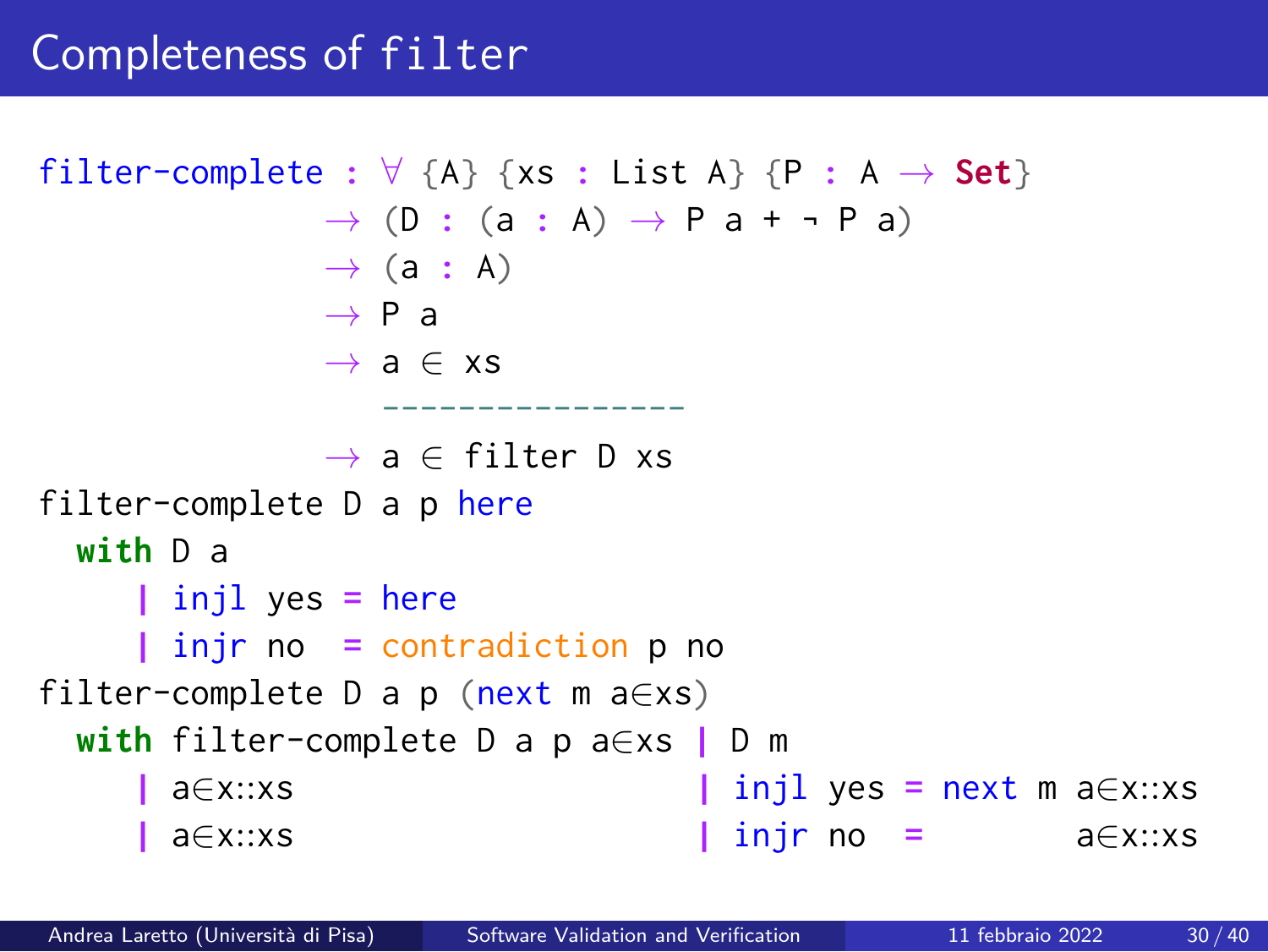# Verifying sorting algorithms

- More advanced; verifying the correctness of sorting algorithms:
- *•* Defining and proving the *correctness of insertion sort*:

```
data Sorted : List Nat → Set where
  sorted-[] : Sorted []
  sorted-:: : ∀ {x xs}
          → All (x ≤_) xs
           → Sorted xs
           → Sorted (x :: xs)
insert : Nat → List Nat → List Nat
insert x [] = [ x ]
insert x (y :: ys)
 with x ≤? y
     | injl x≤y = x :: y :: ys
     | injr y≤x = y :: insert x ys
insertion-sort : List Nat → List Nat
insertion-sort [] = []
insertion-sort (x :: xs) = insert x (insertion-sort xs)
```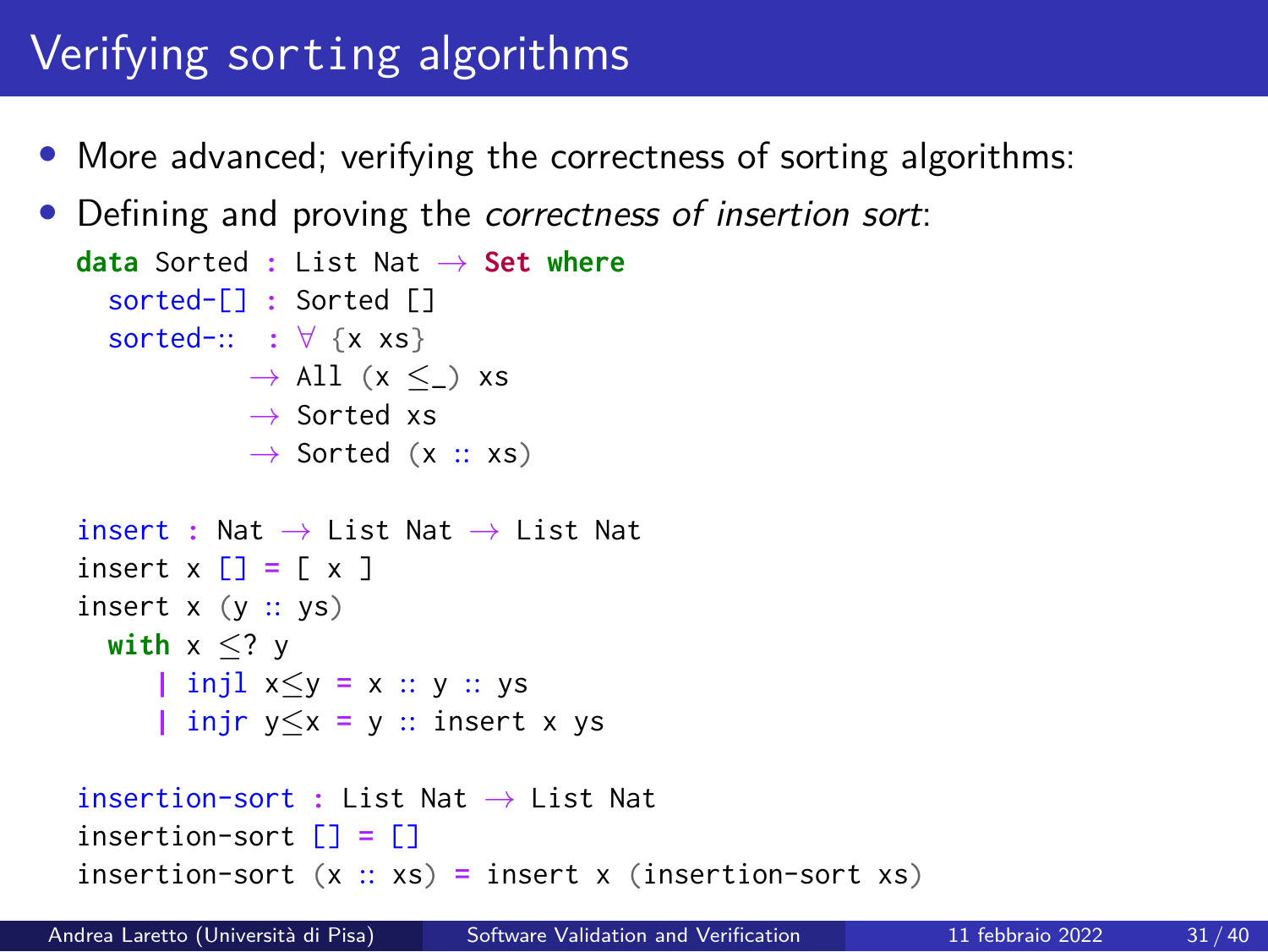# Insertion sort (2)

```
≤-trans : ∀ {z x y} → x ≤ z → z ≤ y → x ≤ y
≤-trans zn y = zn
≤-trans (ss x) (ss y) = ss (≤-trans x y)
All≤-trans : ∀ {ys : List Nat} {x y ys}
        → y ≤ x
         → All (x ≤_) ys
         → All (y ≤_) ys
All≤-trans x≤y empty = empty
All≤-trans x≤y (holds y≤z y≤*zs) = holds (≤-trans x≤y y≤z)
                                       (All≤-trans {as} x≤y y≤*zs)
All≤-insert : ∀ {ys y x}
          → x ≤ y
          → All (x ≤_) ys
          → All (x ≤_) (insert y ys)
All≤-insert {[]} x≤y empty = holds x≤y empty
All≤-insert {z :: _} {y} x≤y (holds x≤z x≤*zs)
 with y ≤? z
    | injl y≤z = holds x≤y (holds x≤z x≤*zs)
    | injr z≤y = holds x≤z (All≤-insert x≤y x≤*zs)
```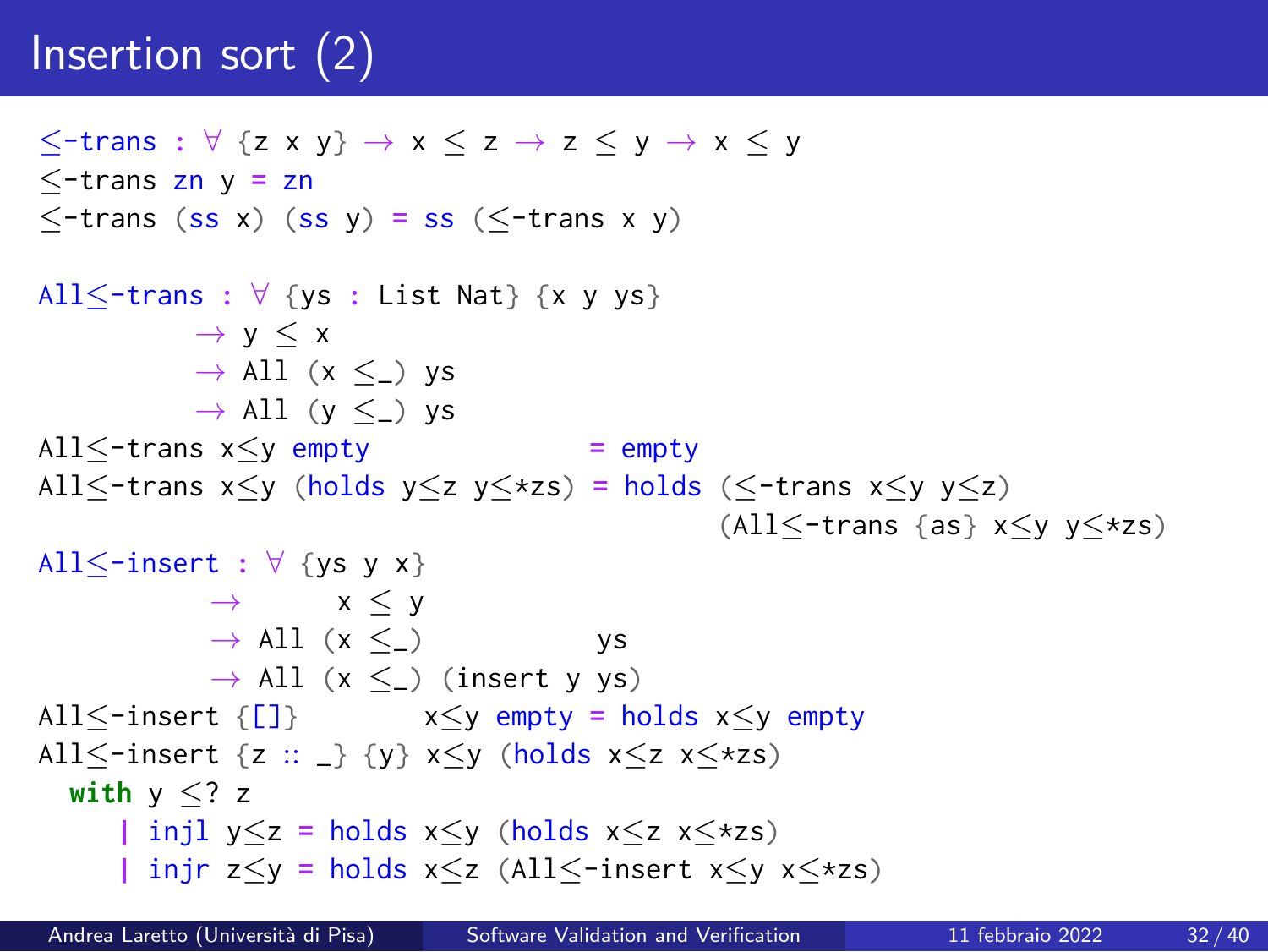# Insertion sort (3)

```
insert-preserves-sorted : (x xs : List Nat)
                       → Sorted xs
                       → Sorted (insert x xs)
insert-preserves-sorted _ [] sorted-[] = sorted-:: empty sorted-[]
insert-preserves-sorted x (y :: ys) (sorted-:: y≤*ys sys)
  with x ≤? y
     | injl x≤y =
         sorted-:: (holds x≤y (All≤-trans x≤y y≤*ys))
                  (sorted-:: y≤*ys sys)
     | injr y≤x =
         sorted-:: (All≤-insert y≤x y≤*ys)
                  (insert-preserves-sorted x ys sys)
insertion-sort-sorts : (xs : List Nat) → Sorted (insertion-sort xs)
insertion-sort-sorts [] = sorted-[]
insertion-sort-sorts (x :: xs) =
  insert-preserves-sorted x (insertion-sort xs)
                            (insertion-sort-sorts xs)
```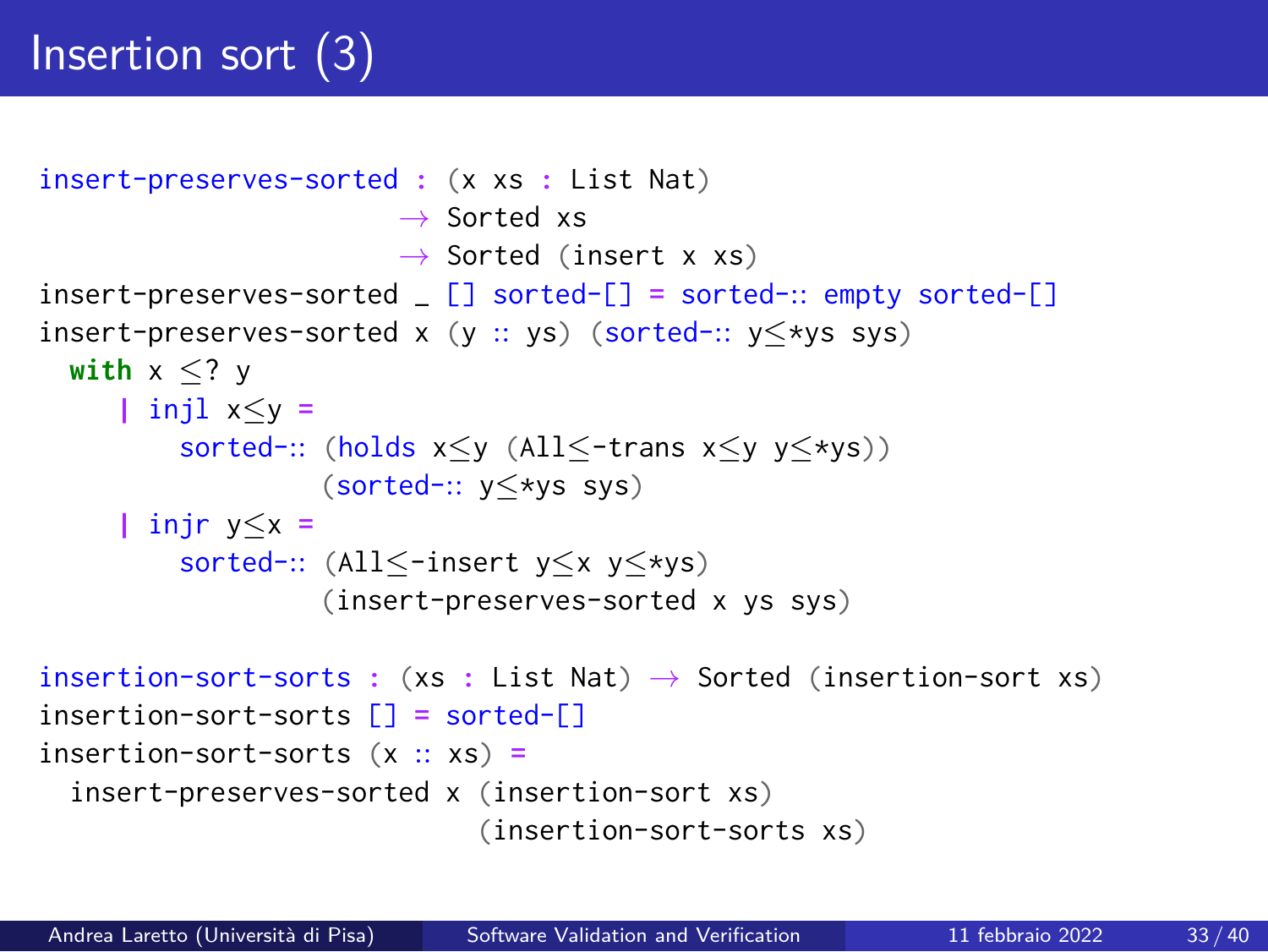# Characteristics of Type-Based Verification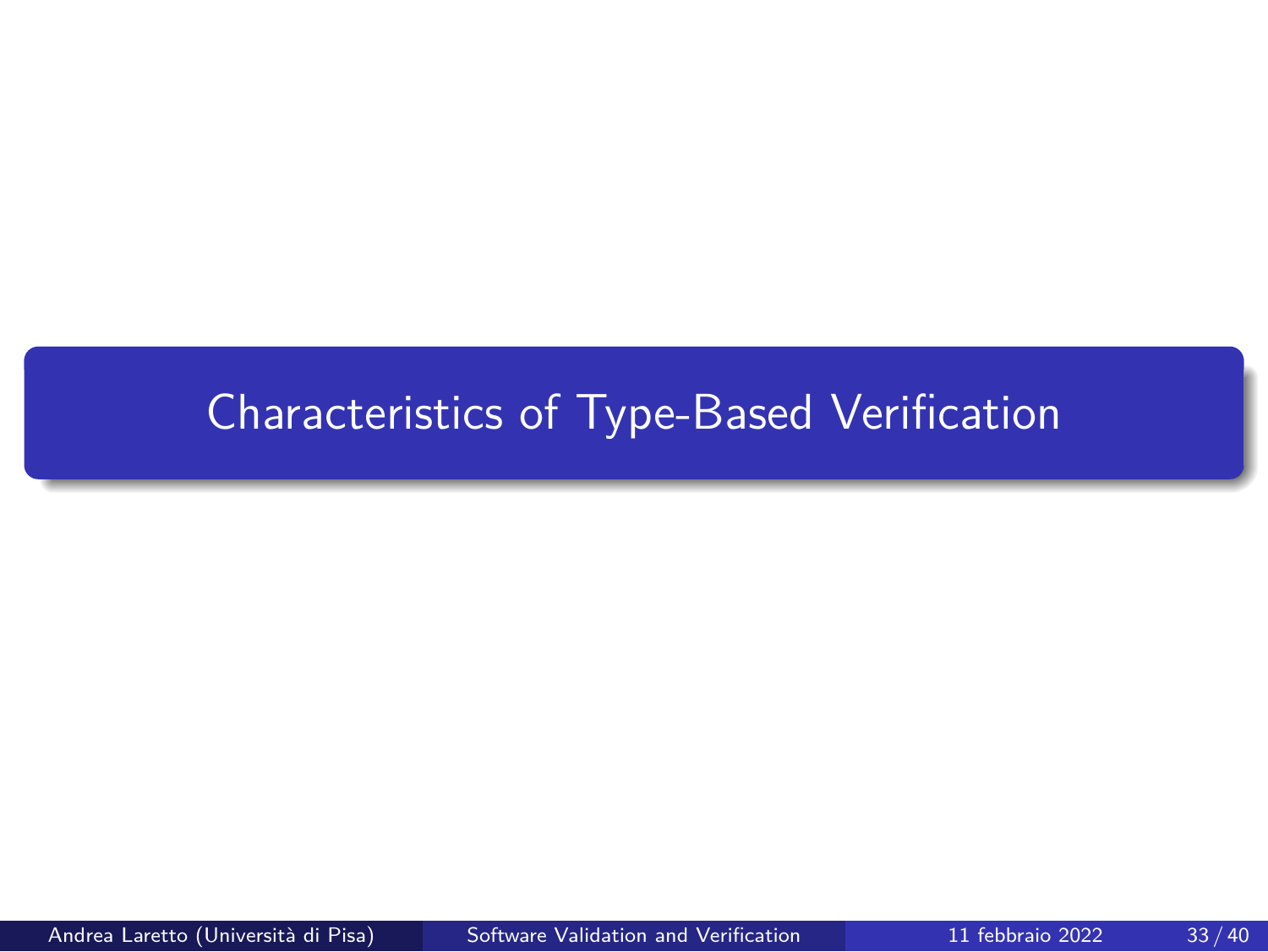- *•* A unified language for both *programming, specification, and verification*
- *•* Properties and their proofs become *first-class objects* of our language
- *•* Verification is essentially providing *types-as-specifications*
- *• How are specifications used in practice?*
- *•* Two main approaches to software verification with dependent types:
	- *•* **Internal verification**
	- *•* **External verification**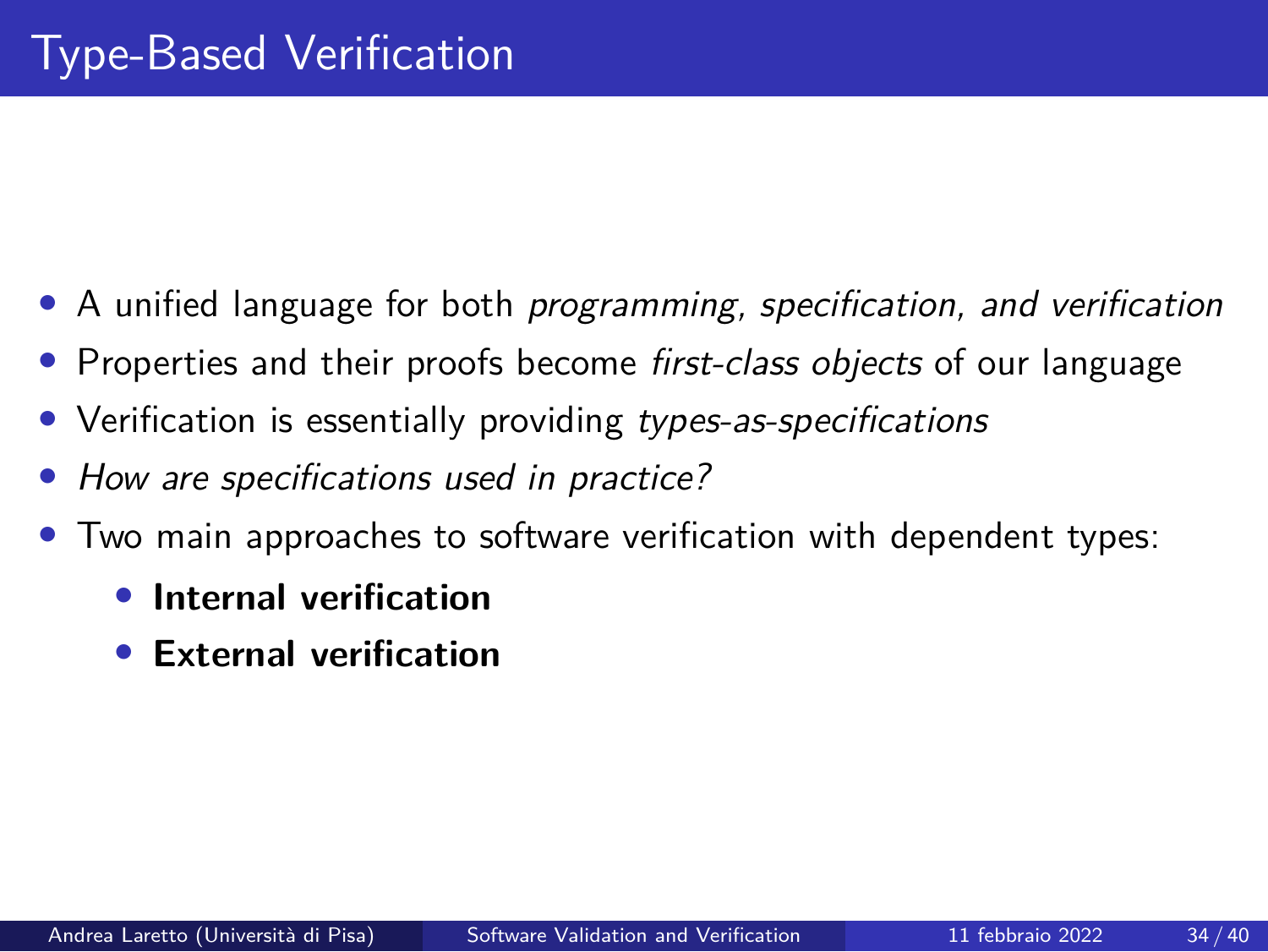### **Internal verification**:

*Intertwine programs with properties and correctness proofs*

- Development can be *guided* by the structure of invariants
- Descriptive types help in documenting programs
- $\Theta$  Hard to change with changing requirements

#### **Common use cases**:

- *•* Essential invariants of datatypes
- *•* Enforcing correct-by-construction programming
- *•* Structural properties checked with pattern matching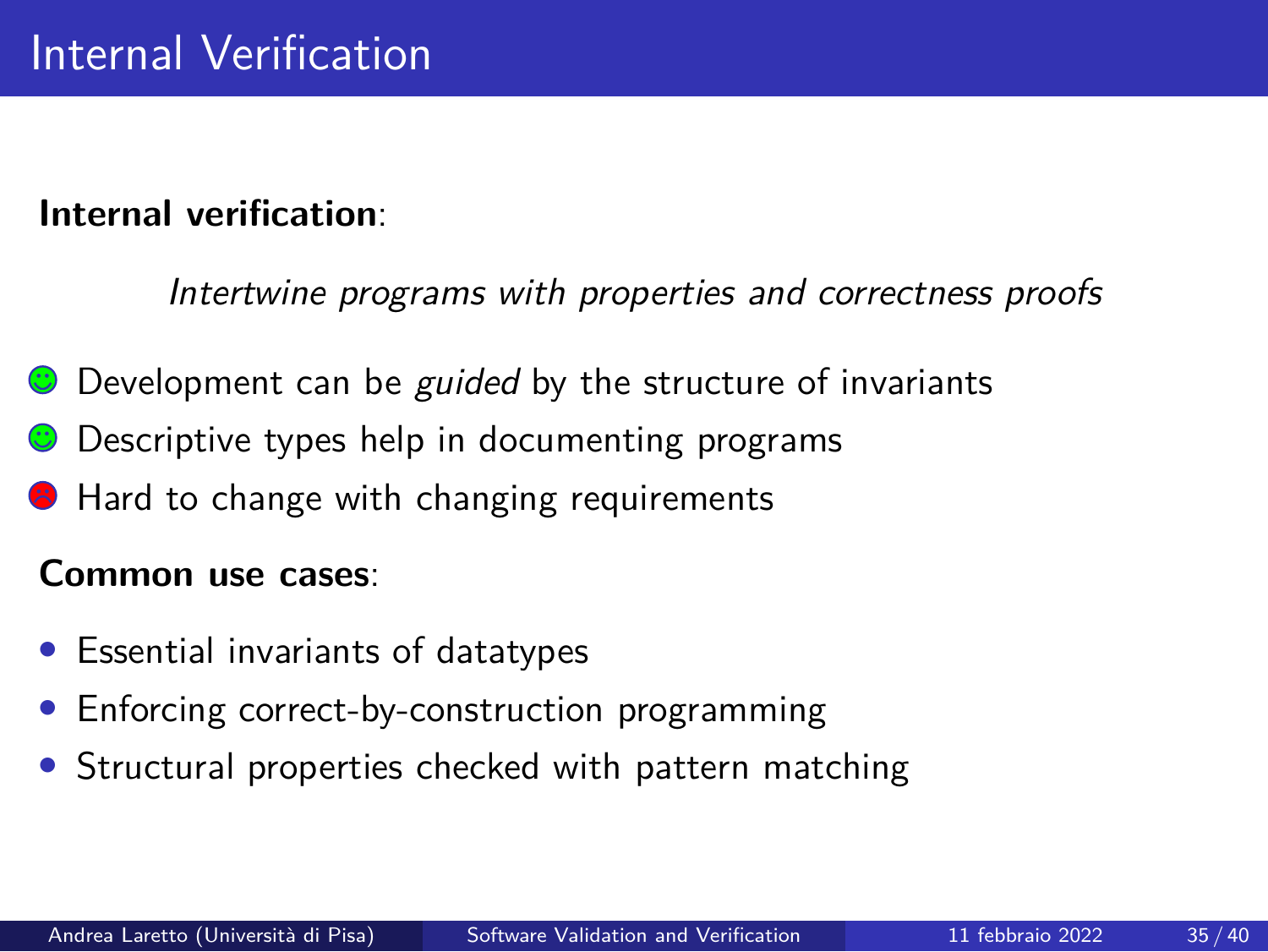#### **External verification**:

*Correctness and properties are proved separately from programs*

- **C** No performance penalty on execution when passing proofs around
- $\bullet$  Can be added, and verified/typechecked on-demand
- Specifications cannot be exploited when writing programs

#### **Common use cases**:

- Algebraic properties (e.g. associativity)
- As properties used for internal verification
- *•* As specification to help describe the intended behaviour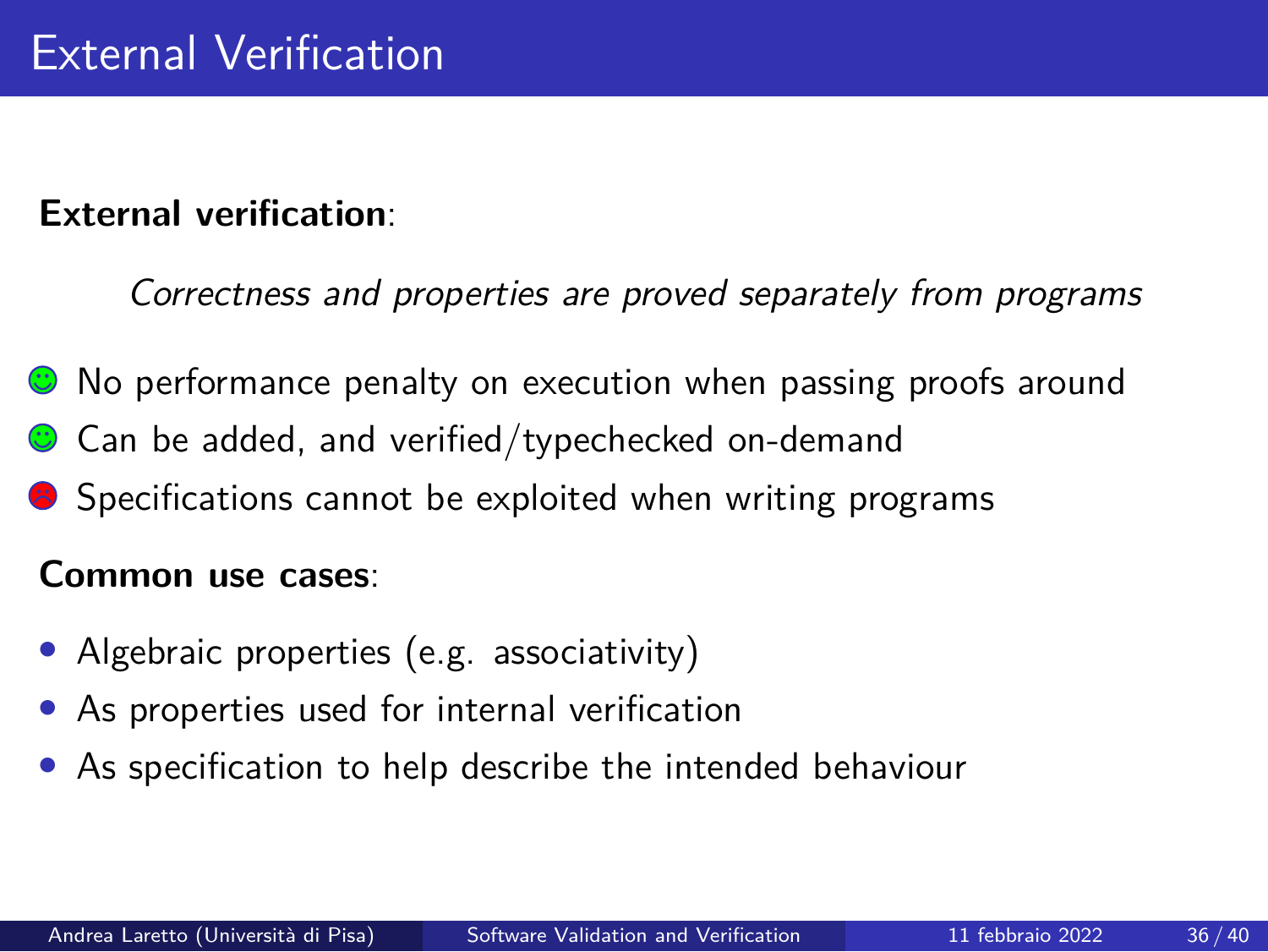- *•* Powerful and expressive logics, which also allow for *theorem proving*
- *•* Obvious but crucial drawback: *everything is undecidable!*
- *•* Big advantage of model checking verification: *push-button technology*
- *• Can automation help us construct proofs and prove properties?*
- *• Often automation can help!* Three general approaches:
	- *•* **External tool integration**
	- *•* **Metaprogramming solvers**
	- *•* **Tactics and heuristics**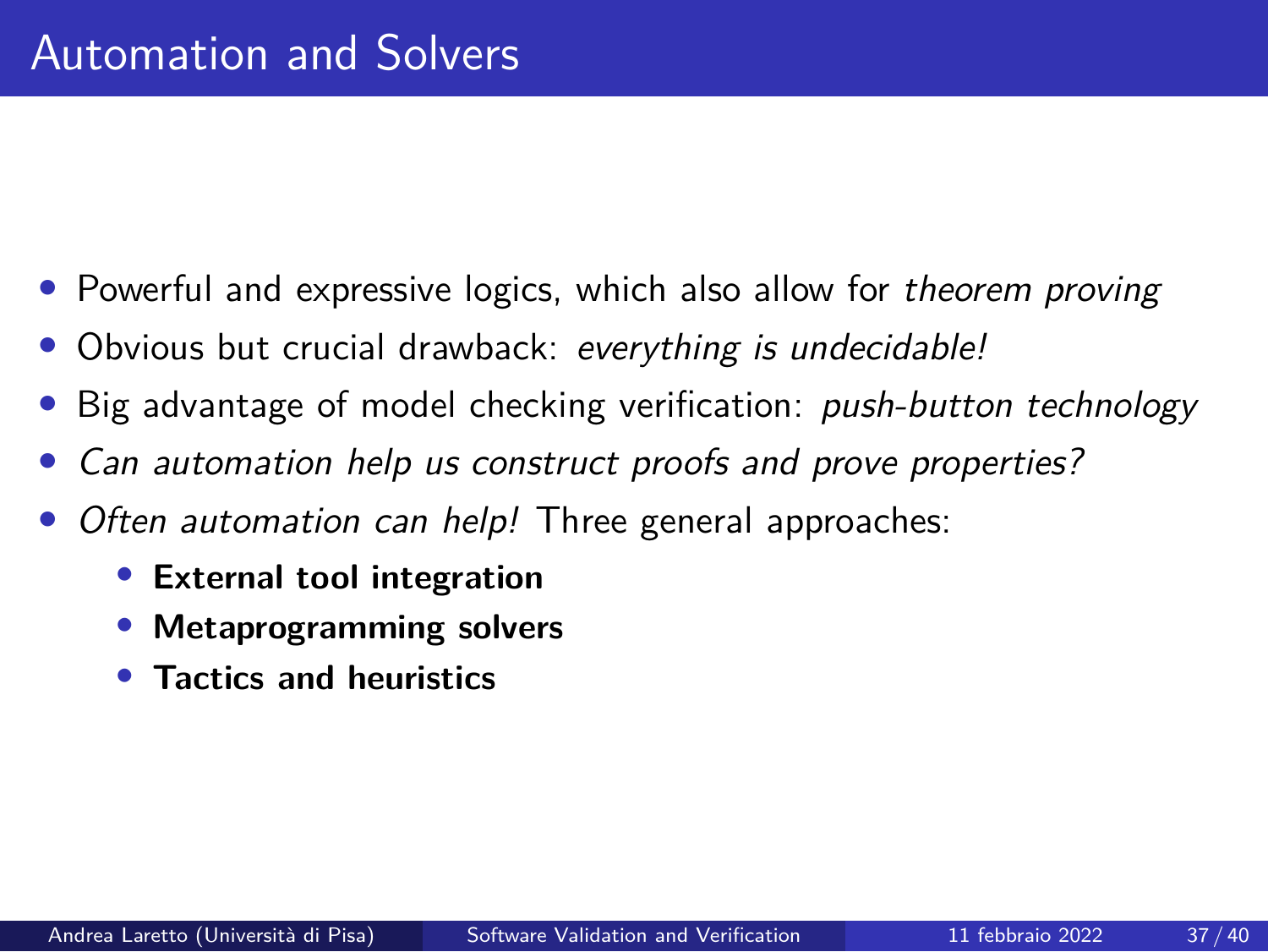- *•* **Agsy**: *synthesize* (fragments of) proofs and programs using constructors *≤*-trans **:** *∀* {x y z} *→* x *≤* z *→* z *≤* y *→* x *≤* y *≤*-trans zn \_ **=** zn *≤*-trans (ss x*≤*z) (ss z*≤*y) **=** ss (*≤*-trans x*≤*z z*≤*y)
- *•* **Schmitty**: integrate external SMT solvers, such as Z3 thm1 :  $\forall$  (x y :  $\mathbb{Z}$ )  $\rightarrow$  x - y  $\leq$  x + y  $\rightarrow$  x  $\equiv$  y  $thm1 = solve73$
- *•* **agda-stdlib**: reflection-based monoid and ring solvers in Agda thm2 :  $\forall$  (a b c :  $\mathbb{Z}$ )  $\rightarrow$  a + b \* c + 1  $\equiv$  1 + c \* b + a thm2 **=** solveRing
- *•* **Coq, Isabelle**: emphasis on using tactics and user-directed automation; specify the general idea using imperative-style commands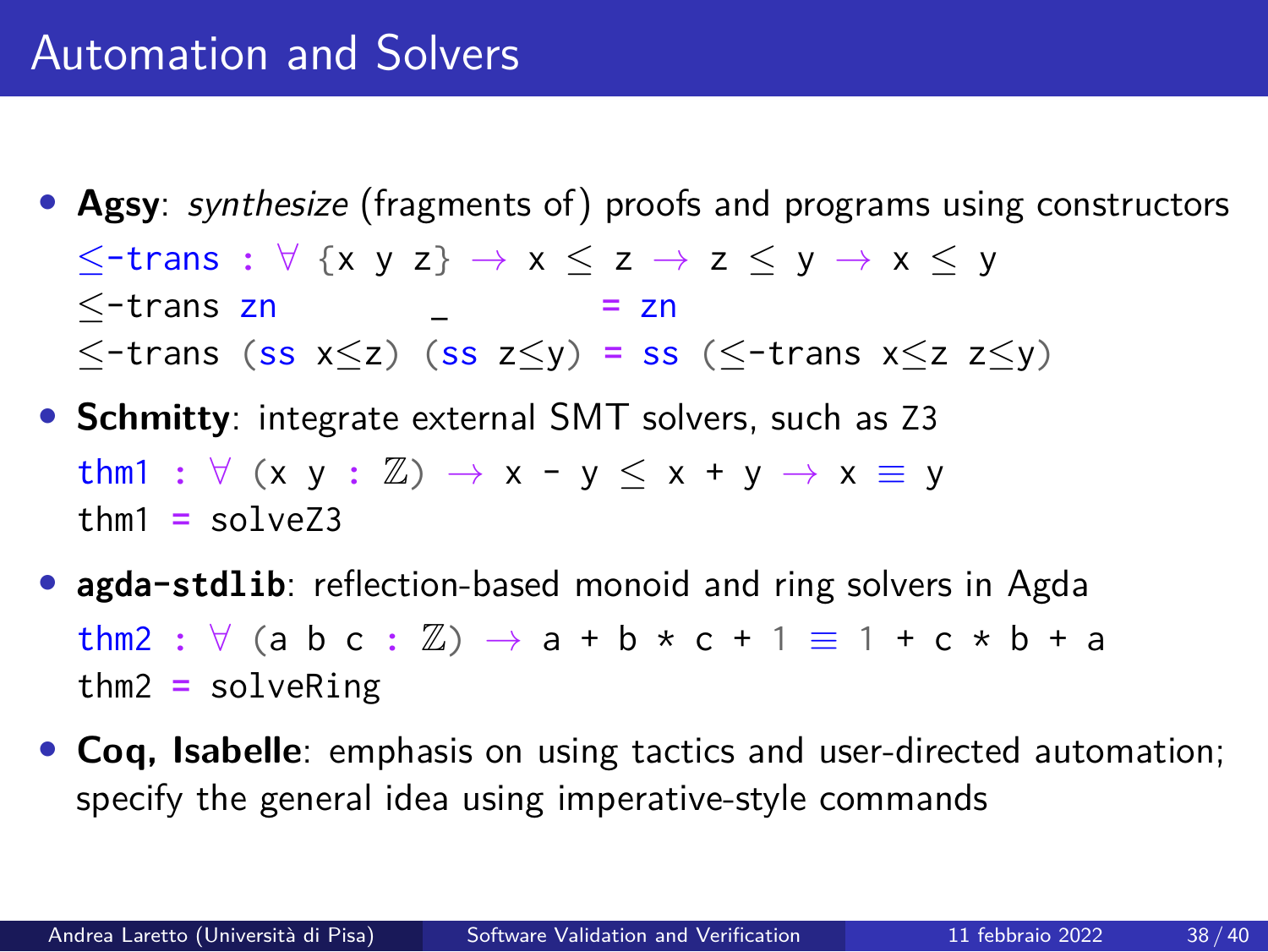# Tactics with Coq

- *• What does using tactics and automation look like?*
- *•* Verifying the filter function in Coq:

```
Lemma filter_In :
    forall x 1 f, In x (filter 1) \le > In x 1 /\ f x = true.
Proof.
```

```
intros x l f;
induction l as [|a ? ?];
simpl.
```
- **tauto**.
- **intros**.

```
case_eq (f a); intros; simpl;
intuition congruence.
```
**Qed**.

*•* An underlying *proof term* is still constructed, and can be inspected!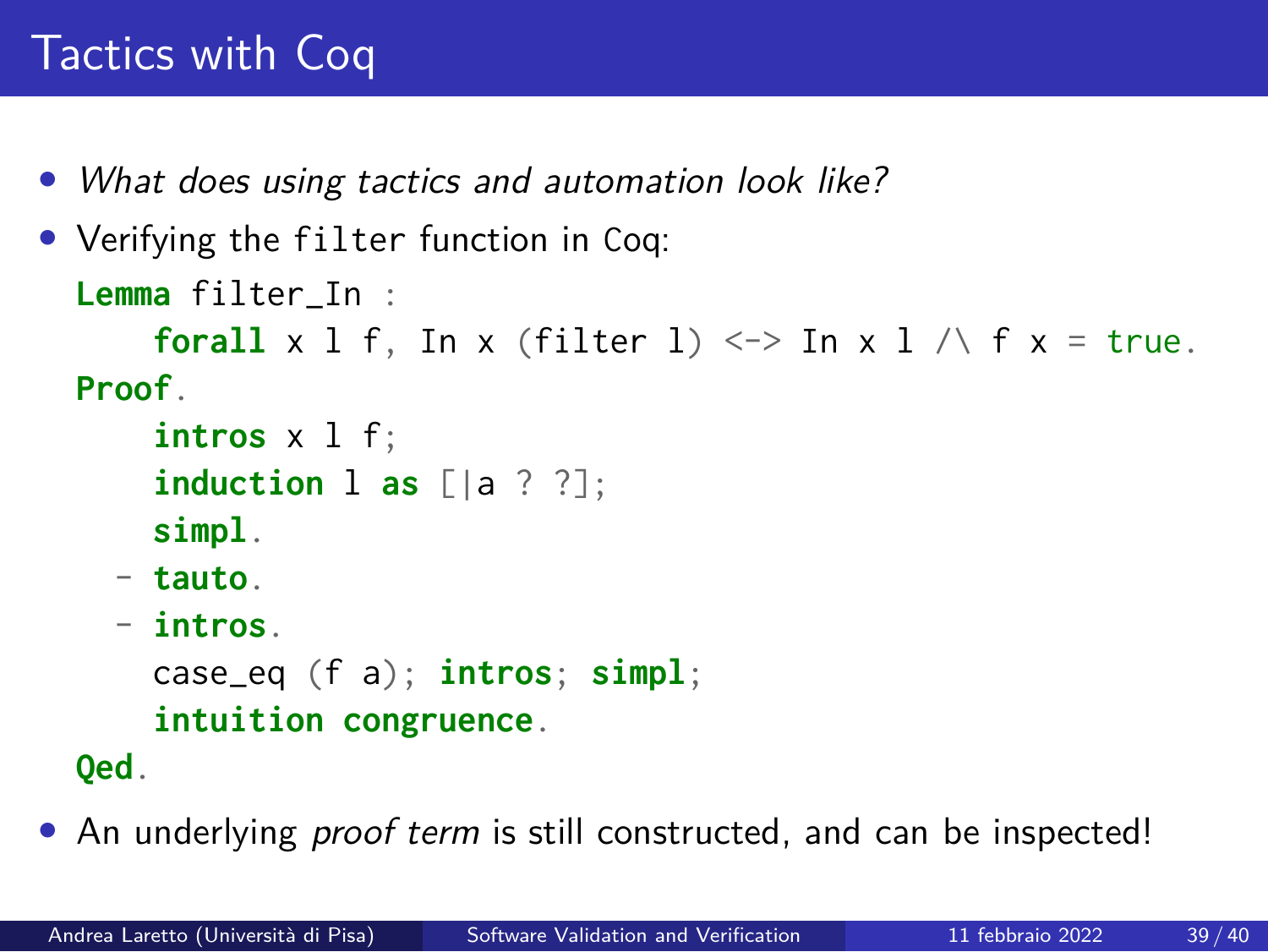*Dependent types provide an elegant and expressive framework combining functional programming and its verification using types*

#### **Other interesting aspects for type-based verification**:

- proof irrelevance and proof-relevant compilation [Gilbert, 2019]
- *•* extracting functional programs from proofs of correctness [Letouzey, 2008]
- verification of concurrent programs and protocols: session types [Ciccone, Padovani, 2020]
- *•* resource usage with linear types: quantitative type theory [Atkey, 2019]
- *•* combining CTL model checking with dependent types; [O'Connor, 2016]
- *•* more expressive type theories: cubical type theory [Vezzosi et al., 2021]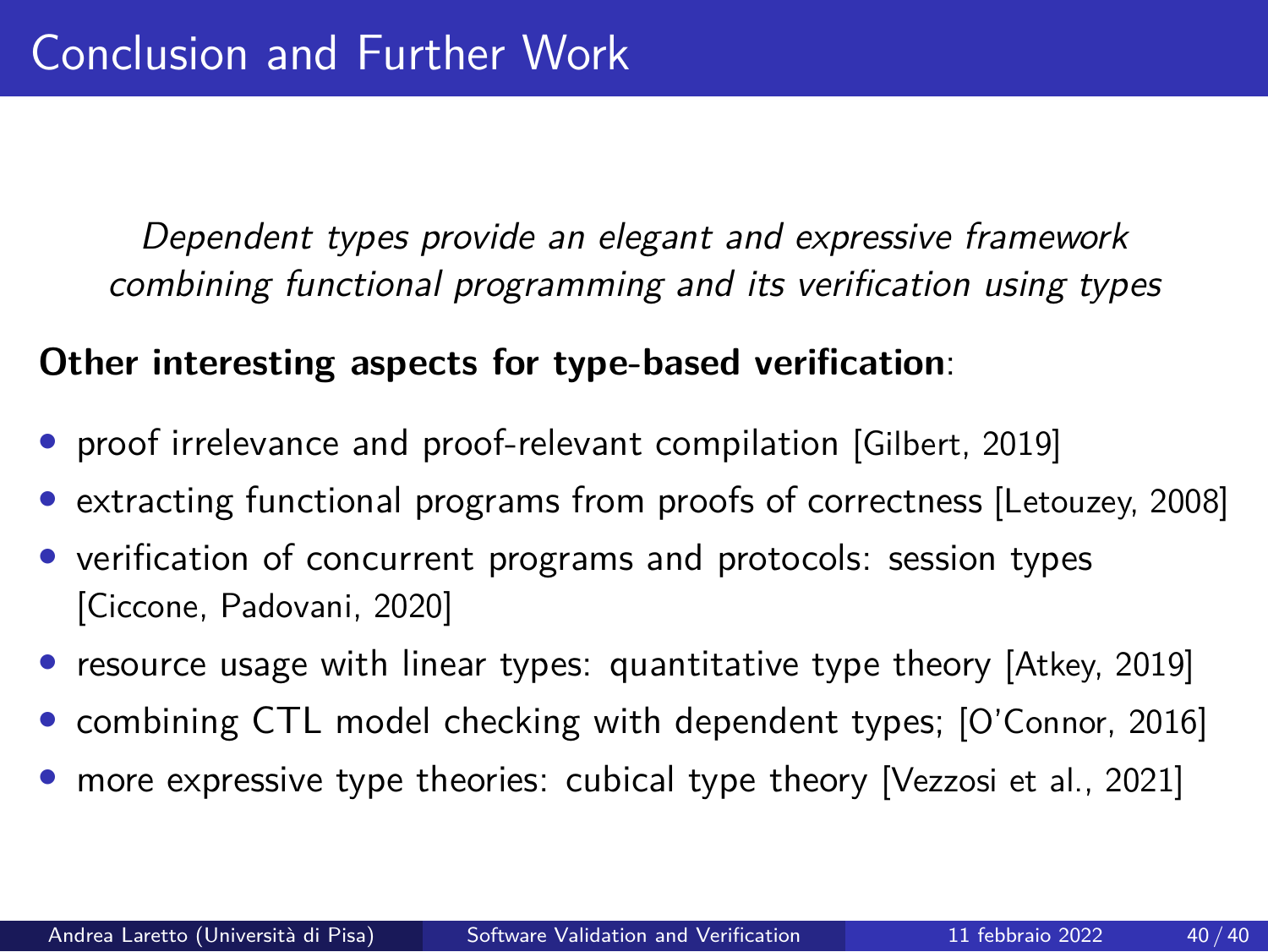

# Thank you for your attention!

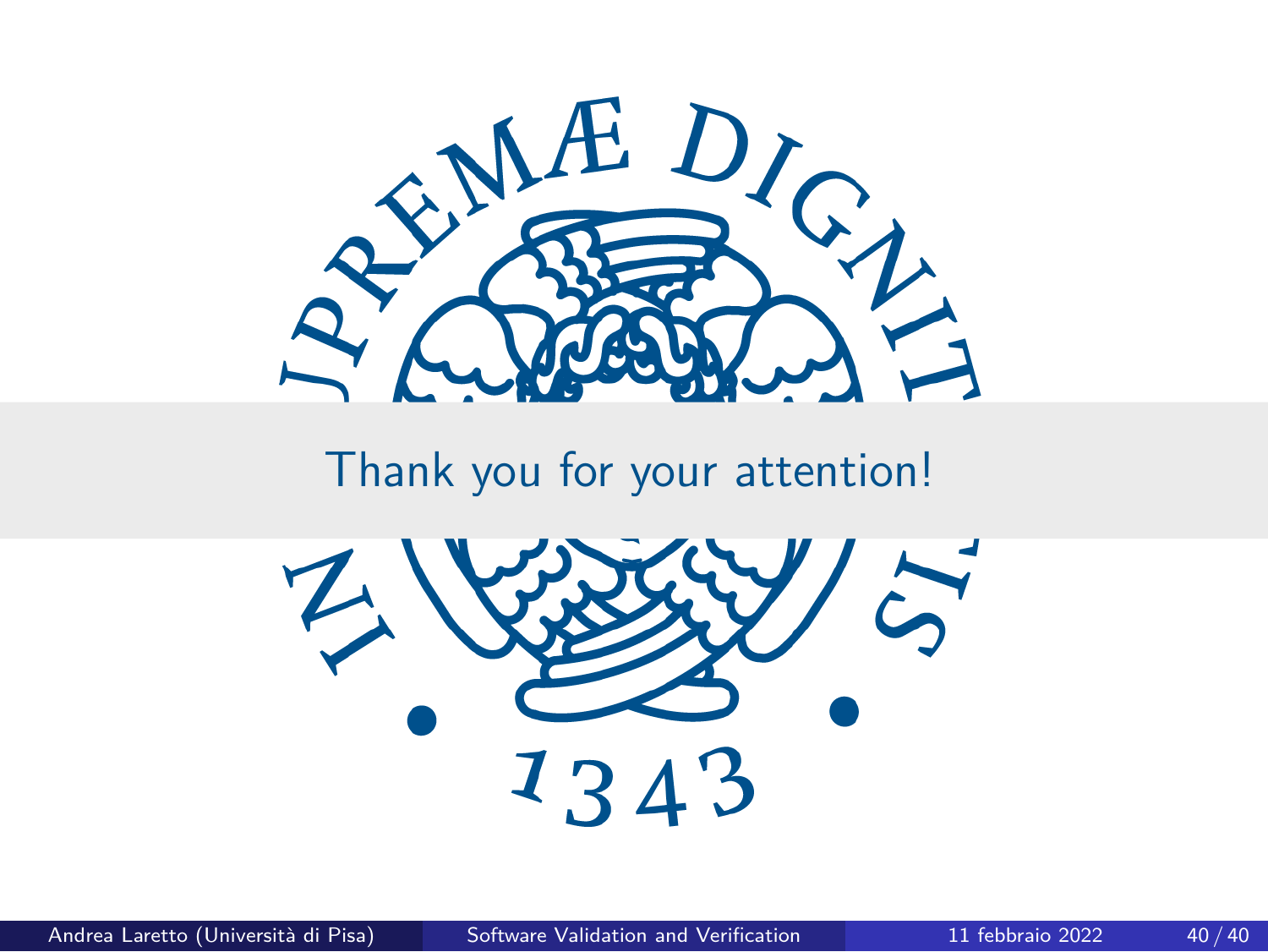## Ulf Norell.

*Towards a practical programming language based on dependent type theory*.

PhD thesis, Department of Computer Science and Engineering, Chalmers University of Technology, 2007.



# Ulf Norell.

Dependently typed programming in Agda. In *Proceedings of TLDI'09: 2009 ACM SIGPLAN, 2009*, pages 1–2.

Aaron Stump.

*Verified Functional Programming in Agda*. Association for Computing Machinery, 2016.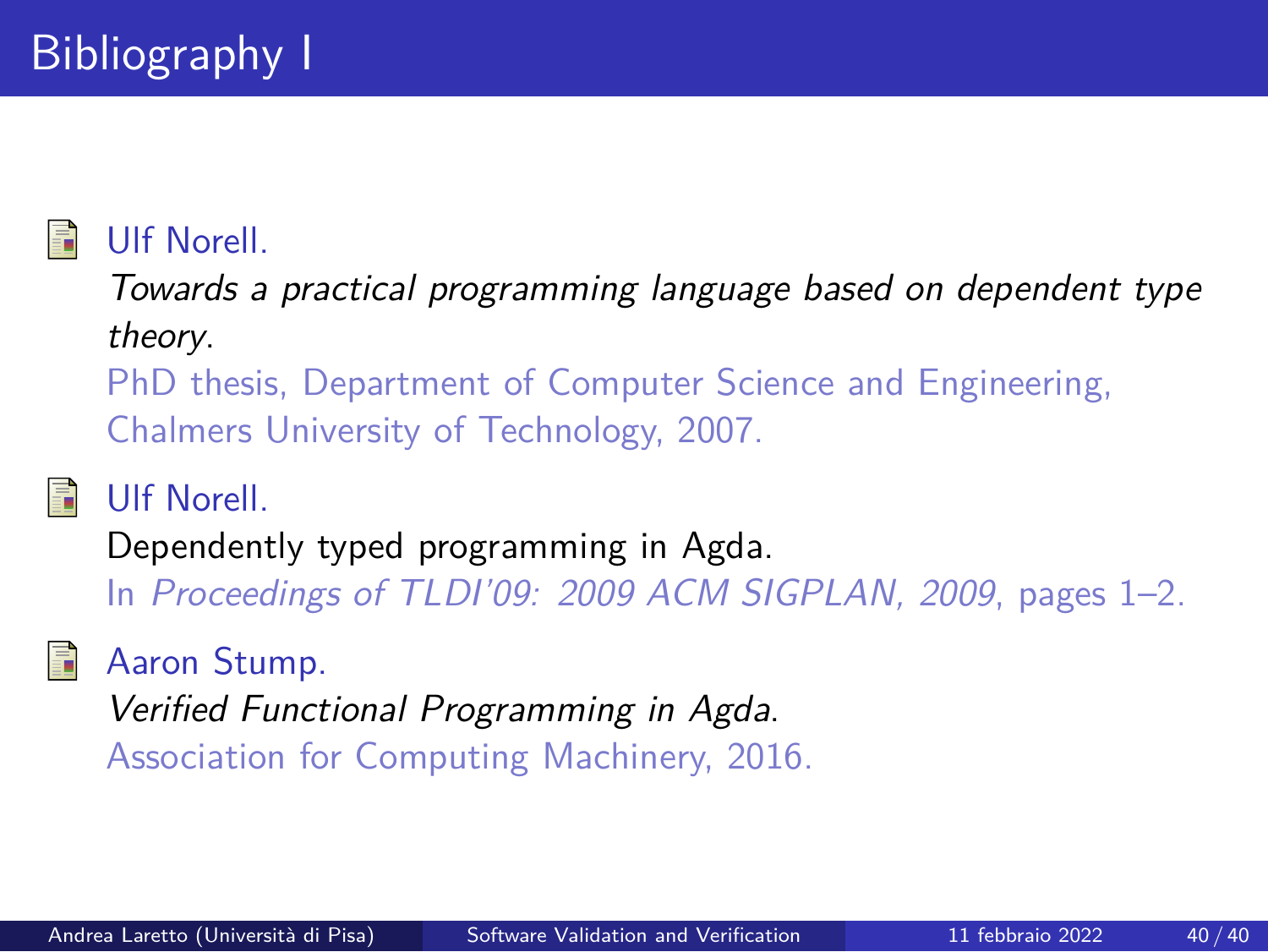

### Adam Chlipala.

*Certified Programming with Dependent Types: A Pragmatic Introduction to the Coq Proof Assistant*. The MIT Press, 2013.

## Ana Bove, Peter Dybjer, and Ulf Norell.

A brief overview of Agda – a functional language with dependent types.

In *Theorem Proving in Higher Order Logics, 22nd International Conference, 2009. Proceedings*, volume 5674, pages 73–78.

## James McKinna.

Why dependent types matter.

In *Proceedings of the 33rd ACM SIGPLAN-SIGACT, POPL 2006*.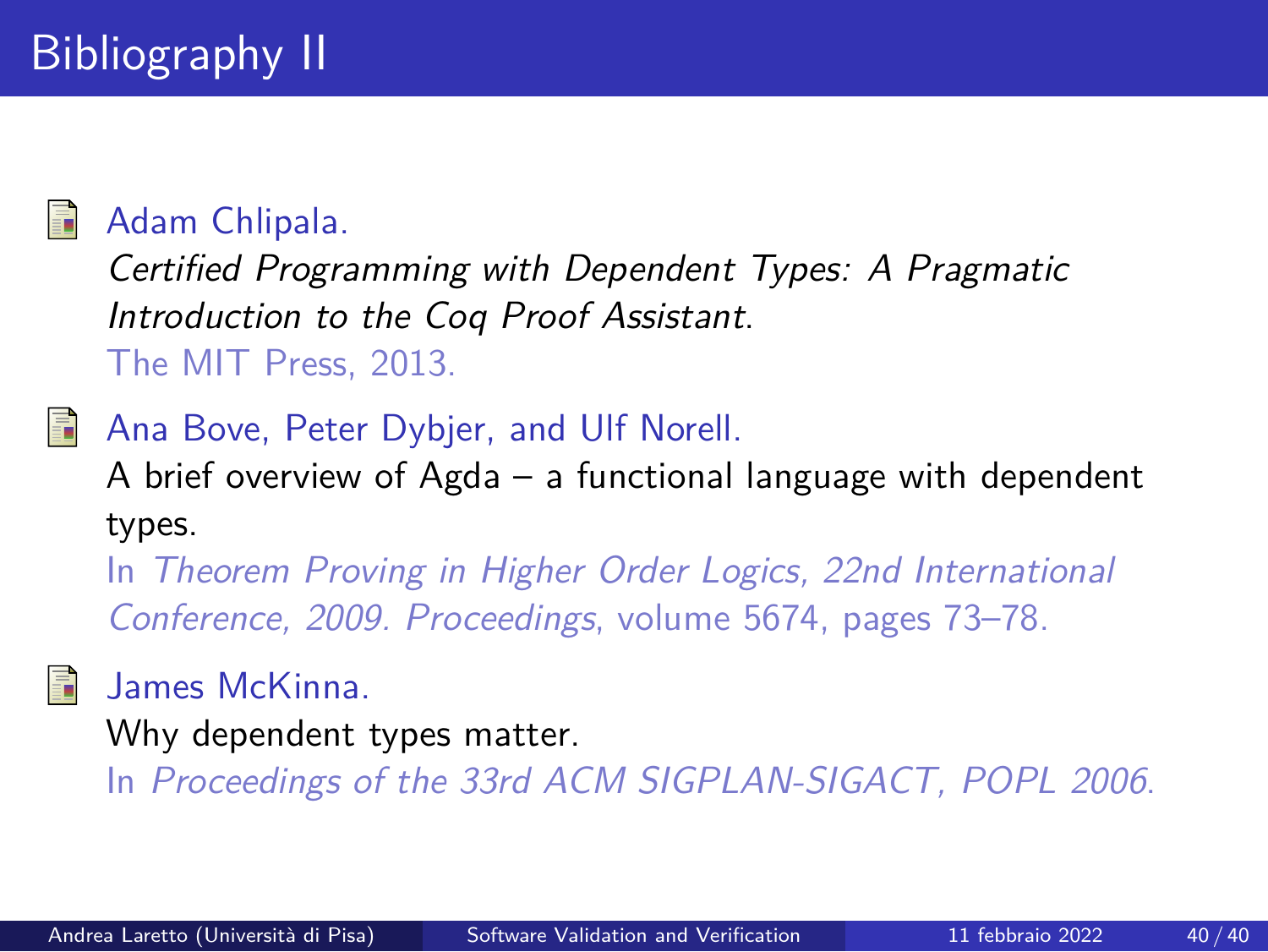

#### Gaëtan Gilbert.

*A type theory with definitional proof-irrelevance*. PhD thesis, Mines ParisTech, France, 2019.

### **i** Luca Ciccone and Luca Padovani.

A dependently-typed linear *π*-calculus in Agda. *Proceedings of the 22nd International Symposium on Principles and Practice of Declarative Programming*, 2020.

Liam O'Connor.

Applications of applicative proof search.

In *Proceedings of the 1st International Workshop on Type-Driven Development*, TyDe 2016. ACM, 2016.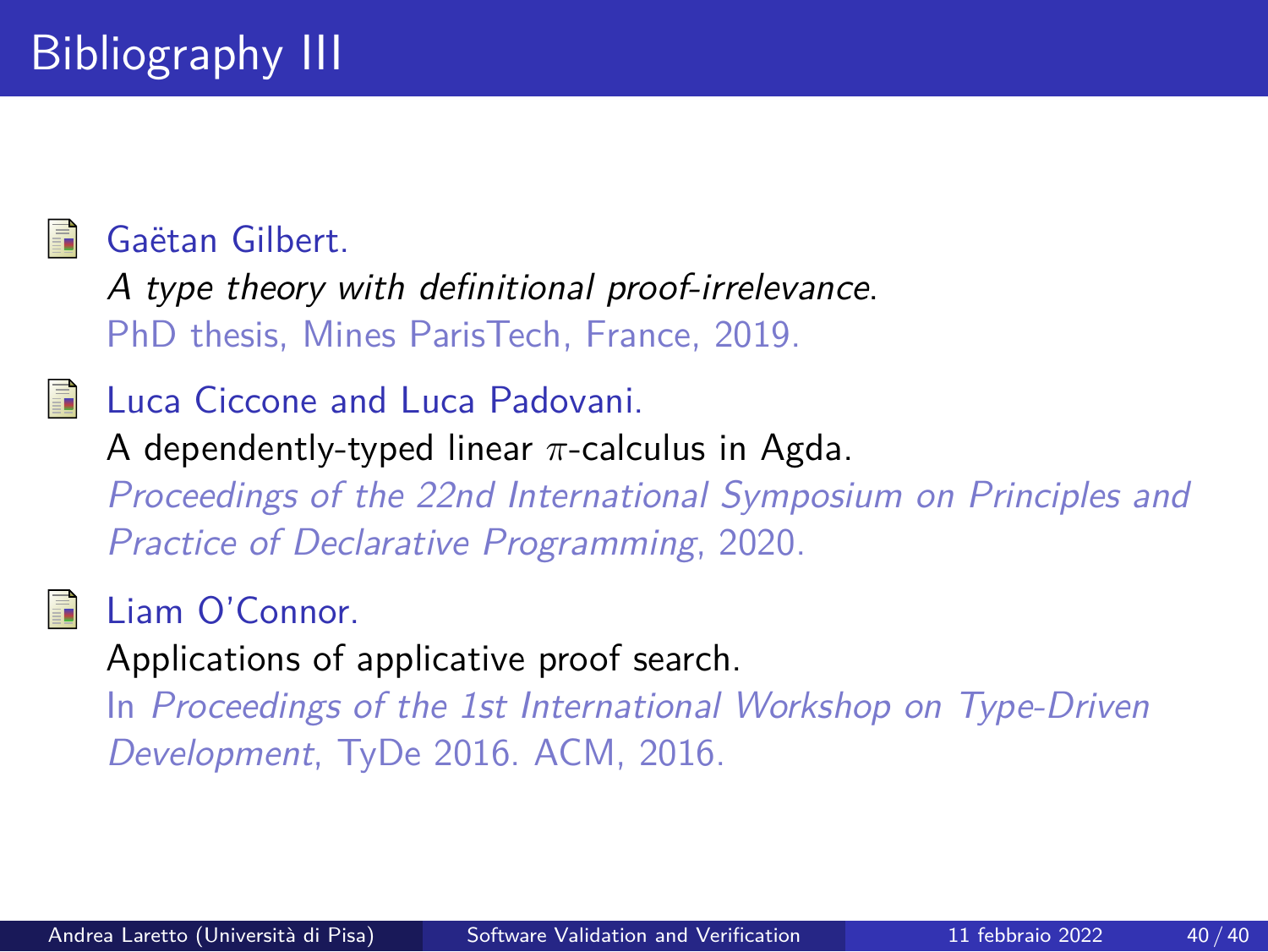#### Pierre Letouzey.

Extraction in Coq: an overview. volume 5028 of *Lecture Notes in Computer Science*, pages 359–369. Springer, 2008.

Zhaohui Luo.

*Computation and Reasoning - A Type Theory for Computer Science*. Clarendon Press, 1994.

Andrea Vezzosi, Anders Mörtberg, and Andreas Abel. Cubical Agda: A dependently typed programming language with univalence and higher inductive types.

*J. Funct. Program.*, 31:e8, 2021.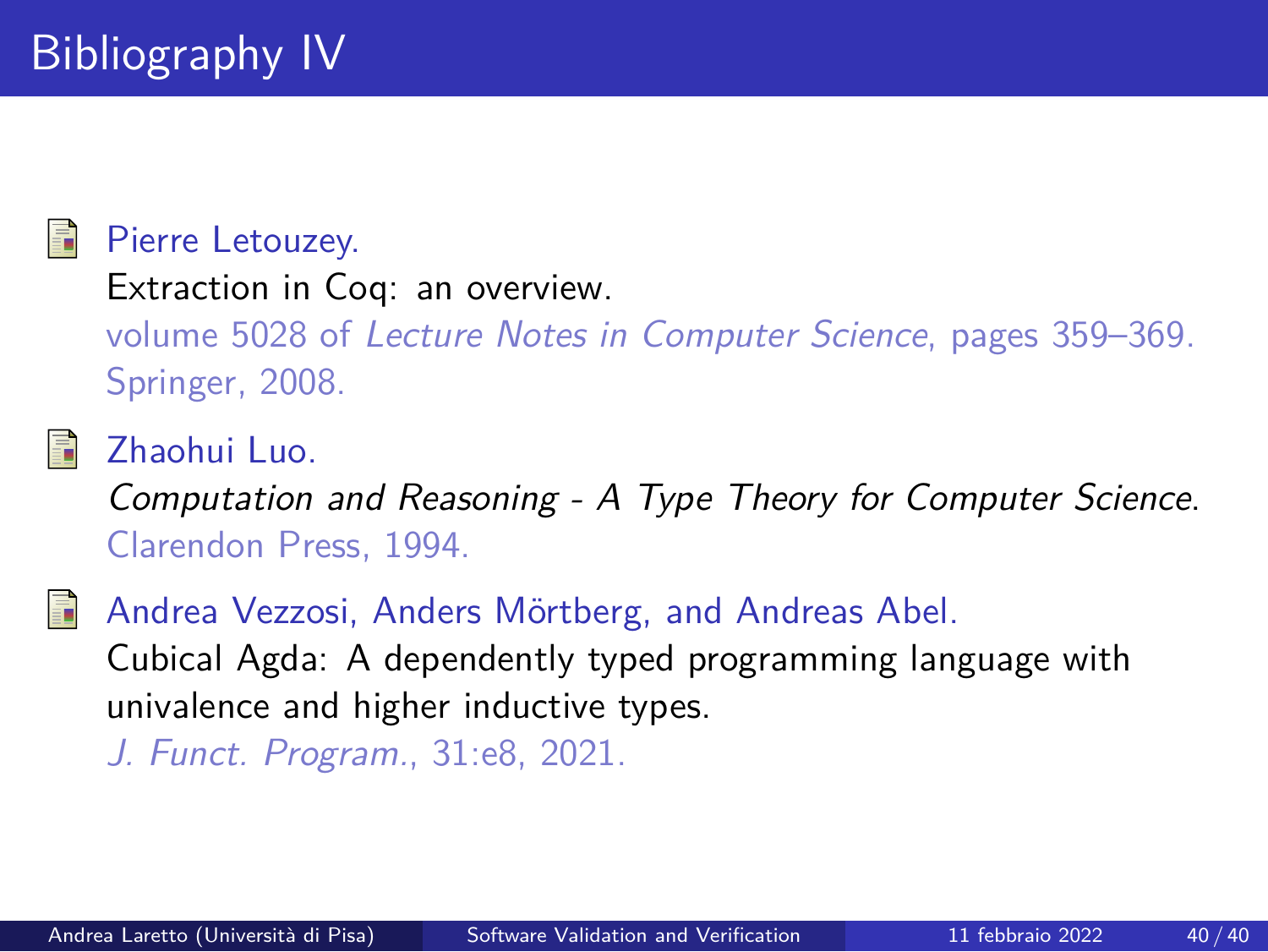# Appendix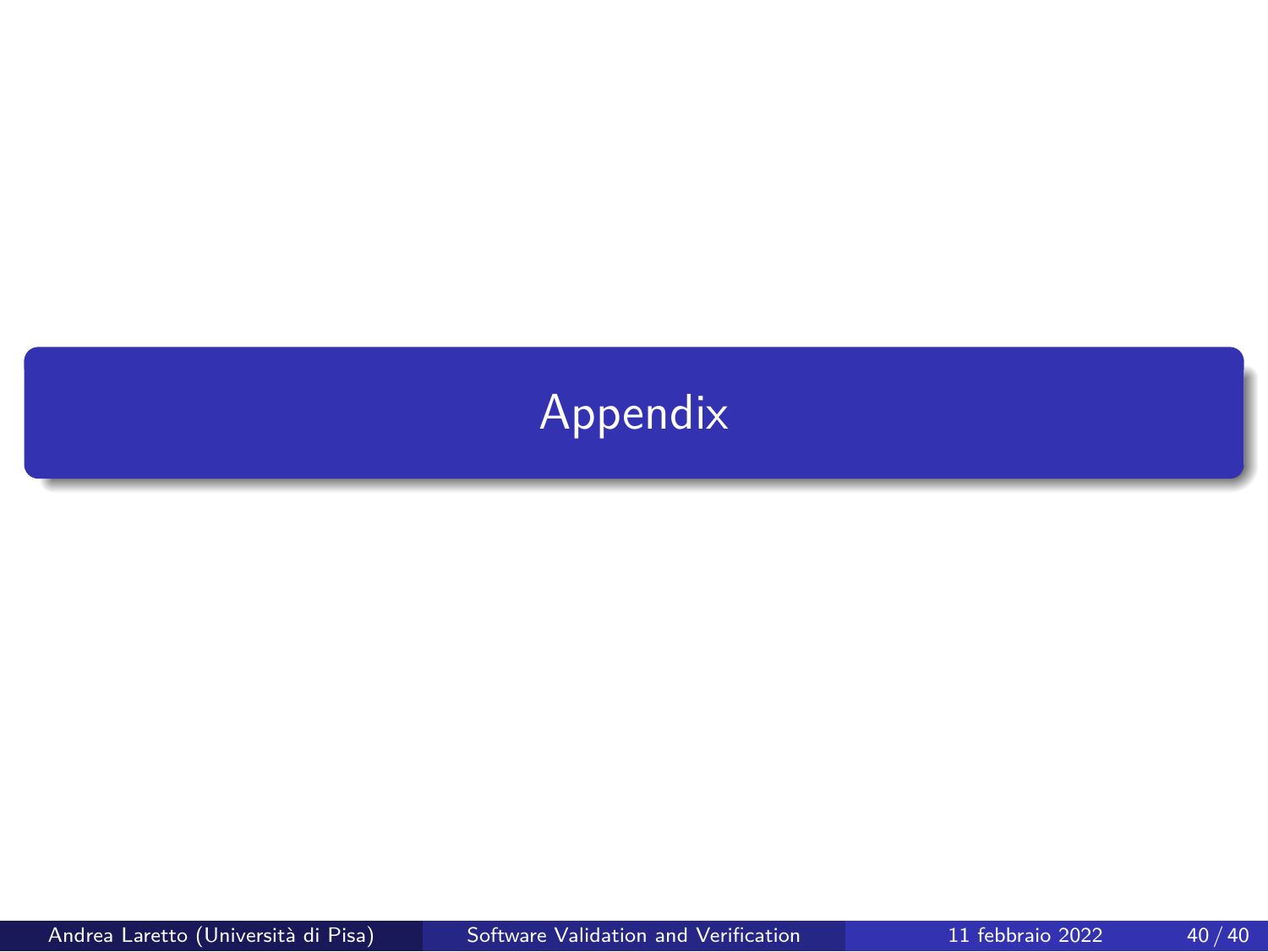# LTL in Agda

*•* A proof-of-concept: embedding Linear Temporal Logic in Agda

**data** LTL **: Set where**

```
⟨_⟩ : (A → Set) → LTL
_∧_ : LTL → LTL → LTL
_∨_ : LTL → LTL → LTL
⃝_ : LTL → LTL
_U_ : LTL → LTL → LTL
♢_ : LTL → LTL
□_ : LTL → LTL
```
**record** Stream (A **: Set**) **: Set where constructor** \_::\_ **coinductive field** head **:** A tail **:** Stream A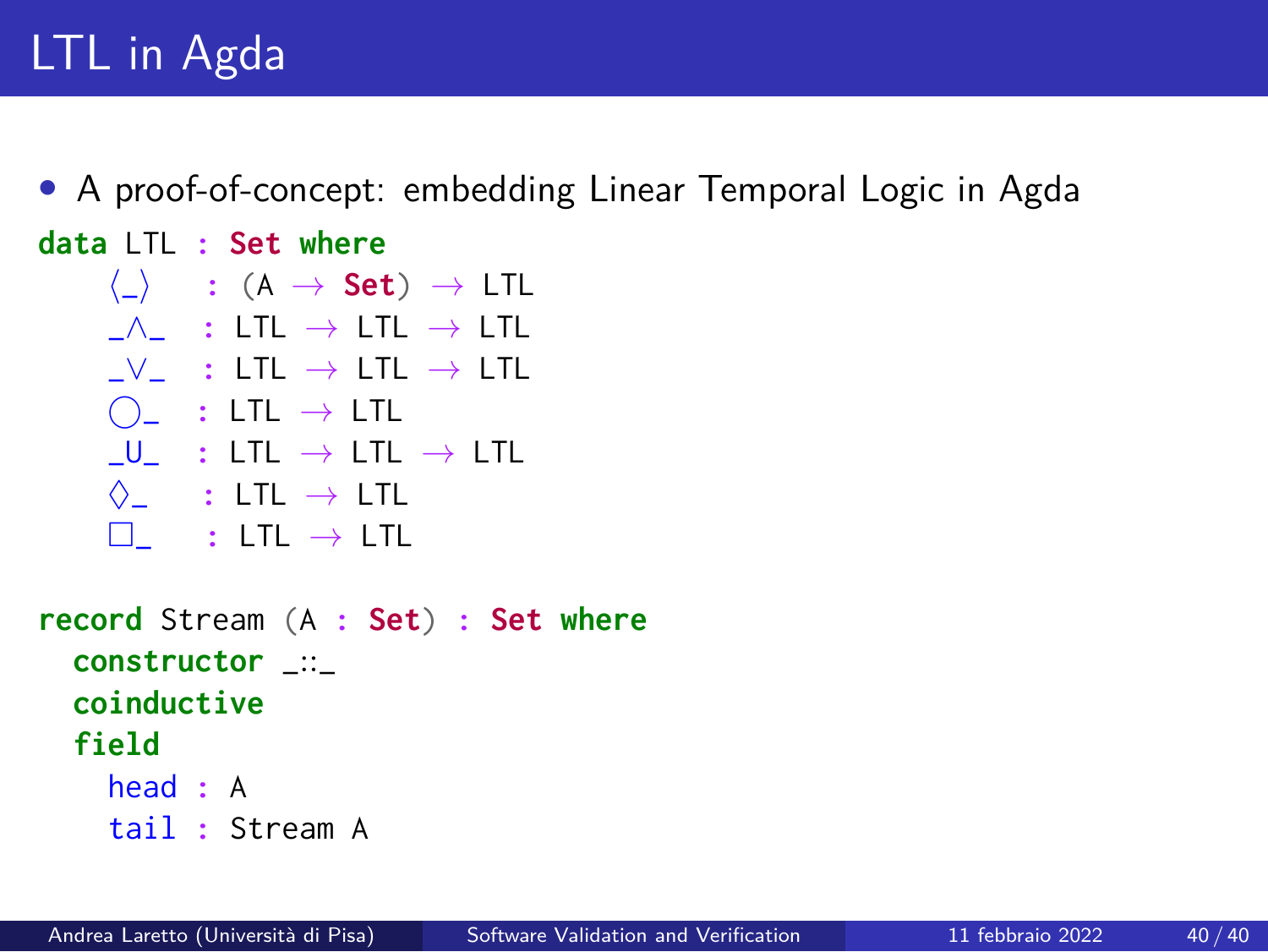# LTL - Satisfiability (1)

suffix **:** N *→* Stream A *→* Stream A suffix zero *σ* **=** *σ* suffix (succ n)  $\sigma$  = suffix n (tail  $\sigma$ )

```
data \models : Stream A \rightarrow LTL \rightarrow Set where
      Elem : \forall {P} {\sigma : Stream A}
            \rightarrow P (head \sigma)
            → σ ⊨ ⟨ P ⟩
      And : \forall {\sigma : Stream A} {\varphi_1 \varphi_2}
            \rightarrow \sigma \vDash \varphi_1\rightarrow \sigma \models \varphi_2→ σ ⊨ φ1 ∧ φ2
      OrL : ∀ {σ : Stream A} {φ1 φ2}
            \rightarrow \sigma \vDash \varphi_1→ σ ⊨ φ1 ∨ φ2
      OrR : ∀ {σ : Stream A} {φ1 φ2}
            \rightarrow \sigma \models \varphi_2→ σ ⊨ φ1 ∨ φ2
```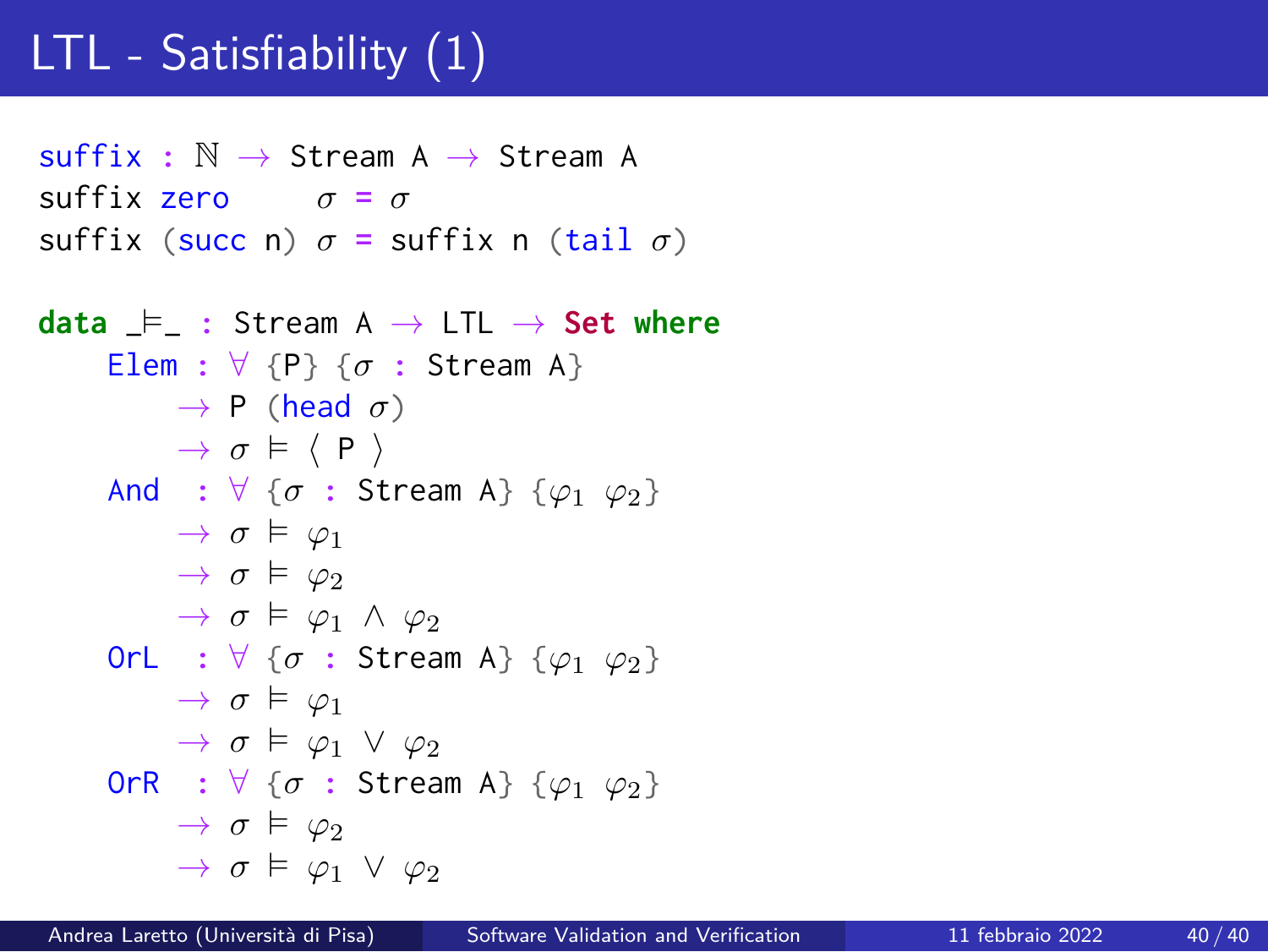# LTL - Satisfiability (2)

```
...
Next : \forall \{\sigma : \text{Stream A}\} \{\varphi\}→ tail σ ⊨ φ
     → σ ⊨ ⃝ φ
UntilZ : ∀ {σ : Stream A} {φ1 φ2}
     → σ ⊨ φ2
     → σ ⊨ φ1 U φ2
UntilS : ∀ {σ : Stream A} {φ1 φ2}
     → σ ⊨ φ1
     → tail σ ⊨ φ1 U φ2
     → σ ⊨ φ1 U φ2
Always : ∀ {σ : Stream A} {φ}
     → (∀ i → suffix i σ ⊨ φ)
     → σ ⊨ □ φ
Eventually : ∀ {σ : Stream A} {φ}
     → (∃[ i ] suffix i σ ⊨ φ)
     → σ ⊨ ♢ φ
```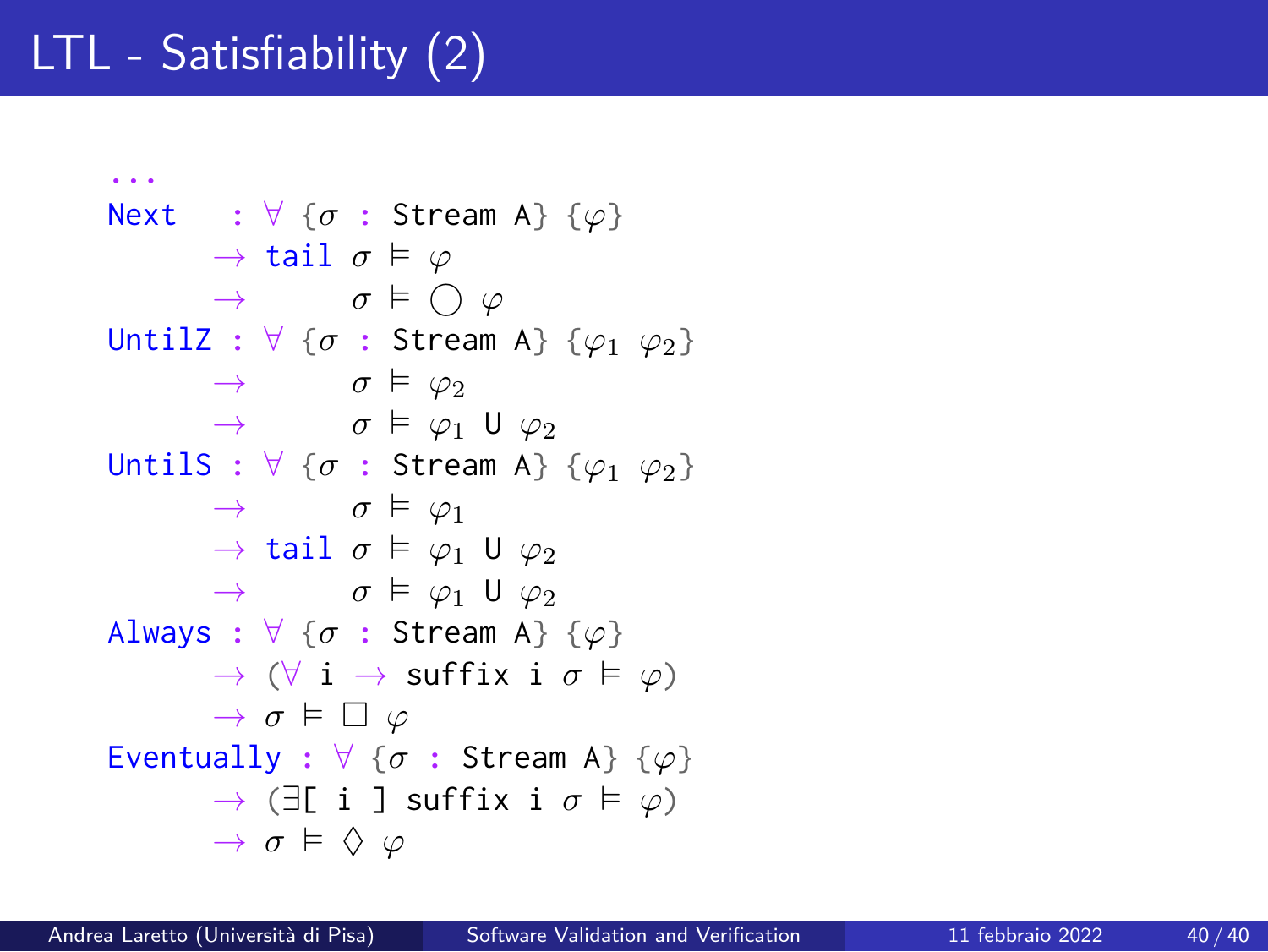# LTL - Examples (1)

- \_ *<sup>ω</sup>* **:** <sup>Σ</sup> *<sup>→</sup>* Stream <sup>Σ</sup> \_ *<sup>ω</sup>* **=** repeat
- ex1 **:** a :: b *<sup>ω</sup>* <sup>⊨</sup> *⟨* <sup>A</sup> *⟩* ex1 **=** Elem isA
- ex2 **:** a :: b *<sup>ω</sup>* <sup>⊨</sup> *⃝ ⟨* <sup>B</sup> *⟩* ex2 **=** Next (Elem isB)

```
ex3 : a
ω ⊨ □ ⟨ A ⟩
ex3 = Always canProve
  where canProve : ∀ i → suffix i (a
ω) ⊨ ⟨ A ⟩
        canProve zero = Elem isA
        canProve (succ n) = canProve n
```